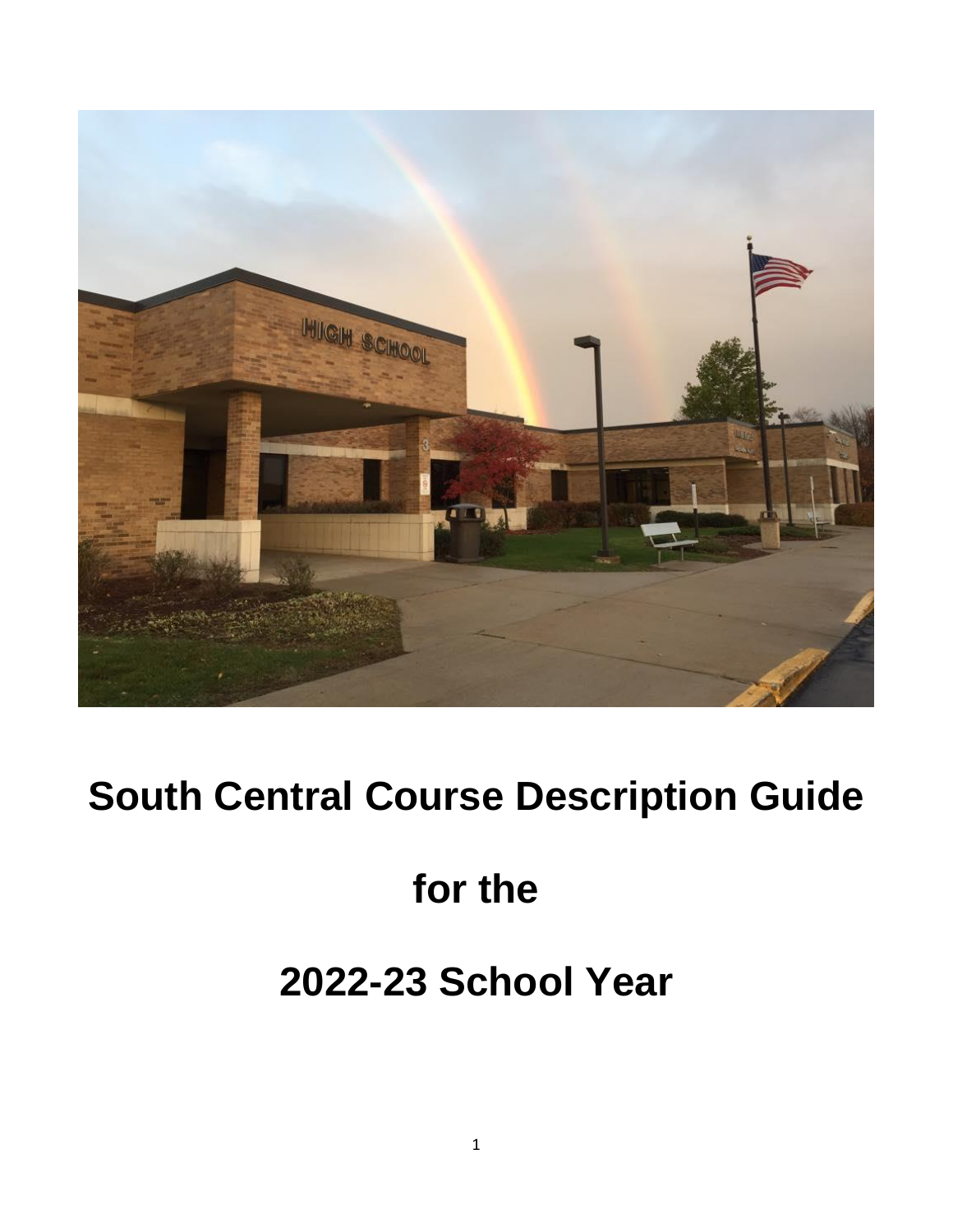### A Note From The Guidance Department

The Guidance Department of South Central Jr. – Sr. High School is pleased to present the 2022-23 "Course Description Guide". This guide can be of invaluable assistance to you in planning your academic course of study for next year and for the rest of your high school career. Please take the time to read through the guide carefully, noting specific course descriptions and recommended background/grade levels. The departments of study are listed alphabetically.

We encourage you and your parents/guardians to discuss your course selections thoroughly. Parents/guardians are always encouraged to take an active role in helping their children select the right courses that match their goals and aspirations. Parents/guardians should feel welcome to contact the Guidance Department at 767-2266 should any questions arise regarding the different curriculums, their child's placement in courses, their student's Graduation Pathway Plan, or their "4-year plan" of courses they need/want to take.

It is our hope that this guide will help you and your parents understand the courses we offer at South Central High School.

Tina Randall - Guidance Director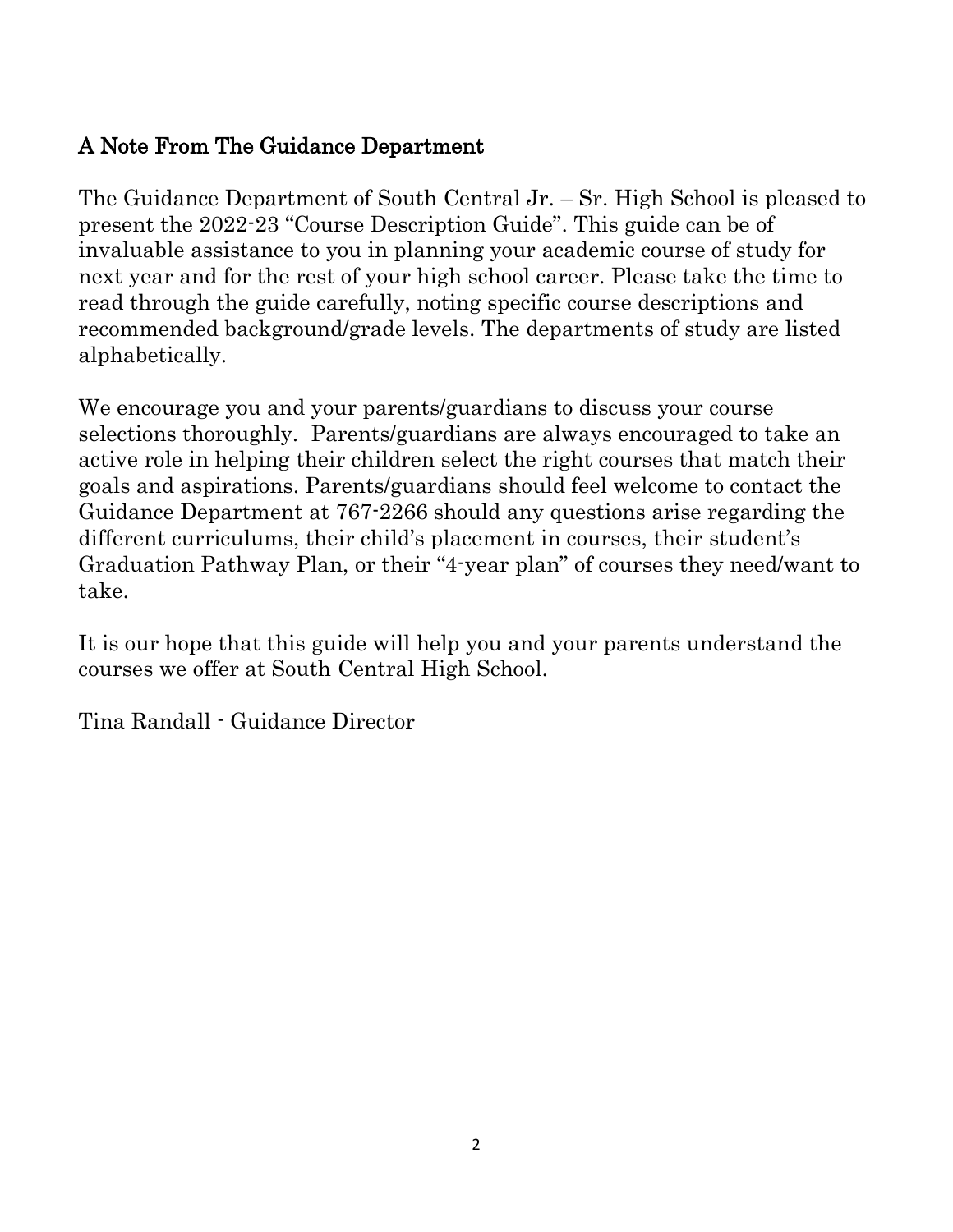### Athletic Eligibility

The academic eligibility requirements as set forth by the Indiana High School Athletic Association (IHSAA) states that in order to be academically eligible to participate in high school athletics, a student must pass five (5) credit classes, in the previous grading period. If the previous grading period ends at a semester break instead of a nine-week break, the overall semester grade is the grade that is used to calculate eligibility. If not, the nine-week grade is used.

**Therefore, student athletes must be very careful when auditing a class. Make sure that you, your counselor, and your parents are aware of your athletic eligibility requirements before committing to a class schedule of this type. Each student must pass five (5) credit classes from the previous grading period to be eligible. They must also be currently enrolled in five (5) credit classes. Please note that courses taken in the Virtual Lab do not count toward the five (5) required classes. Also, auditing a class (re-taking a class already passed) sometimes places a student at risk of falling below this maximum number**.

### **Schedule Changes**

As a general rule, schedules may not be changed after class registration. Students are provided ample time during the registration process to make course selections. Also, classes are scheduled based on student course selections. Teachers and classrooms are committed to these student selections. Ordinarily exceptions to this policy will be for one of the following reasons:

- 1. To meet immediate graduation requirements
- 2. Schedule conflicts or scheduling errors
- 3. An injury which makes it impossible for the student to take or continue in a class
- 4. A recommendation by a teacher for a change because the student is misplaced

Ordinarily, this involves a student who is trying, but is unable to do the work in a course and is dropped back to a less difficult course within the same department.

### **Graduation Requirements**

Students may take up to 7 classes for credit each semester.

Beginning with the students who enter high school in 2007-08, the completion of Core 40 becomes an Indiana graduation requirement. Indiana's Core 40 curriculum provides the academic foundation all students need to succeed in college and the workforce.

Note - Schools may have additional local graduation requirements. The minimum number of credits to graduate from South Central High School is **40**.

#### **To graduate with less than CORE 40 (and get the Regular/General Diploma), the following formal opt-out process must be completed:**

1) The student, the student's parent/guardian, and the student's counselor conference to discuss the student's progress.

2) The student's career and course plan is reviewed.

3) The student's parent/guardian determines whether the student will achieve greater educational benefits by completing the general curriculum or the CORE 40 curriculum.

If the decision is made to opt-out of CORE 40, the student is required to complete the course and credit requirements for a general diploma and the career/academic sequence the student will pursue is determined.

All requirements must be completed before a student may participate in the Commencement Program and receive a diploma.

Whenever a student fails a required course, the failed class should be repeated as soon as possible.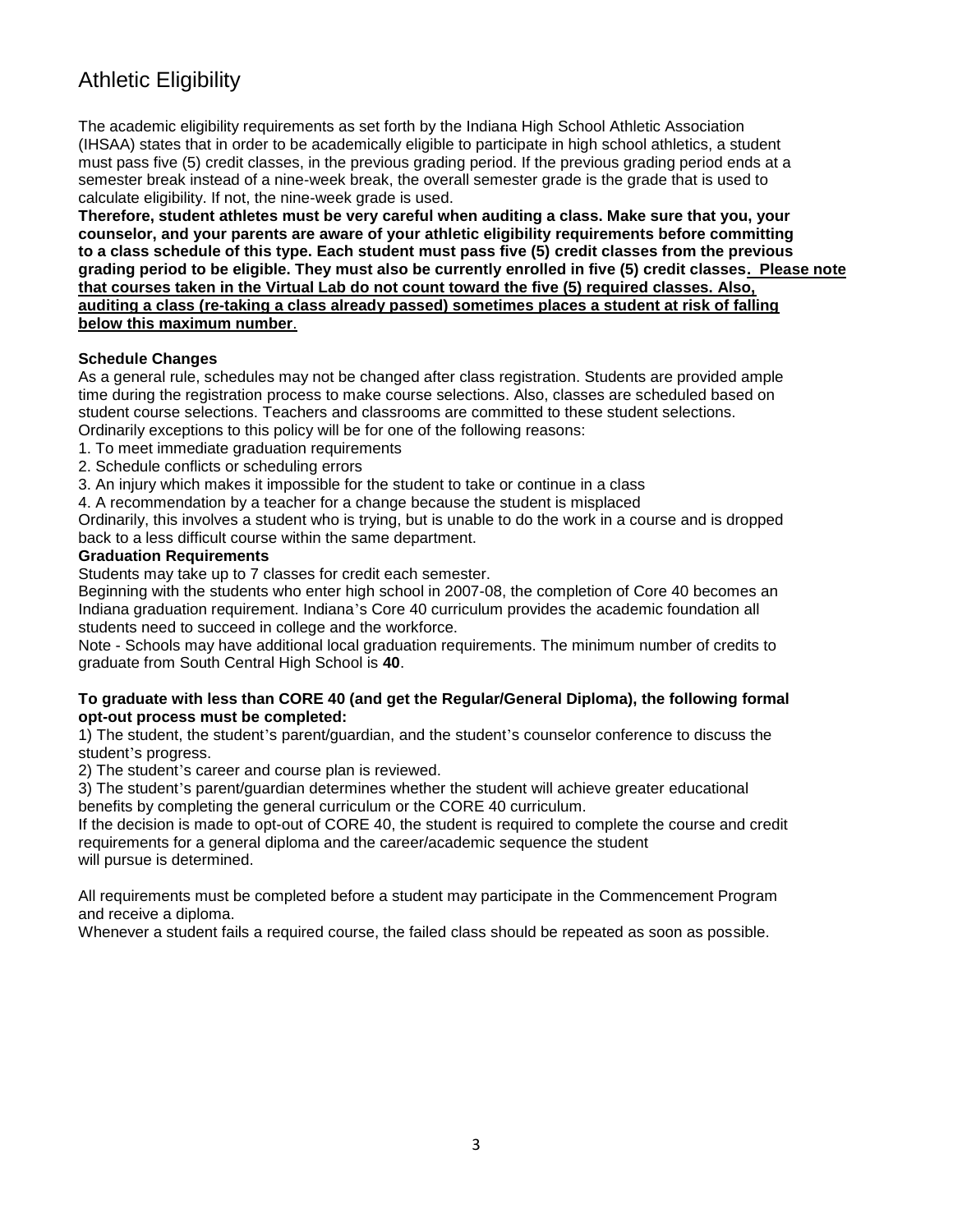### Diploma Requirements

| AHD (47 creditrs)<br>General (40 credits)<br>Core 40 (40 credits)<br>THD (47 credits) |                                           |                                          |                                               |  |
|---------------------------------------------------------------------------------------|-------------------------------------------|------------------------------------------|-----------------------------------------------|--|
| English 4 years                                                                       | English 4 years                           | English 4 years                          | English 4 years                               |  |
| Algebra and one more year                                                             | Algebra, Geometry, Algebra II             | Algebra, Geometry, Algebra II, 2         | Algebra, Geometry, Algebra II                 |  |
| *All students must earn two                                                           | *All students must earn six (6)           | additional                               | (recommend Pre Calc/Trig)                     |  |
| math or quantitative reasoning                                                        | math credits after entering high          | Core 40 Math credits-note @ SC           | *All students must earn six (6)               |  |
| credits                                                                               | school.                                   | <b>MUST</b>                              | math credits after entering high              |  |
| during the student's junior or                                                        | *All students must be enrolled            | have Math Senior year                    | school.                                       |  |
| senior year. Quantitative                                                             | in a math or quantitative                 | *All students must earn at least six (6) | *All students must be enrolled in             |  |
| Reasoning courses do not count                                                        | reasoning course                          | of                                       | a math or quantitative reasoning              |  |
| as math credits.                                                                      | each year the student is                  | the requisite eight (8) math credits     | course each year the student is               |  |
|                                                                                       | enrolled in                               | after entering high school.              | enrolled in high school.                      |  |
|                                                                                       | high school.                              | *All students must be enrolled in a      |                                               |  |
|                                                                                       |                                           | math or quantitative reasoning course    |                                               |  |
|                                                                                       |                                           | each year the student is enrolled in     |                                               |  |
|                                                                                       |                                           | high school.                             |                                               |  |
| Biology and one more year of                                                          | Biology,                                  | <b>Biology</b>                           | Biology,                                      |  |
| any AS                                                                                | ICP or Chem                               | ICP or Chem                              | ICP or Chem                                   |  |
| LONG AS 1 CREDIT IS A                                                                 | Any other Core 40                         | Any other Core 40                        | Any other Core 40                             |  |
| PHYSICAL                                                                              |                                           |                                          |                                               |  |
| <b>SCIENCE</b>                                                                        |                                           |                                          |                                               |  |
| 2 sem. PE                                                                             | 2 sem. PE                                 | 2 sem. PE                                | 2 sem. PE                                     |  |
| 1 sem. Health                                                                         | 1 sem. Health                             | 1 sem. Health                            | 1 sem. Health                                 |  |
| 2 US History                                                                          | 2 US History                              | 2 US History,                            | 2 US History,                                 |  |
| 1 Gov. and 1 additional social                                                        | 1 Gov, 1 Econ,                            | 1 Gov, 1 Econ,                           | 1 Gov., 1 Econ, 2 Geography or W.             |  |
| studies class                                                                         | 2 Geography or W. History                 | 2 Geography or W. History                | History                                       |  |
| Personal Finance                                                                      | Personal Finance                          | <b>Personal Finance</b>                  | Personal Finance                              |  |
| Preparing for College and                                                             | Preparing for College and                 | Preparing for College and Careers        | Preparing for College and Careers             |  |
| Careers<br><b>College and Career Pathway</b>                                          | Careers<br>Directed Electives - 5 Credits | *6-8 credits foreign language (3 years   |                                               |  |
| 6 Credits                                                                             | (World                                    | in a                                     | Students must also complete<br>the following: |  |
| (selecting courses in a                                                               | Language, Fine Arts, and                  | single language or 2 years in two        | 1) Earn a minimum of six (6) credits          |  |
| deliberate                                                                            | Career/Technical)                         | different                                | in the college and career preparation         |  |
| manner to take full advantage                                                         | Electives - 6 Credits                     | languages)                               | courses in a state-approved College           |  |
| of                                                                                    | All students are recommended              | Complete one of the following:           | & Career Pathway and earn one (1)             |  |
| career exploration and                                                                | to                                        | 1) Four (4) credits in two (2) or more   | of the following:                             |  |
| preparation                                                                           | complete a College and Career             | Advanced Placement Courses with          | A) Pathway designated industry-based          |  |
| opportunities)                                                                        | Pathway                                   | corresponding exams                      | certification or credential; or               |  |
| Flex Credits - 5 Credits                                                              | (selecting electives in a                 | 2) Two (2) dual high school and          | B) Pathway designated dual high               |  |
| To earn 5 Flex Credits, a student                                                     | deliberate                                | college                                  | school and college credit courses             |  |
| must complete one of the                                                              | manner) to take full advantage            | credit courses resulting in six (6)      | resulting in six (6) transcripted             |  |
| following:                                                                            | of career                                 | transcripted college credits             | college credits                               |  |
| *Additional courses to extend                                                         | exploration and preparation               | 3) Two (2) of the following              | 2) Complete one (1) of the following:         |  |
| the                                                                                   | opportunities.                            | requirements:                            | A) Any of the options listed for the          |  |
| college and career pathway                                                            |                                           | a) a minimum of three (3)                | Core 40 with Academic Honors                  |  |
| *Courses involving workplace                                                          |                                           | transcripted college credits             | Diploma (1-5)                                 |  |
| learning                                                                              |                                           | b) Two (2) credits of Advanced           | B) Earn the following minimum                 |  |
| *High school/college dual credit                                                      |                                           | <b>Placement Courses with</b>            | scores on WorkKeys:                           |  |
| courses                                                                               |                                           | corresponding                            | Reading for Information, Level 6              |  |
| *Additional courses in:                                                               |                                           | exams                                    | Applied Mathematics, Level 6; and             |  |
| Language Arts                                                                         |                                           | 4) The SAT with a composite score of     | Locating Information, Level 5                 |  |
| Social Studies                                                                        |                                           | 1750                                     | C) Earn the following minimum score           |  |
| Mathematics                                                                           |                                           | or higher and a minimum score of 530     | on Accuplacer:                                |  |
| Science                                                                               |                                           | on<br>each section                       | Writing, 80;<br>Reading, 90; and              |  |
| World Language<br>Fine Arts                                                           |                                           | 5) The ACT with a composite score of     | Math, 75                                      |  |
| <b>Electives 6 Credits</b>                                                            |                                           | 26 or                                    | D) Earn the following minimum score           |  |
| (Specifies the number of                                                              |                                           | higher and completion of the written     | on Compass:                                   |  |
| electives                                                                             |                                           | section                                  | Algebra, 66;                                  |  |
| required by the state)                                                                |                                           | *All grades C- or better                 | Writing, 70; and                              |  |
|                                                                                       |                                           | *Overall GPA at least 3.0                | Reading, 80                                   |  |
|                                                                                       |                                           |                                          | *All grades C- or better                      |  |
|                                                                                       |                                           |                                          | *Overall GPA at least 3.0                     |  |
|                                                                                       |                                           |                                          |                                               |  |

• Note – students may not count the same dual credit courses for both AHD and THD requirements.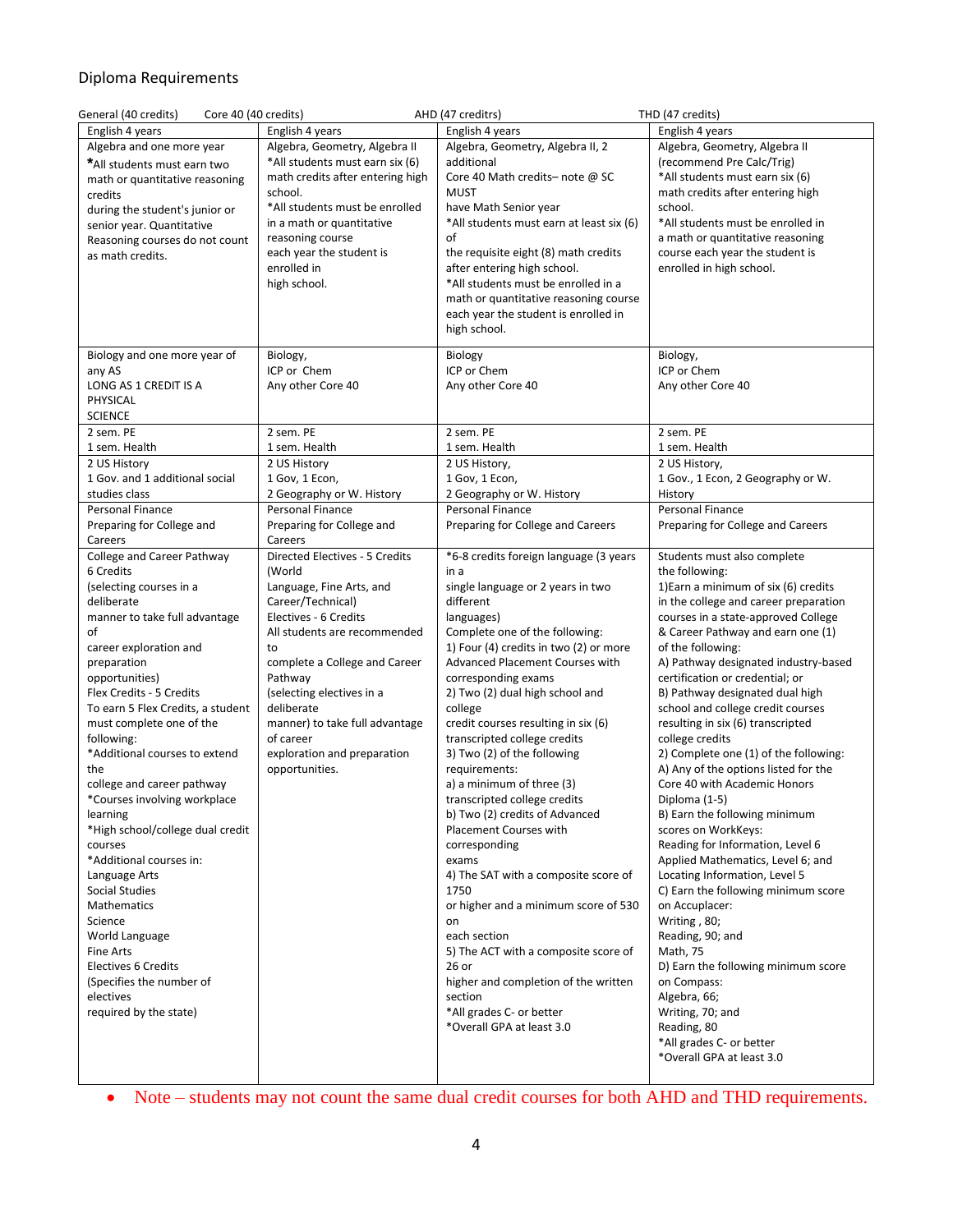### **Additional Graduation Requirements**

Beginning with students in the 2023 Cohort, the graduation requirements have changed to include the three parts of the Graduation Pathways This has taken the place of having to pass the Graduation Qualifying Exam in Math and ELA (ISTEP+). The Graduation Pathways consist of students completing at least one requirement in each of the three boxes listed on page 6 for students graduating in 2023 and 2024 and listed on page 8 for students graduating in 2025 and years beyond that. For school accountability purposes, these students will still take the SAT for standardized test data during their Junior year, with those scores being one possible way for students to meet the "Box 3" requirements of the Graduation Pathways. All students will also have the opportunity to take the ASVAB during their Junior year as an additional way to meet "Box 3" requirements. The ASVAB results are also used for career exploration purposes with all students.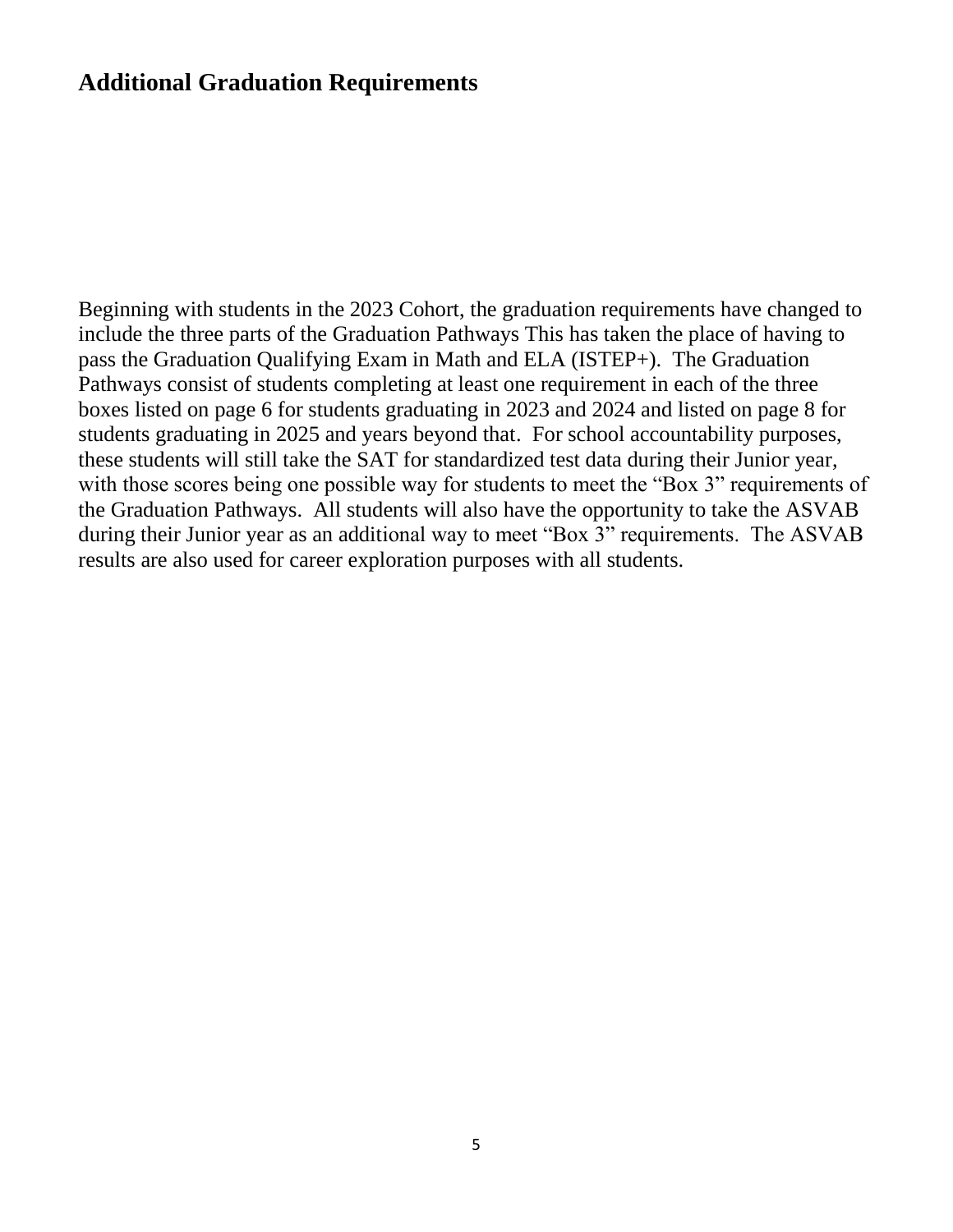

## **South Central Jr. – Sr. High School Graduation Pathway Checklist for Cohorts 2023 and 2024**

| Meet the State of Indiana requirements for a high school diploma:                                                                                                                                                                                                                                                                                                                                                                                                                                                                                                                                                                                                                                                                                                                                                                                                                                                                                                                                                                                                                                                                                                                                                                                                                                                                                                                                                                                                                                                                                                                                                                                                                                                                                                                                                                          |
|--------------------------------------------------------------------------------------------------------------------------------------------------------------------------------------------------------------------------------------------------------------------------------------------------------------------------------------------------------------------------------------------------------------------------------------------------------------------------------------------------------------------------------------------------------------------------------------------------------------------------------------------------------------------------------------------------------------------------------------------------------------------------------------------------------------------------------------------------------------------------------------------------------------------------------------------------------------------------------------------------------------------------------------------------------------------------------------------------------------------------------------------------------------------------------------------------------------------------------------------------------------------------------------------------------------------------------------------------------------------------------------------------------------------------------------------------------------------------------------------------------------------------------------------------------------------------------------------------------------------------------------------------------------------------------------------------------------------------------------------------------------------------------------------------------------------------------------------|
| $\Box$ General<br>$\Box$ Core 40<br>□ Academic Honors □ Technical Honors                                                                                                                                                                                                                                                                                                                                                                                                                                                                                                                                                                                                                                                                                                                                                                                                                                                                                                                                                                                                                                                                                                                                                                                                                                                                                                                                                                                                                                                                                                                                                                                                                                                                                                                                                                   |
| □Project-Based Learning: Working for an extended period of time to investigate and respond to an<br>authentic, engaging, and complex question, problem, or challenge. Students engage in a rigorous, extended process of asking<br>questions, finding resources, and applying information. Students often make work public by explaining, displaying, and/or<br>presenting it to people beyond the classroom. This can include completion of a research project, completion of a course<br>capstone, an AP Capstone Assessment, or any other experience as approved by the State Board of Education.<br>Description:<br><b>Independia Service-Based Learning:</b> Integrates meaningful service to enrich and apply academic knowledge, teach<br>civic and personal responsibility, and strengthen communities. This can include participation in a meaningful volunteer or civic<br>engagement experience, engagement in a school-based activity, such as a co-curricular or extra-curricular activity or sport for at<br>least one academic year, or another experience as approved by the State Board of Education.<br>Description:<br><b>IWork-Based Learning:</b> Reinforces academic, technical, and social skills learned in the classroom through<br>collaborative activities and employer partners, allowing students to apply classroom theories to practical problems, explore<br>career options, and pursue personal and professional goals. This can include completion of a course capstone, completion of an<br>internship, obtaining the Governor's Work Ethic Certificate, employment outside of the school day, or another experience as<br>approved by the State Board of Education.<br>Description:<br>Verification Product: Law Management Control of the Control of the Control of the Control of the Control of the |
| □Honors Diploma: □AHD □THD<br>□ ACT College Ready Benchmarks (18 in English or 22 in Reading and 22 in Math or 23 in Science)<br>English or Reading: _________ and Math or Science: _______________<br>□SAT College Ready Benchmarks (480 in EBRW, 530 in Math) EBRW _______ Math __________<br>□ASVAB (minimum score of 31) AFQT score _____________<br>□CTE Concentrator (earn "C" average in at least two non-duplicative advanced courses within a program)<br>□CTE Concentrator (earn "C" average the three course CTE Sequence) - NLPS<br>Program: ________________________Course: ___________________Course: _____________ Course: _______________<br>□AP/IB/Dual Credit/Cambridge International/CLEP Exam (earn "C" average in at least 3 courses - at least one in a core)<br>AP/DC 1 ____________ AP/DC 2 ___________ AP/DC 3 _____________ AP/DC GPA _____________<br>□CLEP Exams (minimum score of 50 on at least 3 subject area exams – at least one in core)<br>□Locally Created and Approved Pathway                                                                                                                                                                                                                                                                                                                                                                                                                                                                                                                                                                                                                                                                                                                                                                                                                        |
|                                                                                                                                                                                                                                                                                                                                                                                                                                                                                                                                                                                                                                                                                                                                                                                                                                                                                                                                                                                                                                                                                                                                                                                                                                                                                                                                                                                                                                                                                                                                                                                                                                                                                                                                                                                                                                            |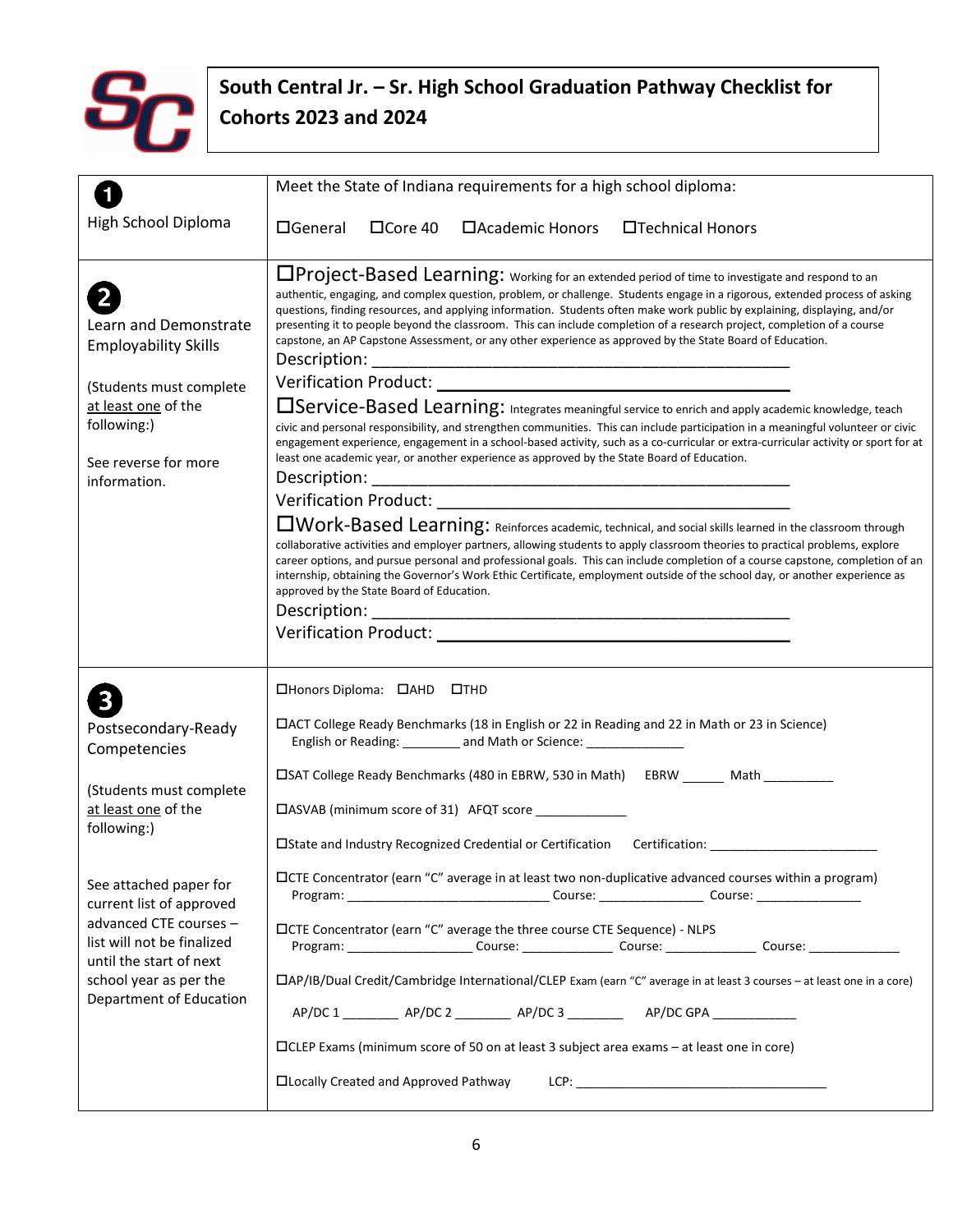

CTE Concentrator Options Currently available to South Central students in Cohorts 2023-2024. Some courses are offered off-campus at AK Smith Career Center or through our mutual partnership with Westville High School.

Students must earn a "C" average in at least two non-duplicative advanced courses within a program.

Note: Sometimes these advanced courses require Introductory level prerequisites that must be taken before taking the required courses. Also, to earn the Technical Honors Diploma, a total of 6 high school credits in the Pathway is still required.

| Cluster               | Pathway/Program of    | <b>DOE</b> | Concentrator    | <b>DOE</b> | Concentrator         | Location |
|-----------------------|-----------------------|------------|-----------------|------------|----------------------|----------|
|                       | <b>Study</b>          | Code       | Course A        | Code       | <b>Course B</b>      |          |
|                       |                       |            | (pick one)      |            | (pick one)           |          |
| Agriculture           | <b>Animal Systems</b> | 5070       | ALS: Animals    | 5002       | Agribusiness         | South    |
|                       |                       |            |                 |            | Management           | Central  |
| Agriculture           | Horticulture/         | 5132       | Horticulture    | 5136       | Landscape            | South    |
|                       | Landscape             |            | Science         |            | Management           | Central  |
| Agriculture           | <b>Plant Systems</b>  | 5074       | ALS: Plants     | 5002       | Agribusiness         | South    |
|                       |                       |            | and Soils       |            | Management           | Central  |
| Arts, AV Tech and     | Radio TV              | 5986       | Radio and       | 5992       | Radio and            | LaPorte  |
| Comm                  |                       |            | Television I    |            | <b>Television II</b> | High     |
|                       |                       |            |                 |            |                      | School   |
| <b>Business and</b>   | <b>Office Mgmt</b>    | 4562       | Principles of   | 5268       | Admin and            | South    |
| Marketing             |                       |            | <b>Business</b> |            | Office               | Central  |
|                       |                       |            | Management      |            | Management           |          |
| Hospitality and       | Cosmo                 | 5802       | Cosmetology     | 5806       | Cosmetology          | Knox     |
| <b>Human Services</b> |                       |            |                 |            | $\mathsf{I}$         | Beauty   |
|                       |                       |            |                 |            |                      | School   |
| STEM/Information      | Computer              | 4801       | Computer        | 5236       | Computer             | South    |
| Tech                  | Science/Programming   |            | Science I       |            | Science II           | Central  |

In addition, the MANY options for the three-course sequence for Next Level Programs of Study as an additional way to be a Career and Tech Ed (CTE) Concentrator are listed on page 9 of this Course Description Guide.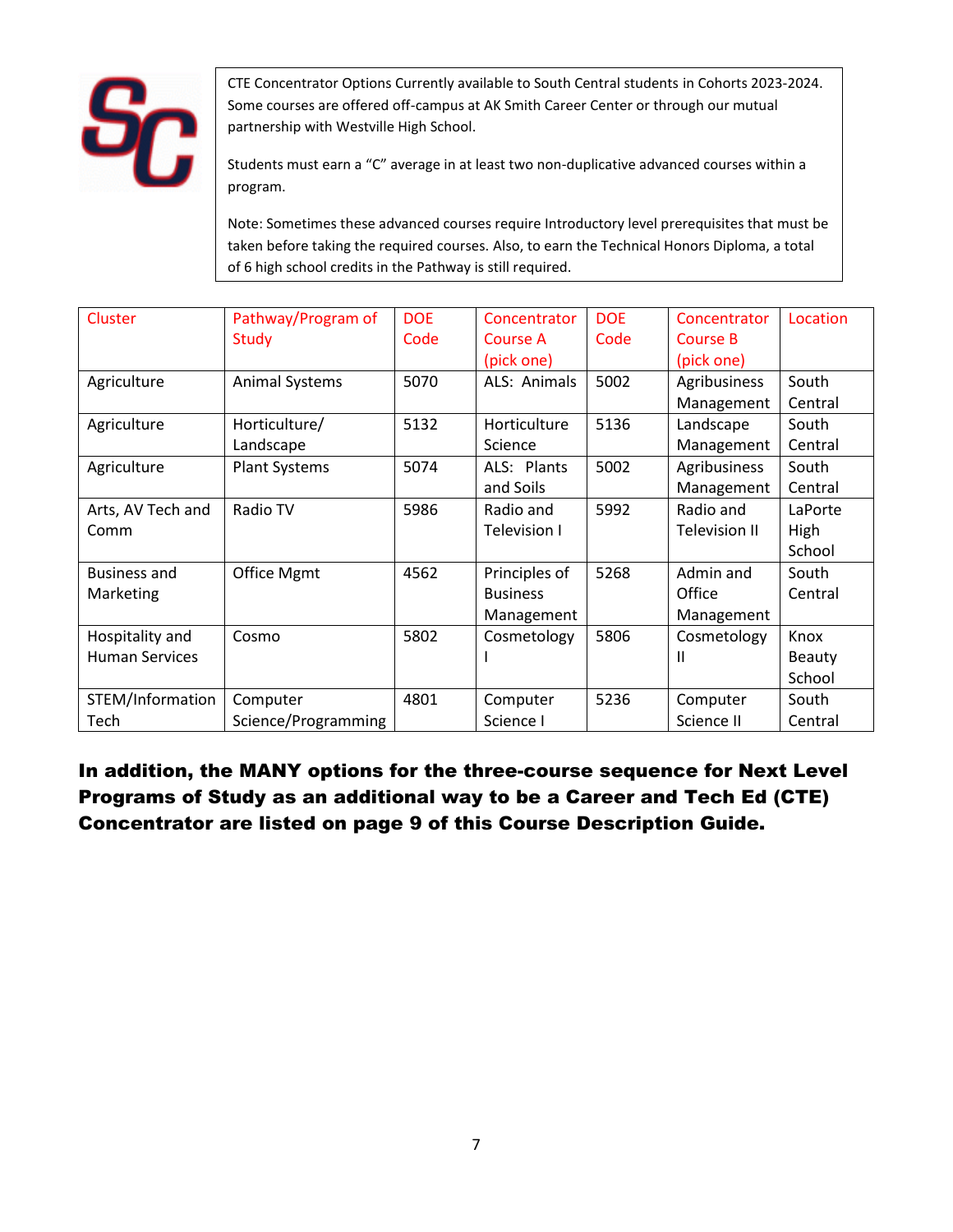

## **South Central Jr. – Sr. High School Graduation Pathway Checklist for Cohorts 2025 and Younger**

|                                                                                                                                                                                            | Meet the State of Indiana requirements for a high school diploma:                                                                                                                                                                                                                                                                                                                                                                                                                                                                                                                                                                                                                                                                                                                                                                                                                                                                                                                                                                                                                                                                                                                                                                                                                                                                                                                                                                                                                                                                                                                                                                                                          |
|--------------------------------------------------------------------------------------------------------------------------------------------------------------------------------------------|----------------------------------------------------------------------------------------------------------------------------------------------------------------------------------------------------------------------------------------------------------------------------------------------------------------------------------------------------------------------------------------------------------------------------------------------------------------------------------------------------------------------------------------------------------------------------------------------------------------------------------------------------------------------------------------------------------------------------------------------------------------------------------------------------------------------------------------------------------------------------------------------------------------------------------------------------------------------------------------------------------------------------------------------------------------------------------------------------------------------------------------------------------------------------------------------------------------------------------------------------------------------------------------------------------------------------------------------------------------------------------------------------------------------------------------------------------------------------------------------------------------------------------------------------------------------------------------------------------------------------------------------------------------------------|
| High School Diploma                                                                                                                                                                        | $\Box$ General<br>$\Box$ Core 40<br>$\Box$ Academic Honors<br>□Technical Honors                                                                                                                                                                                                                                                                                                                                                                                                                                                                                                                                                                                                                                                                                                                                                                                                                                                                                                                                                                                                                                                                                                                                                                                                                                                                                                                                                                                                                                                                                                                                                                                            |
| Learn and Demonstrate<br><b>Employability Skills</b><br>(Students must complete<br>at least one of the<br>following:)<br>See reverse for more<br>information.                              | □Project-Based Learning: working for an extended period of time to investigate and respond to an<br>authentic, engaging, and complex question, problem, or challenge. Students engage in a rigorous, extended process of asking<br>questions, finding resources, and applying information. Students often make work public by explaining, displaying, and/or<br>presenting it to people beyond the classroom. This can include completion of a research project, completion of a course<br>capstone, an AP Capstone Assessment, or any other experience as approved by the State Board of Education.<br><b>Integrats and Service-Based Learning:</b> Integrates meaningful service to enrich and apply academic knowledge, teach<br>civic and personal responsibility, and strengthen communities. This can include participation in a meaningful volunteer or civic<br>engagement experience, engagement in a school-based activity, such as a co-curricular or extra-curricular activity or sport for at<br>least one academic year, or another experience as approved by the State Board of Education.<br><b>IWork-Based Learning:</b> Reinforces academic, technical, and social skills learned in the classroom through<br>collaborative activities and employer partners, allowing students to apply classroom theories to practical problems, explore<br>career options, and pursue personal and professional goals. This can include completion of a course capstone, completion of an<br>internship, obtaining the Governor's Work Ethic Certificate, employment outside of the school day, or another experience as<br>approved by the State Board of Education. |
| Postsecondary-Ready<br>Competencies<br>(Students must complete<br>at least one of the<br>following:)                                                                                       | □Honors Diploma: □AHD □THD<br>□ACT College Ready Benchmarks (18 in English or 22 in Reading and 22 in Math or 23 in Science)<br>English or Reading: _________ and Math or Science: _______________<br>DSAT College Ready Benchmarks (480 in EBRW, 530 in Math) EBRW ______ Math _______<br>□ASVAB (minimum score of 31) AFQT score ____________<br>□State and Industry Recognized Credential or Certification Certification: ____________                                                                                                                                                                                                                                                                                                                                                                                                                                                                                                                                                                                                                                                                                                                                                                                                                                                                                                                                                                                                                                                                                                                                                                                                                                  |
| See attached paper for<br>current list of approved<br>advanced CTE courses -<br>list will not be finalized<br>until the start of next<br>school year as per the<br>Department of Education | □CTE Concentrator (earn "C" average the three course CTE Sequence) - NLPS<br>Program: ___________________________Course: _______________________Course: ________________________<br>□AP/IB/Dual Credit/Cambridge International/CLEP Exam (earn "C" average in at least 3 courses – at least one in a core)<br>AP/DC 1 ____________ AP/DC 2 ___________ AP/DC 3 _____________ AP/DC GPA _____________<br>□CLEP Exams (minimum score of 50 on at least 3 subject area exams – at least one in core)<br><b>CLocally Created and Approved Pathway</b>                                                                                                                                                                                                                                                                                                                                                                                                                                                                                                                                                                                                                                                                                                                                                                                                                                                                                                                                                                                                                                                                                                                          |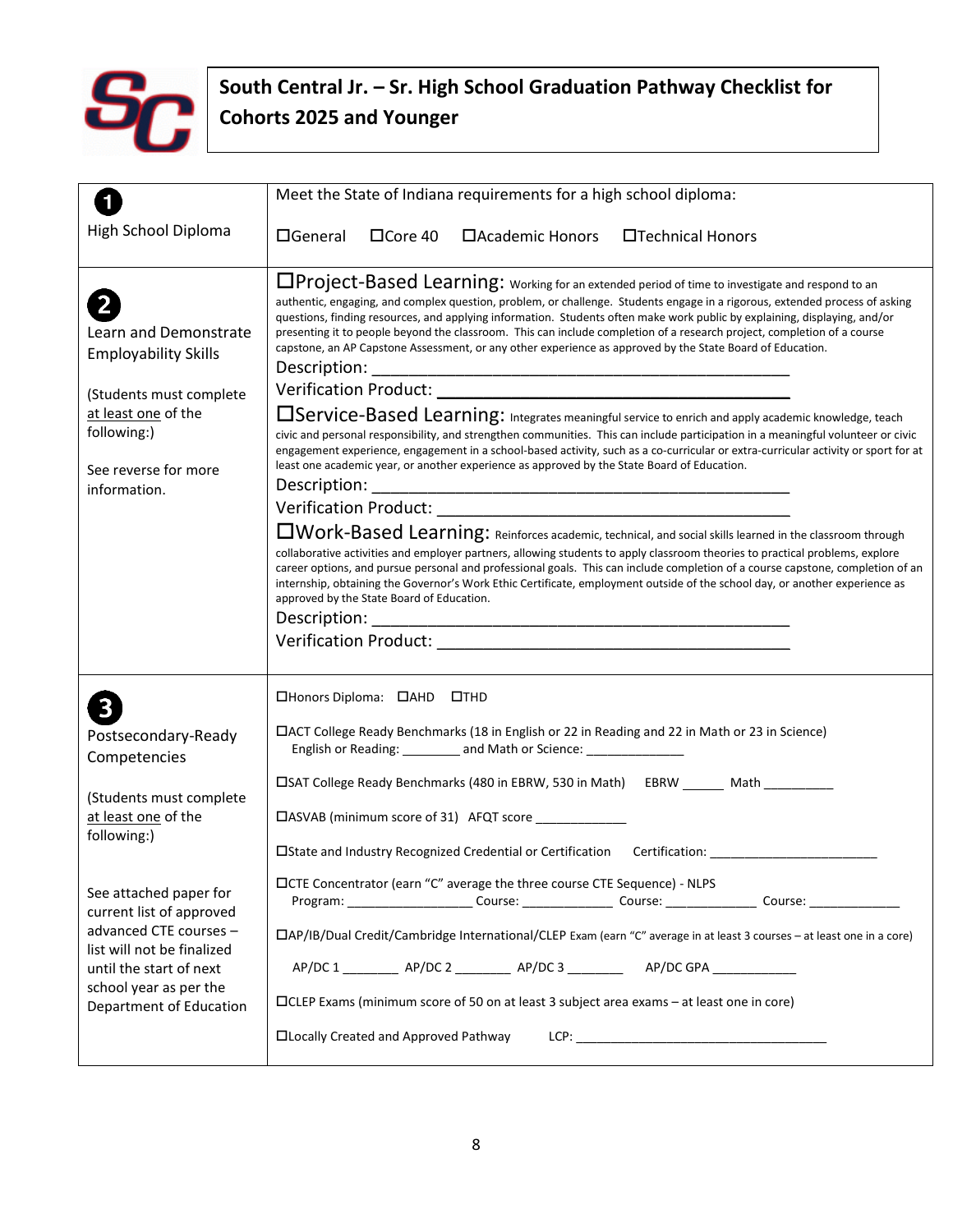### **NLPS (Next Level Programs of Study) CTE (Career and Tech Education) Pathways – Cohort 2023 and Younger May Use (and must be used for Cohort 2025 & 2026) – Available to SC Students**

| <b>Advanced Manufacturing -</b>             | <b>Advanced Manufacturing -</b>         | Ag, Food and Natural                    | Ag, Food and Natural                    |
|---------------------------------------------|-----------------------------------------|-----------------------------------------|-----------------------------------------|
| <b>Precision Machining</b>                  | Welding                                 | Resources - Agriscience                 | Resources-                              |
| (AK Smith Career Center -                   | (South Central or AK Smith              | <b>Animal</b>                           | Landscape                               |
| MC)                                         | Career Center - MC)                     | (South Central)                         | (South Central)                         |
| Principles of Precision<br>$\bullet$        | Principles of Welding<br>$\bullet$      | Principles of<br>$\bullet$              | Principles of<br>$\bullet$              |
| Machining 7109                              | Tech 7110                               | Agriculture 7117                        | Agriculture 7117                        |
|                                             |                                         |                                         |                                         |
| Precision Machining<br>$\bullet$            | Shielded Metal Arc<br>$\bullet$         | Animal Science NLPS<br>$\bullet$        | Horticulture Science<br>$\bullet$       |
| Fundamentals 7105                           | Welding 7111                            | 5008                                    | 5132                                    |
| <b>Advanced Precision</b><br>$\bullet$      | $\bullet$<br>Gas Welding                | Advanced Life<br>$\bullet$              | Landscape and Turf<br>$\bullet$         |
| Machining 7107                              | Processes 7101                          | Science, Animals 5070                   | Management 7115                         |
| <b>Architecture and Construction</b>        | <b>Architecture and</b>                 | <b>Architecture and Construction</b>    | Arts, AV Tech and Comm-                 |
| - Building Facilities                       | Construction - Construction             |                                         | <b>Radio and Television</b>             |
| Maintenance                                 | <b>Trades - Carpentry</b>               | <b>Construction Trades -</b>            |                                         |
|                                             |                                         |                                         | <b>Broadcasting</b>                     |
| (AK Smith Career Center -                   | (AK Smith Career Center -               | <b>Electrical</b>                       | (LaPorte High School)                   |
| MC)                                         | MC)                                     | (AK Smith Career Center -               | Principles of<br>$\bullet$              |
| Principles of<br>$\bullet$                  | Principles of<br>$\bullet$              | MC                                      | Broadcasting 7139                       |
| <b>Construction Trades</b>                  | <b>Construction Trades</b>              | $\bullet$<br>Principles of              | Audio and Video<br>$\bullet$            |
| 7130                                        | 7130                                    | <b>Construction Trades</b>              | <b>Production Essentials</b>            |
|                                             | <b>Construction Trades</b>              | 7130                                    | 7306                                    |
| <b>Building and Facilities</b><br>$\bullet$ | $\bullet$                               |                                         |                                         |
| Maintenance                                 | General Carpentry                       | Electrical<br>$\bullet$                 | Mass Media Production<br>$\bullet$      |
| Fundamentals 7285                           | 7123                                    | Fundamentals 7124                       | 7307                                    |
| Adv. Building and<br>$\bullet$              | <b>Construction Trades</b><br>$\bullet$ | <b>Advanced Electrical</b><br>$\bullet$ |                                         |
| <b>Facilities Maintenance</b>               | Framing and                             | 7119                                    |                                         |
| 7286                                        | Finishing 7122                          |                                         |                                         |
| <b>Business Management and</b>              | <b>Education Training -</b>             | <b>Health Sciences - PLTW</b>           | <b>Health Sciences -</b>                |
|                                             |                                         |                                         |                                         |
| Administration -                            | <b>Education Careers</b>                | <b>Biomedical Sciences and</b>          | <b>Emergency Medical Services</b>       |
| <b>Business Management,</b>                 | (AK Smith Career Center -               | <b>Technology</b>                       | (AK Smith Career Center -               |
| <b>Marketing, and Finance</b>               | MC)                                     | (South Central)                         | MC)                                     |
| (South Central)                             | Principles of<br>$\bullet$              | Principles of<br>$\bullet$              | Principles of Healthcare<br>$\bullet$   |
| Principles of Business<br>$\bullet$         | Teaching 7161                           | <b>Biomedical Sciences</b>              | 7168                                    |
| Management 4562                             | Child and Adolescent<br>$\bullet$       | 5218                                    | <b>Medical Terminology</b><br>$\bullet$ |
|                                             |                                         |                                         | 5274                                    |
| Management<br>$\bullet$                     | Development 7157                        | Human Body Systems<br>$\bullet$         |                                         |
| Fundamentals 7143                           | Teaching and<br>$\bullet$               | 5216                                    | <b>Emergency Medical</b><br>$\bullet$   |
| Accounting<br>$\bullet$                     | Learning 7162                           | Medical Interventions<br>$\bullet$      | Tech 7165                               |
| Fundamentals 4524                           |                                         | 5217                                    |                                         |
| <b>Health Sciences -</b>                    | <b>Hospitality and Tourism-</b>         | Human Services-                         | <b>Information Technology -</b>         |
| <b>Pre Nursing</b>                          | <b>Culinary Arts</b>                    | Cosmetology                             | <b>PLTW</b>                             |
|                                             | (AK Smith Career Center -               | (AK Smith Career Center -               | <b>Information Technology</b>           |
| (AK Smith Career Center -                   |                                         |                                         |                                         |
| MC)                                         | MC)                                     | MC                                      | <b>Operations</b>                       |
| Principles of<br>$\bullet$                  | Principles of Culinary<br>$\bullet$     | Principles of Barbering<br>$\bullet$    | (Westville High School)                 |
| Healthcare 7168                             | and Hospitality 7173                    | and Cosmetology 7330                    | CSP Principles of<br>$\bullet$          |
| <b>Medical Terminology</b><br>$\bullet$     | Nutrition 7171<br>$\bullet$             | Barbering and<br>$\bullet$              | Computing 7183                          |
| 5274                                        | Culinary Art 7169<br>$\bullet$          | Cosmetology                             | Cybersecurity<br>$\bullet$              |
|                                             |                                         | Fundamentals 7331                       | Fundamentals 7189                       |
| Healthcare Specialist:<br>$\bullet$         |                                         |                                         |                                         |
| CNA 7146 (done in                           |                                         | Advanced<br>$\bullet$                   | Advanced                                |
| Year 2 of program)                          |                                         | Cosmetology 7332                        | Cybersecurity 7178                      |
| <b>Healthcare Tech Skills</b><br>$\bullet$  |                                         |                                         |                                         |
| Development 7156                            |                                         |                                         |                                         |
| (extra/non-required                         |                                         |                                         |                                         |
| class for pathway)                          |                                         |                                         |                                         |
| Law, Public Safety,                         | Law, Public Safety,                     | <b>STEM-PLTW</b>                        |                                         |
|                                             |                                         |                                         | <b>Transportation, Distribution</b>     |
| Corrections and Security -                  | Corrections and Security -              | <b>Engineering</b>                      | and Logistics - Automotive              |
| <b>Criminal Justice</b>                     | <b>Fire and Rescue</b>                  | (South Central)                         | <b>Services</b>                         |
| (AK Smith Career Center -                   | (AK Smith Career Center -               | Intro to Engineering<br>$\bullet$       | (AK Smith Career Center -               |
| MC)                                         | MC                                      | Design 4802                             | MC                                      |
| Principles of Criminal<br>$\bullet$         | Principles of Fire and<br>$\bullet$     | Principles of<br>$\bullet$              | Principles of<br>$\bullet$              |
| Justice 7193                                | Rescue 7195                             | Engineering 5644                        | <b>Automotive Services</b>              |
|                                             |                                         |                                         | 7213                                    |
| Law Enforcement<br>$\bullet$                | Fire Fighting<br>$\bullet$              | Aerospace Engineering<br>$\bullet$      |                                         |
| Fundamentals 7191                           | Fundamentals 7189                       | 5518                                    | Brake Systems 7205<br>$\bullet$         |
|                                             |                                         |                                         |                                         |
| Corrections and<br>$\bullet$                | <b>Advanced Fire</b><br>$\bullet$       | <b>Or</b>                               | Steering and<br>$\bullet$               |
| <b>Cultural Awareness</b>                   | Fighting 7186                           | Computer Integrated<br>$\bullet$        | Suspensions 7212                        |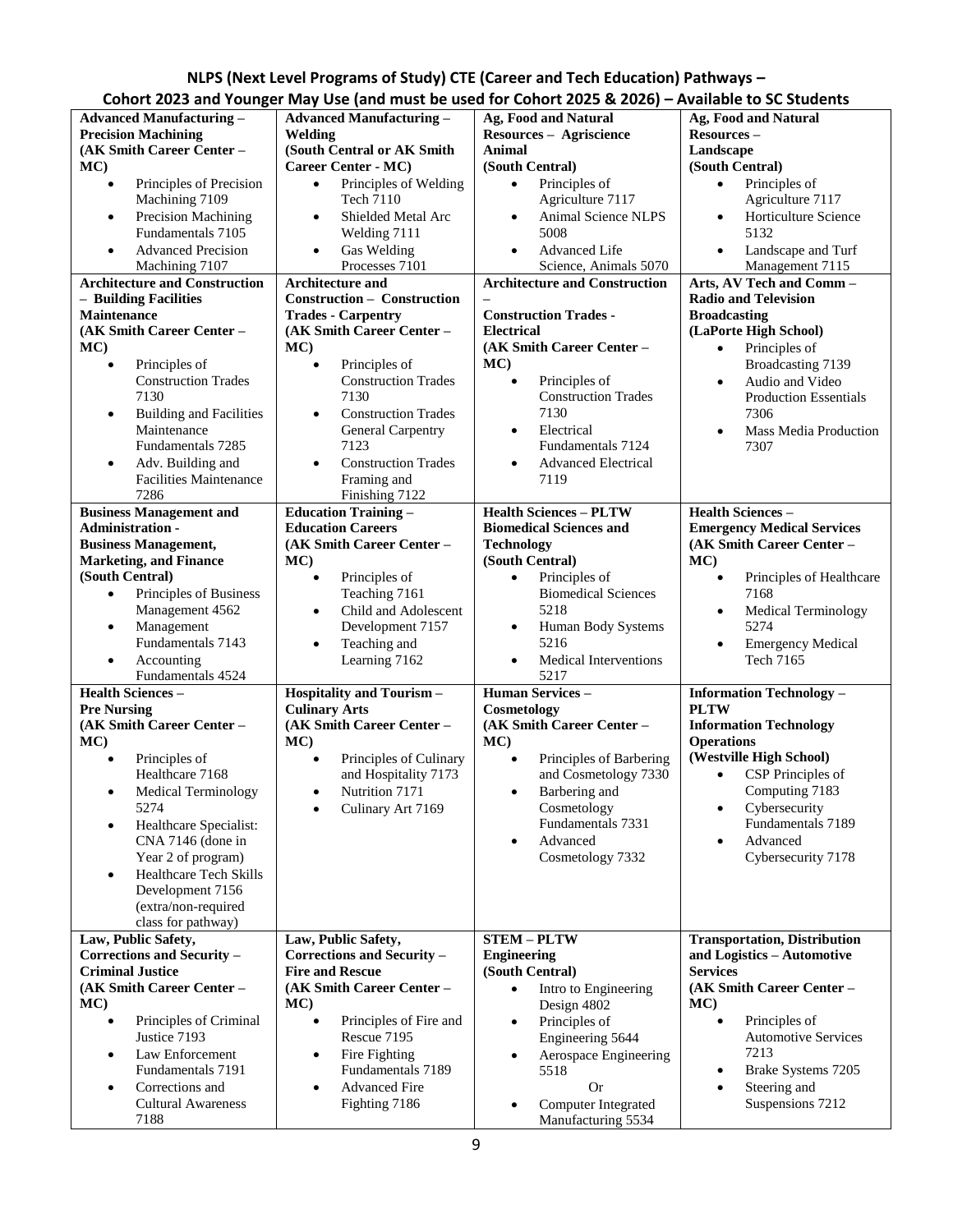Career and Technical Education (CTE) course titles and descriptions are included in this document under the following subject areas and career clusters:

| <b>CTE General</b>            | <b>Advanced Manufacturing</b> | Agriculture                                                                                 |
|-------------------------------|-------------------------------|---------------------------------------------------------------------------------------------|
| Architecture and Construction | Arts, AV, and Communications  | Business Management, Marketing,<br>and Finance/Business, Marketing,<br>and Entrepreneurship |
| <b>Education and Training</b> | <b>Health Science</b>         | Hospitality and Tourism                                                                     |
| <b>Human Services</b>         | <b>Information Technology</b> | Law, Public Safety, Corrections, and<br>Security                                            |
| <b>STEM</b>                   | Transportation                |                                                                                             |

### **CAREER CLUSTER: CTE GENERAL**

### **PERSONAL FINANCIAL RESPONSIBILITY** 4540 (PRS FIN RSP)

One Semester One Credit Fulfills Elective/Directed Elective and local graduation requirement for One Class Period Class of 2020 and future classes Open to: Sophomores-Seniors (required Sophomore year) Qualifies as a quantitative reasoning course.

Personal Financial Responsibility addresses the identification and management of personal financial resources to meet the financial needs and wants of individuals and families, considering a broad range of economic, social, cultural, technological, environmental, and maintenance factors. This course helps students build skills in financial responsibility and decision making; analyze personal standards, needs, wants, and goals; identify sources of income, saving and investing; understand banking, budgeting, record-keeping and managing risk, insurance and credit card debt. A project based approach and applications through authentic settings such as work based observations and service learning experiences are appropriate. Direct, concrete applications of mathematics proficiencies in projects are encouraged.

### **PREPARING FOR COLLEGE AND CAREERS** 5394 (PRE CCS)

One Semester Recommended Background: None One Credit Elective/Directed Elective and fulfills local graduation requirement One Class Period Required: 8th Grade (and any students new to South Central who have not taken it previously)

Preparing for College and Careers addresses the knowledge, skills, and behaviors all students need to be prepared for success in college, career, and life. The focus of the course is the impact of today's choices on tomorrow's possibilities. Topics to be addressed include twenty-first century life and career skills; higher order thinking, communication, leadership, and management processes; exploration of personal aptitudes, interests, values, and goals; examining multiple life roles and responsibilities as individuals and family members; planning and building employability skills; transferring school skills to life and work; and managing personal resources. This course includes reviewing the 16 national career clusters and Indiana's College and Career Pathways, in-depth investigation of one or more pathways, reviewing graduation plans, developing career plans, and developing personal and career portfolios.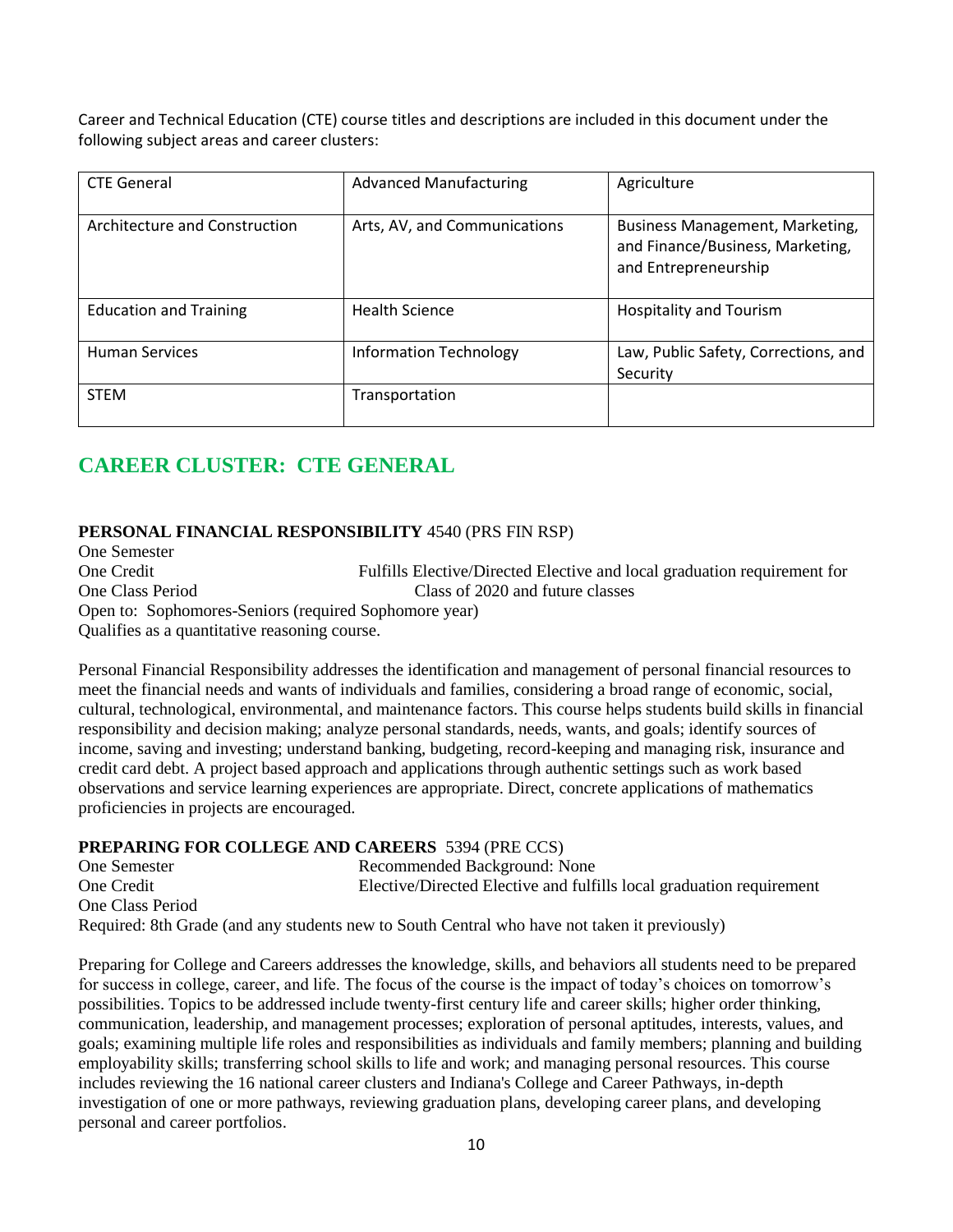### **CAREER CLUSTER: ADVANCED MANUFACTURING**

|  | NLPS Pathways can be used by Grades 9-12 |  |  |  |  |
|--|------------------------------------------|--|--|--|--|
|--|------------------------------------------|--|--|--|--|

| <b>Advanced Manufacturing –</b>                                                                                 | <b>Advanced Manufacturing –</b>                                                                                |  |  |
|-----------------------------------------------------------------------------------------------------------------|----------------------------------------------------------------------------------------------------------------|--|--|
| <b>Precision Machining</b>                                                                                      | Welding                                                                                                        |  |  |
| (AK Smith Career Center – MC)                                                                                   | (South Central or AK Smith Career Center)                                                                      |  |  |
| Principles of Precision Machining<br>$\bullet$<br>7109<br>Precision Machining Fundamentals<br>$\bullet$<br>7105 | $-MC$<br>Principles of Welding Tech 7110<br>Shielded Metal Arc Welding 7111<br>٠<br>Gas Welding Processes 7101 |  |  |
| <b>Advanced Precision Machining</b><br>$\bullet$<br>7107                                                        | $\bullet$                                                                                                      |  |  |

### **PRINCIPLES OF PRECISION MACHING** 7109 PRIN PREC MACH

| <b>Two Semesters</b>               | Required Background: Passing all core classes, application process |
|------------------------------------|--------------------------------------------------------------------|
| One Credit Per Semester            | Elective/Directed Elective                                         |
| Taken as part of three class block | Note: This course is taken off campus through AK Smith             |
| Open To: Juniors-Seniors           | Career Center; additional fees apply                               |

\*Students have opportunity to earn dual credit through Ivy Tech if requirements are met, contact AK Smith Instructor for info on how to qualify

Principles of Precision Machining will provide students with a basic understanding of the processes used to produce industrial goods. Classroom instruction and labs will focus on shop safety, measurement, layout, blueprint reading, shop math, metallurgy, basic hand tools, milling, turning, grinding, and sawing operations. This course prepares the student for the optional National Institute for Metalworking Skills (NIMS) Measurement, Materials, & Safety certification that may be required for college dual credit

### **PRECISION MACHINING FUNDAMENTALS** 7105 MACH FUN

Two Semesters Required Background: Passing all core classes, application process One Credit Per Semester Elective/Directed Elective Taken as part of three class block Note: This course is taken off campus through AK Smith Open To: Juniors-Seniors Career Center; additional fees apply Qualifies as a quantitative reasoning course

\*Students have opportunity to earn dual credit through Ivy Tech if requirements are met, contact AK Smith Instructor for info on how to qualify

Precision Machining Fundamentals will build a foundation in conventional milling and turning. Students will be instructed in the classroom on topics of shop safety, theory, industrial terminology, and calculations. Lab work will consist of the setup and operation of vertical and/or horizontal milling machines and engine lathes. This course prepares the student for the optional National Institute for Metalworking Skills (NIMS) Milling I certification that may be required for college dual credit.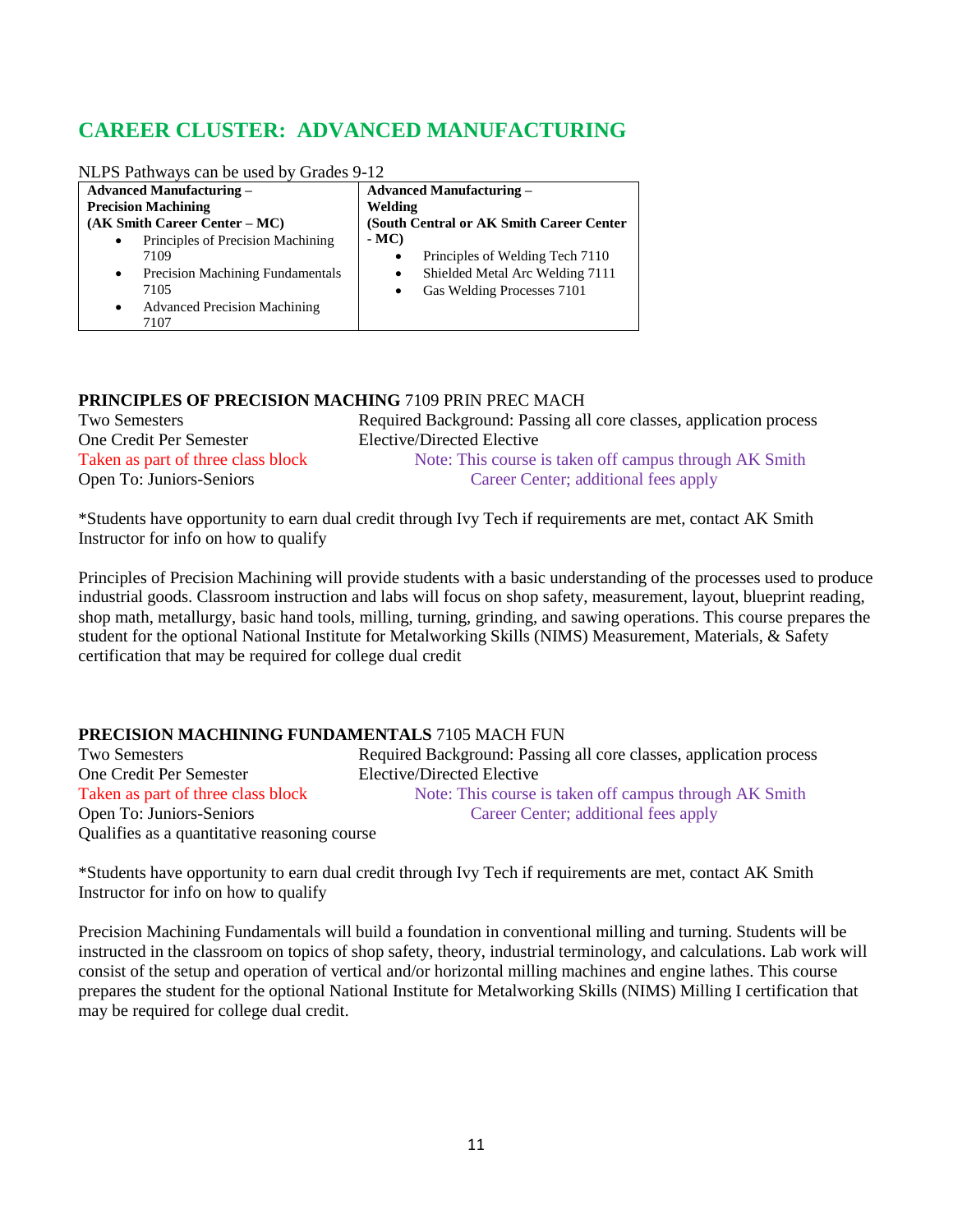### **ADVANCED PRECISION MACHINING** 7107 PREC MACH

One Credit Per Semester Elective/Directed Elective Qualifies as a quantitative reasoning course

Two Semesters Required Background: Passing all core classes, application process Taken as part of three class block Note: This course is taken off campus through AK Smith Open To: Juniors-Seniors Career Center; additional fees apply

\*Students have opportunity to earn dual credit through Ivy Tech if requirements are met, contact AK Smith Instructor for info on how to qualify

Advanced Precision Machining will build upon the Turning and Milling processes learned in Precision Machining Fundamentals and will build a foundation in abrasive process machines. Students will be instructed in the classroom on topics of shop safety, theory, industrial terminology, and calculations associated with abrasives. Lab work will consist of the setup and operation of bench grinders and surface grinders. Additionally students will be introduced to Computerized Numeric Controlled (CNC) setup, operations and programming. This course prepares the student for the optional National Institute for Metalworking Skills (NIMS) Grinding I certification that may be required for college dual credit.

### **PRECISION MACHINING CAPSTONE** 7219 PREC MACH CAP

| Two Semesters                                | Required Background: Princ Prec Mach; Prec Mach Fund;  |
|----------------------------------------------|--------------------------------------------------------|
| Three Credit Per Semester                    | Adv Prec Mach; application process                     |
| Taken as part of three class period block    | Elective/Directed Elective                             |
| Open To: Seniors (Year two of program)       | Note: This course is taken off campus through AK Smith |
| Qualifies as a quantitative reasoning course | Career Center; additional fees apply                   |

\*Students have opportunity to earn dual credit through Ivy Tech if requirements are met, contact AK Smith Instructor for info on how to qualify

Precision Machining Capstone is an in-depth study of skills learned in Precision Machining I, with a stronger focus on CNC setup/operation/programming. Students will be introduced to two axis CNC lathe programming and three axis CNC milling machine programming. Develops the theory of programming in the classroom with applications of the program accomplished on industry-type machines. Studies terminology of coordinates, cutter paths, angle cutting, and linear and circular interpolation. Classroom activities will concentrate on precision set-up and inspection work, as well as machine shop calculations. Students will develop skills in advanced machining and measuring parts involving tighter tolerances and more complex geometry. A continued focus on safety will also be presented.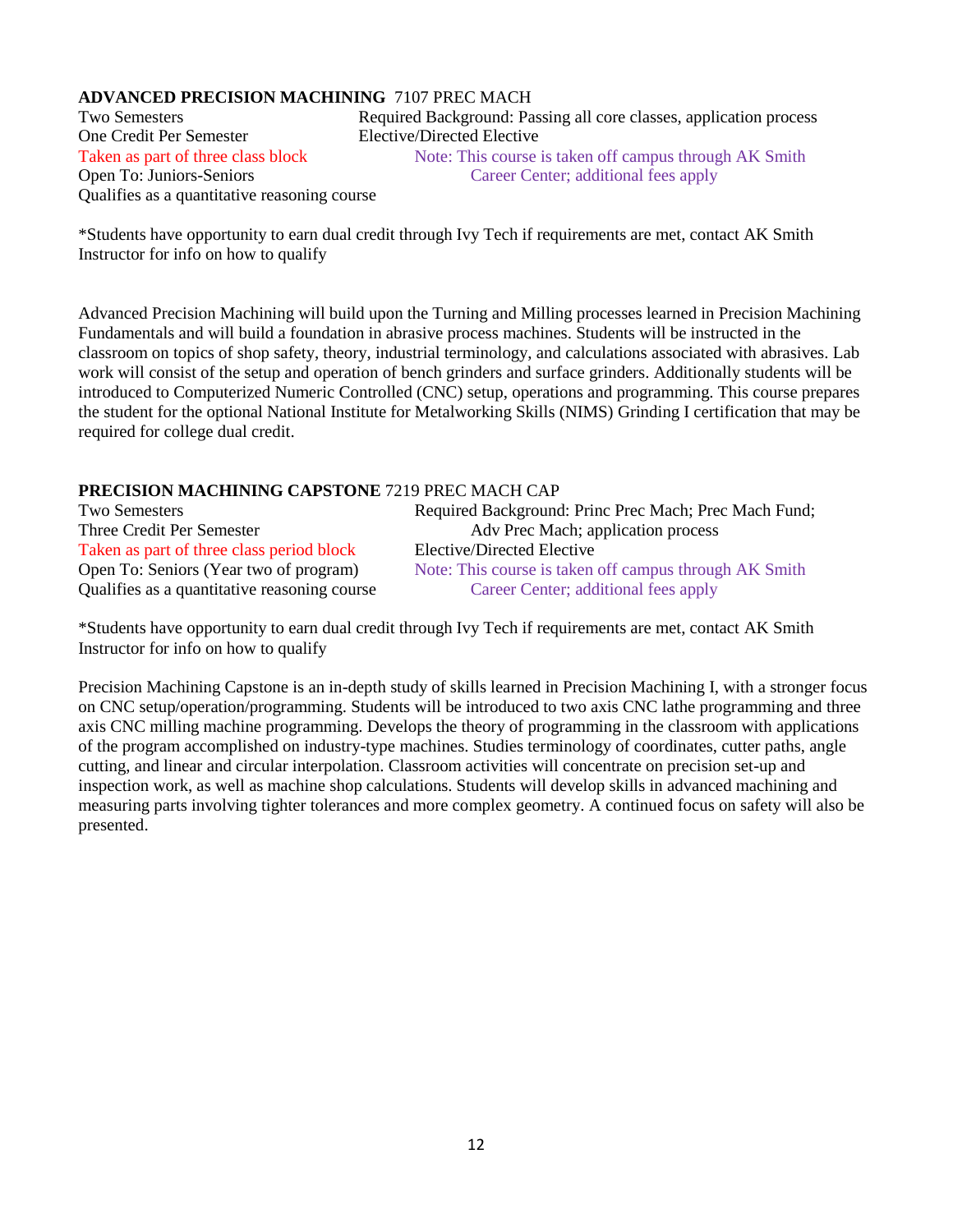### **NOTE THAT STUDENTS WHO TAKE THE WELDING CLASSES AT SC WILL NEED TO PURCHASE THEIR OWN PERSONAL PROTECTIVE EQUIPMENT.**

### **PRINCIPLES OF WELDING TECHNOLOGY** 7110 (PRIN WEL TCH)

| When taken at South Central:                                                                  |                                                                                                  |
|-----------------------------------------------------------------------------------------------|--------------------------------------------------------------------------------------------------|
| <b>Two Semesters</b>                                                                          | Recommended Background: None                                                                     |
| <b>Two Credits</b>                                                                            | Elective/Directed Elective                                                                       |
| One Class Period                                                                              |                                                                                                  |
| Open to: Freshmen -Seniors, with<br>preference given to those pursuing<br><b>NLPS</b> Pathway | Note: Students must complete enrollment through Dual Enroll<br>through IvyTech to earn dual cred |
| When taken at AK Smith:                                                                       |                                                                                                  |
| <b>Two Semesters</b>                                                                          | Required Background: Passing all core classes, application process                               |
| One Credit Per Semester                                                                       | Elective/Directed Elective                                                                       |
| Taken as part of three class block                                                            | Note: This course is taken off campus through AK Smith                                           |

Open To: Juniors-Seniors Career Center; additional fees apply

\*Students have opportunity to earn dual credit through Ivy Tech if requirements are met, contact AK Smith Instructor for info on how to qualify

Principles of Welding Technology includes classroom and laboratory experiences that develop a variety of skills in oxy-fuel cutting and basic welding. This course is designed for individuals who intend to make a career as a Welder, Technician, Designer, Researcher, or Engineer. Emphasis is placed on safety at all times. OSHA standards and guidelines endorsed by the American Welding Society (AWS) are used. Instructional activities emphasize properties of metals, safety issues, blueprint reading, electrical principles, welding symbols, and mechanical drawing through projects and exercises that teach students how to weld and be prepared for postsecondary and career success.

#### **SHIELDED METAL ARC WELDING** 7111 (SHLD MAW)

| When taken at South Central:                                                                  |                                                                                                  |
|-----------------------------------------------------------------------------------------------|--------------------------------------------------------------------------------------------------|
| <b>Two Semesters</b>                                                                          | Recommended Background: Princ of Welding prereq or concurrent                                    |
| Two Credits                                                                                   | Elective/Directed Elective                                                                       |
| One Class Period                                                                              |                                                                                                  |
| Open to: Juniors - Seniors, with<br>Preference given to those pursuing<br><b>NLPS</b> Pathway | Note: Students must complete enrollment through Dual Enroll<br>through IvyTech to earn dual cred |
| When taken at AK Smith:                                                                       |                                                                                                  |
| <b>Two Semesters</b>                                                                          | Required Background: Passing all core classes, application process                               |
| One Credit Per Semester                                                                       | Elective/Directed Elective                                                                       |
|                                                                                               |                                                                                                  |

Taken as part of three class block Note: This course is taken off campus through AK Smith Open To: Juniors-Seniors Career Center; additional fees apply

\*Students have opportunity to earn dual credit through Ivy Tech if requirements are met, contact AK Smith Instructor for info on how to qualify

Shielded Metal Arc Welding involves the theory and application of the Shielded Metal Arc Welding process. Process theory will include basic electricity, power sources, electrode selection, and all aspects pertaining to equipment operation and maintenance. Laboratory welds will be performed in basic weld joints with a variety of electrodes in the flat, horizontal and vertical positions. Emphasis will be placed on developing the basic skills necessary to comply with AWS industry standards.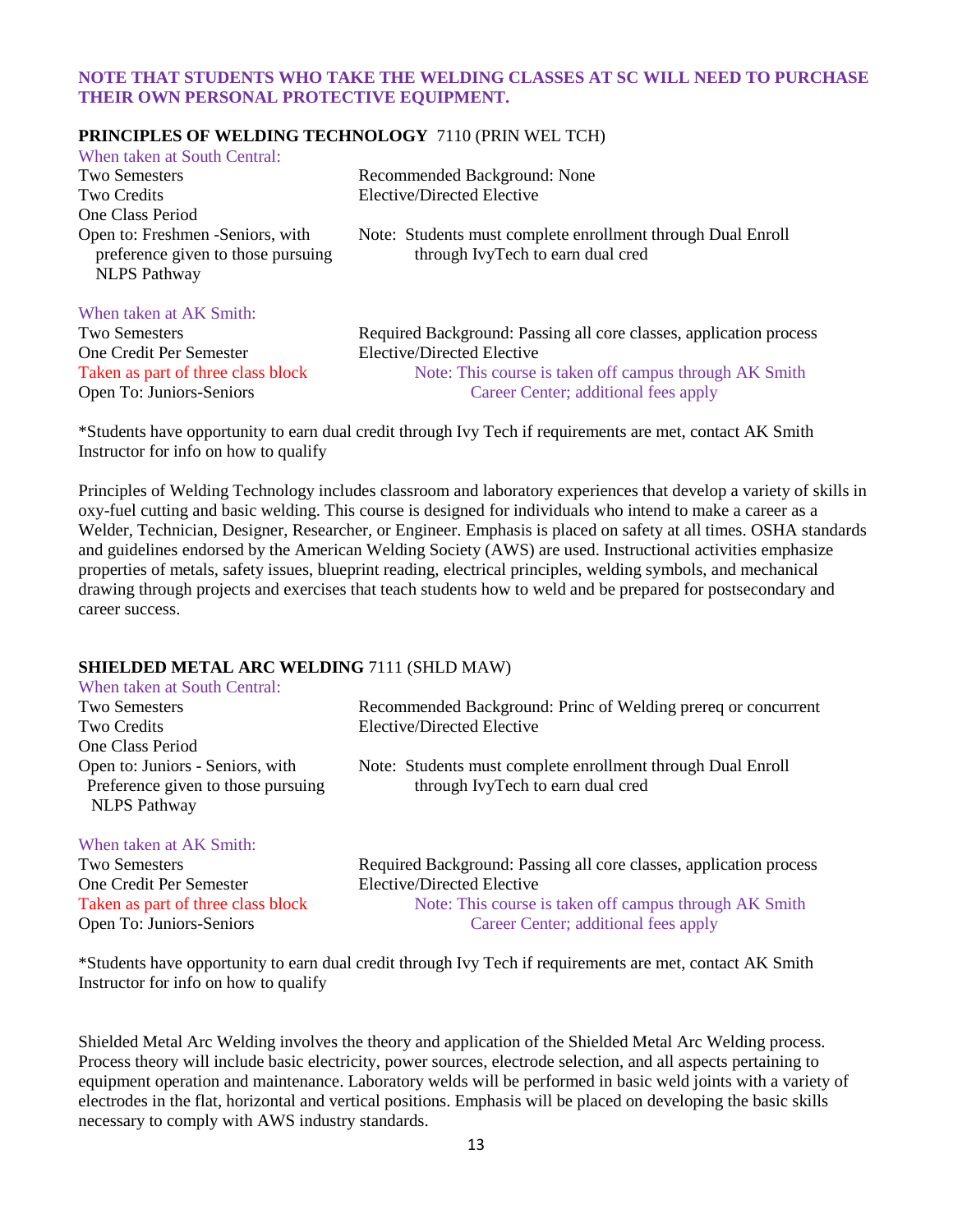### **GAS WELDING PROCESSES** 7101 (GAS WEL PRC)

|                                                                                               | Note this course will be offered for the first time at South Central during the 2023-24 academic year. |
|-----------------------------------------------------------------------------------------------|--------------------------------------------------------------------------------------------------------|
| When taken at South Central:                                                                  |                                                                                                        |
| <b>Two Semesters</b>                                                                          | Recommended Background: Princ of Welding, Shielded Metal Arc Weld                                      |
| Two Credits                                                                                   | Elective/Directed Elective                                                                             |
| One Class Period                                                                              |                                                                                                        |
| Open to: Freshmen -Seniors, with<br>preference given to those pursuing<br><b>NLPS</b> Pathway | Note: Students must complete enrollment through Dual Enroll<br>through IvyTech to earn dual cred       |
| When taken at AK Smith:                                                                       |                                                                                                        |
| <b>Two Semesters</b>                                                                          | Required Background: Passing all core classes, application process                                     |
| One Credit Per Semester                                                                       | Elective/Directed Elective                                                                             |
| Taken as part of three class block                                                            | Note: This course is taken off campus through AK Smith                                                 |
| Open To: Juniors-Seniors                                                                      | Career Center; additional fees apply                                                                   |

\*Students have opportunity to earn dual credit through Ivy Tech if requirements are met, contact AK Smith Instructor for info on how to qualify

Gas Welding Processes is designed to cover the operation of Gas Metal Arc Welding (MIG) equipment. This will include all settings, adjustments and maintenance needed to weld with a wire feed system. Instruction on both short-arc and spray-arc transfer methods will be covered. Tee, lap, and open groove joints will be done in all positions with solid, fluxcore, and aluminum wire. Test plates will be made for progress evaluation. Schools may choose to offer the course as a comprehensive MIG Welding course or a combination of introductory MIG and TIG Welding operations. •Recommended Grade(s): 10, 11, 12 •Required Prerequisites: Principles of Welding Technology •Recommended Prerequisites: none •Credits: 2 semester course, 2 semesters required, 1 credit per semester, 2 credits maximum •Counts as a directed elective or elective for all diplomas •Schools may choose to cover both introductory MIG and TIG Welding. This configuration is available for dual credit through ITCC.

#### **WELDING TECHNOLOGY CAPSTONE** 7226 (WELD TECH CAP)

| Two Semesters                             | Required Background: Princ of Weld; Shielded Metal Arc Weld; Gas |
|-------------------------------------------|------------------------------------------------------------------|
| Three Credits Per Semester                | Welding Proc; Passing all core classes; application process      |
| Taken as part of three class period block | Elective/Directed Elective                                       |
| Open To: Seniors (Year two of program)    | Note: This course is taken off campus through AK Smith           |
|                                           | Career Center; additional fees apply                             |

\*Students have opportunity to earn dual credit through Ivy Tech if requirements are met, contact AK Smith Instructor for info on how to qualify

The Welding Technology Capstone course builds upon the knowledge and skills developed in Welding Fundamentals, Shielded Metal Arc Welding, and Gas Metal Arc Welding by developing advanced welding skills in Gas Tungsten Arc Welding (TIG), Pipe Welding, and Fabrication. As a capstone course, students should have the opportunity to apply their knowledge and use skills through an intensive work-based learning experience.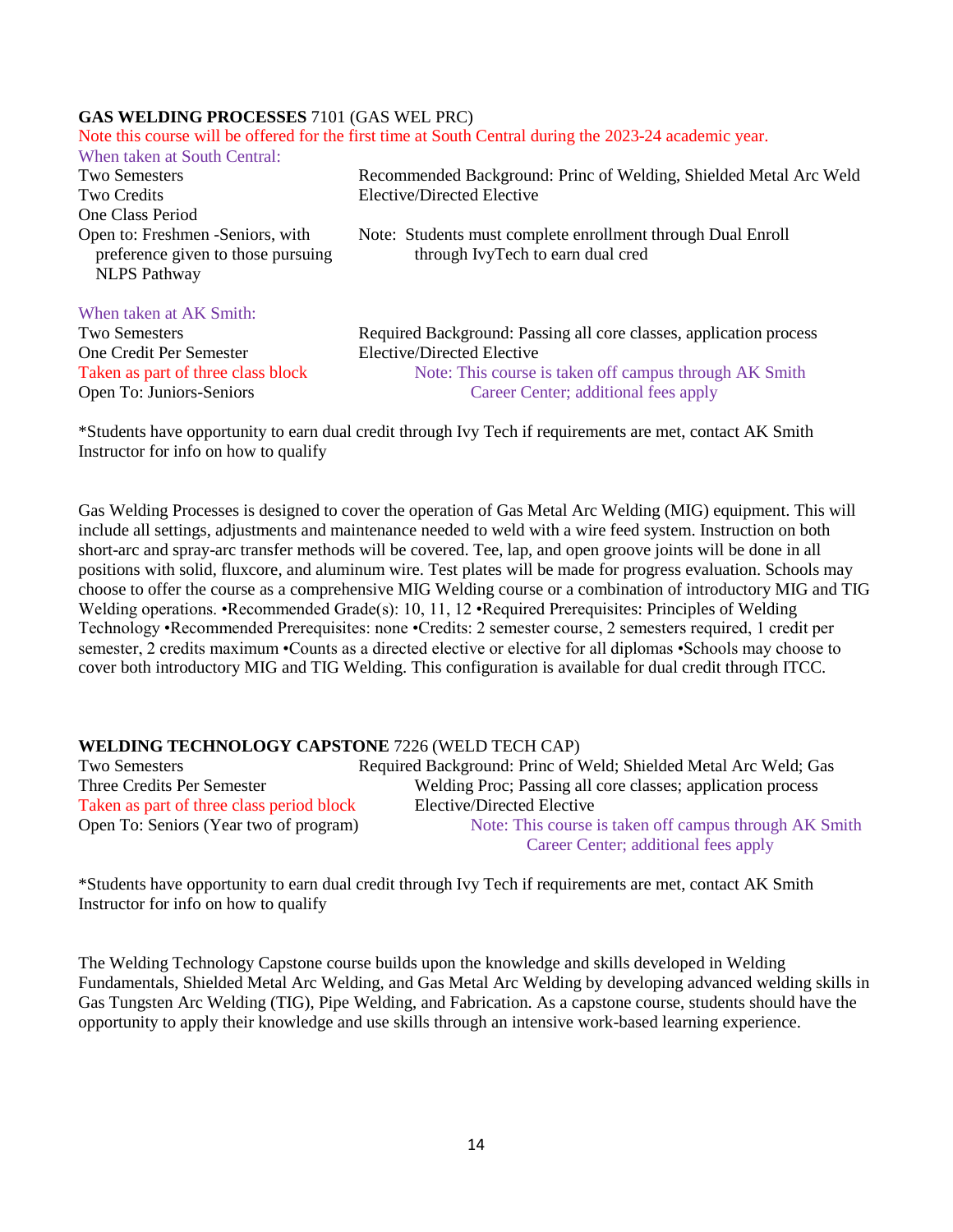### **CAREER CLUSTER: AGRICULTURE**

| Cluster     | Pathway/Program       | <b>DOE Code</b> | Concentrator    | <b>DOE Code</b> | Concentrator    | Location |
|-------------|-----------------------|-----------------|-----------------|-----------------|-----------------|----------|
|             | of Study              |                 | <b>Course A</b> |                 | <b>Course B</b> |          |
|             |                       |                 | (pick one)      |                 | (pick one)      |          |
| Agriculture | <b>Animal Systems</b> | 5070            | ALS: Animals    | 5002            | Agribusiness    | South    |
|             |                       |                 |                 |                 | Management      | Central  |
| Agriculture | Horticulture/         | 5132            | Horticulture    | 5136            | Landscape       | South    |
|             | Landscape             |                 | Science         |                 | Management      | Central  |
| Agriculture | <b>Plant Systems</b>  | 5074            | ALS: Plants     | 5002            | Agribusiness    | South    |
|             |                       |                 | and Soils       |                 | Management      | Central  |

### Perkins V Pathways can be used by ONLY Grades 11 & 12.

### NLPS Pathways can be used by Grades 9-12

| Ag, Food and Natural Resources –            | Ag, Food and Natural Resources -    |
|---------------------------------------------|-------------------------------------|
| <b>Agriscience Animal</b>                   | Landscape                           |
| (South Central)                             | (South Central)                     |
| Principles of Agriculture 7117<br>$\bullet$ | Principles of Agriculture 7117<br>٠ |
| Animal Science NLPS 5008<br>$\bullet$       | Horticulture Science 5132           |
| Advanced Life Science, Animals<br>$\bullet$ | Landscape and Turf Management<br>٠  |
| 5070                                        | 7115                                |

### **INTRODUCTION TO AGRICULTURE, FOOD AND NATURAL RESOURCES** 5056 (INT AGFNR)

One Class Period Open to: 8th Grade Only

Two Semesters Recommended Background: None Two Credits Elective/Directed Elective

### Note: Students MUST be enrolled in an Ag class to join FFA.

Introduction to Agriculture, Food and Natural Resources is a one or two semester course that is highly recommended as a prerequisite to and as a foundation for all other agricultural classes. Through hands-on learning activities, students are encouraged to investigate areas of agriculture. Students are introduced to the following areas of agriculture: animal science, plant and soil science, food science, horticultural science, agricultural business management, natural resources, agriculture power, structure, and technology, careers in agriculture, leadership, and supervised agricultural experience. An activity and project-based approach is used along with team building to enhance the effectiveness of the student learning activities

### **PRINCIPLES OF AGRICULTURE** 7117

| <b>Two Semesters</b>               | Recommended Background: None                                |
|------------------------------------|-------------------------------------------------------------|
| Two Credits                        | Elective/Directed Elective                                  |
| One Class Period                   |                                                             |
| Open to: Freshmen and Sophomores,  | Note: Students must complete enrollment through Dual Enroll |
| Other grades pursuing NLPS Pathway | through Ivy Tech to earn dual cred                          |

### Note: Students MUST be enrolled in an Ag class to join FFA.

Principles of Agriculture is a two semester course that will cover the diversity of the agricultural industry and agribusiness concepts. Students will develop an understanding of the role of agriculture in the United States and globally. Students will explore Agriculture, Food, and Natural Resource (AFNR) systems related to the production of food, fiber and fuel and the associated health, safety and environmental management systems. Topics covered in the course range from animals, plants, food, natural resources, ag power, structures and technology, and agribusiness. Participation in FFA and Supervised Agricultural Experiences (SAE) will be an integral part of this course in order to develop leadership and career ready skills.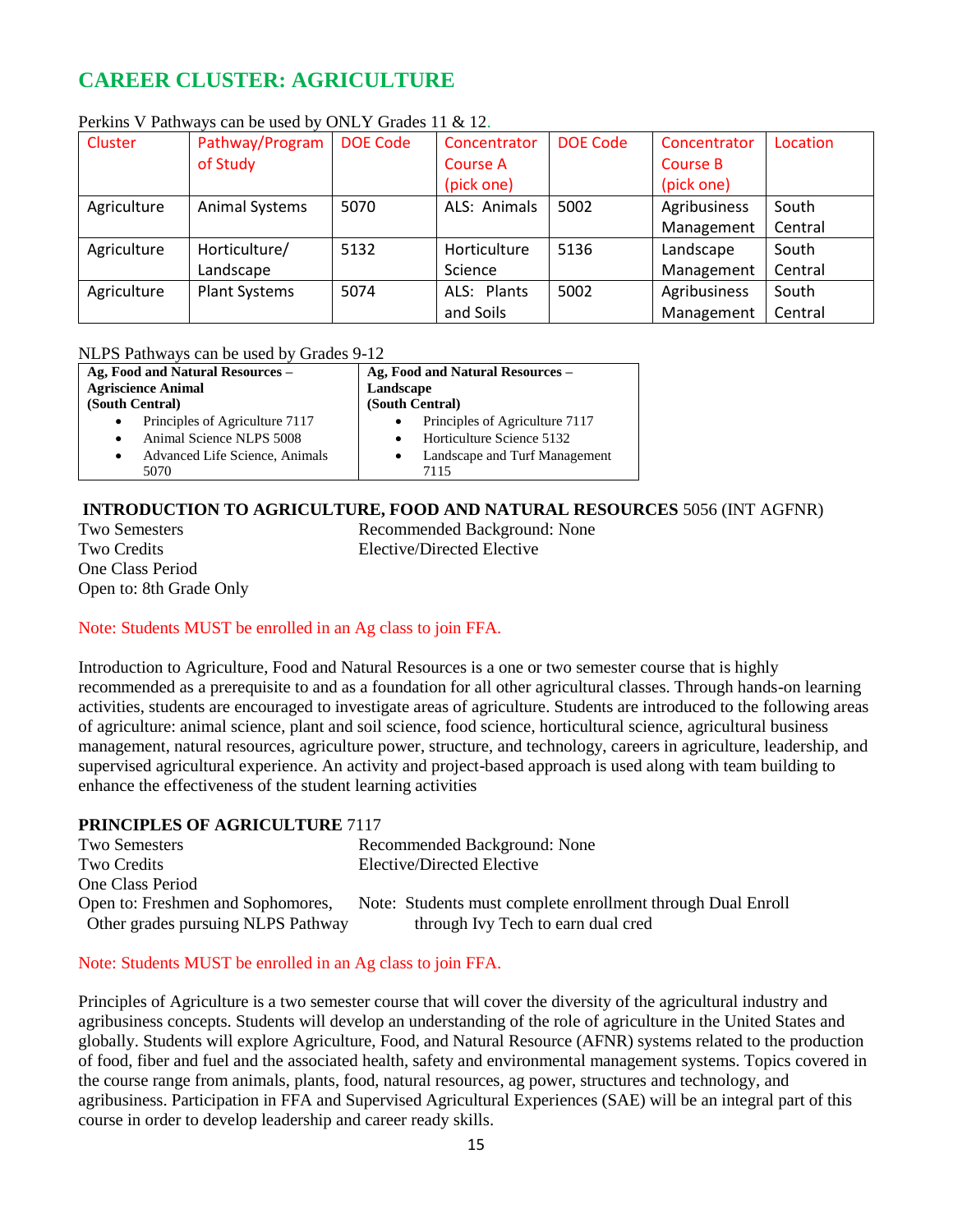### **ANIMAL SCIENCE** 5008 (ANML SCI)

Two Semesters Required Background: Principles of Ag (prereq or concurrent) Two Credits Fulfills Science requirement for all diplomas and One Class Period Physical Science for General Diploma Open to: Freshmen -Seniors Note: Students must complete enrollment through Dual Enroll through Ivy Tech to earn dual credit.

### Note: Students MUST be enrolled in an Ag class to join FFA.

Animal Science is a two semester course that provides students with an overview of the animal agriculture industry. Students participate in a large variety of activities and laboratory work including real and simulated animal science experiences and projects. All areas that the students study may be applied to both large and small animals. Topics to be covered in the course include: history and trends in animal agriculture, laws and practices relating to animal agriculture, comparative anatomy and physiology of animals, biosecurity threats and interventions relating to animal and human safety, nutrition, reproduction, careers, leadership, and supervised agricultural experiences relating to animal agriculture

### **ADVANCED LIFE SCIENCE: ANIMAL SCIENCE** 5070 (ALS ANML)

| Recommended Background: Biology and Chemistry                         |
|-----------------------------------------------------------------------|
| Required Background: Principles of Ag; Animal Science $(9th \& 10th)$ |
| or Animal Science $(11th$ and $12th$ unless NLPS)                     |
| Fulfills Science requirement for all diplomas                         |
| Note: Students must complete enrollment through Dual Enroll           |
| through Ivy Tech to earn dual credit.                                 |
|                                                                       |

### Note: Students MUST be enrolled in an Ag class to join FFA.

Advanced Life Science: Animals is a two semester course that provides students with opportunities to participate in a variety of activities including laboratory work. Students will explore concepts related to history and trends in animal agriculture as related to animal welfare, husbandry, diseases and parasites, laws and practices relating to handling, housing, environmental impact, global sustainable practices of animal agriculture, genetics, breeding practices, biotechnology uses, and comparative knowledge of anatomy and physiology of animals used in animal agriculture.

• Qualifies as a quantitative reasoning course

### **HORTICULTURAL SCIENCE 5132** (HORT SCI)

| Two Semesters                     | Recommended Background: Intro to Ag.                          |
|-----------------------------------|---------------------------------------------------------------|
| Two Credits                       | Required Background: Principles of Ag (for $9th \& 10th$ )    |
| One Class Period                  | Fulfills Life Science or Physical Science for General Diploma |
| Open to: Freshmen – Seniors       | only or Elective/Directed Elective for Core 40, AHD, or THD   |
| $(9th$ graders would have to take | Note: Students must complete enrollment through Dual Enroll   |
| Princ of Ag also)                 | through Ivy Tech to earn dual credit.                         |

Note: Students MUST be enrolled in an Ag class to join FFA.

Horticulture Science is a two semester course that provides students with a background in the field of horticulture. Coursework includes hands-on activities that encourage students to investigate areas of horticulture as it relates to the biology and technology involved in the production, processing, and marketing of horticultural plants and products. Students are introduced to the following areas of horticulture science: reproduction and propagation of plants, plant growth, growth-media, management practices for field and greenhouse production, marketing concepts, production of plants of local interest, greenhouse management, floral design, and pest management. Students participate in a variety of activities including extensive laboratory work usually in a school greenhouse.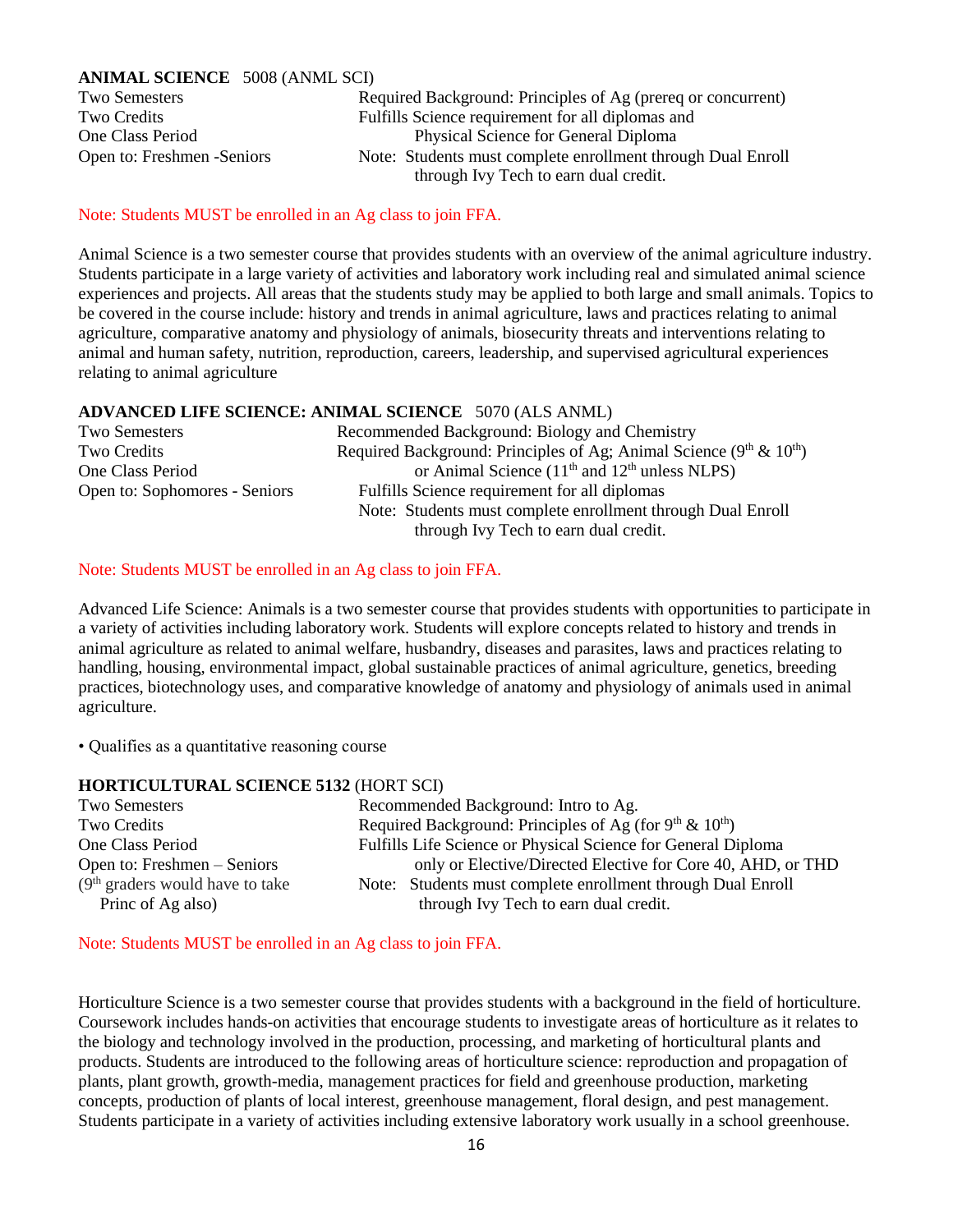### **LANDSCAPE AND TURF MANAGEMENT** 7115 (LAND TUR MAN)

Two Credits Elective/Directed Elective One Class Period Princ of Ag also)

Two Semesters Required Background: Principles of Ag (prereq or concurrent)

Open to: Freshmen -Seniors Note: Students must complete enrollment through Dual Enroll  $(9<sup>th</sup> Graders would have to take *through* Ivy Tech to earn dual credit.$ 

### Note: Students MUST be enrolled in an Ag class to join FFA.

Landscape and Turf Management is a two semester course that provides the student with an overview of the many career opportunities in the diverse field of landscape and turf management. Students are introduced to the procedures used in the planning and design of a landscape using current technology practices, the principles and procedures involved with landscape construction, the determination of maintenance schedules, communications, and management skills necessary in landscaping operations, and the care and use of equipment utilized by landscapers. Upon completion of the program, students have the opportunity to become Indiana Landscape Industry Certified through a state approved program.

### **AGRIBUSINESS MANAGEMENT** 5002 (AG BUS MGMT)

| Two Semesters                | Recommended Background: Intro to Ag.                                                                 |
|------------------------------|------------------------------------------------------------------------------------------------------|
| Two Credits                  | Elective/Directed Elective                                                                           |
| One Class Period             |                                                                                                      |
| Open to: Juniors $-$ Seniors | Note: Students must complete enrollment through Dual Enroll<br>through Ivy Tech to earn dual credit. |

#### **Pathway Assessment: Dual credit course final exam**

#### Note: Students MUST be enrolled in an Ag class to join FFA.

Agribusiness Management provides foundation concepts in agricultural business. It is a two semester course that introduces students to the principles of business organization and management from a local and global perspective, with the utilization of technology. Concepts covered in the course include; accounting and record keeping, business planning and management, food and fiber, forms of business, finance, management, sales and marketing, careers, leadership development. Students will demonstrate principles and techniques for planning, development, application and management of agribusiness systems through a supervised agriculture experience (work based learning) programs. Students will use real-world situations and current events while conducting projects and activities to show their knowledge of topics discussed in class. Students will have the opportunity to start, plan, and manage, an Agriculture business of their choosing during the school year.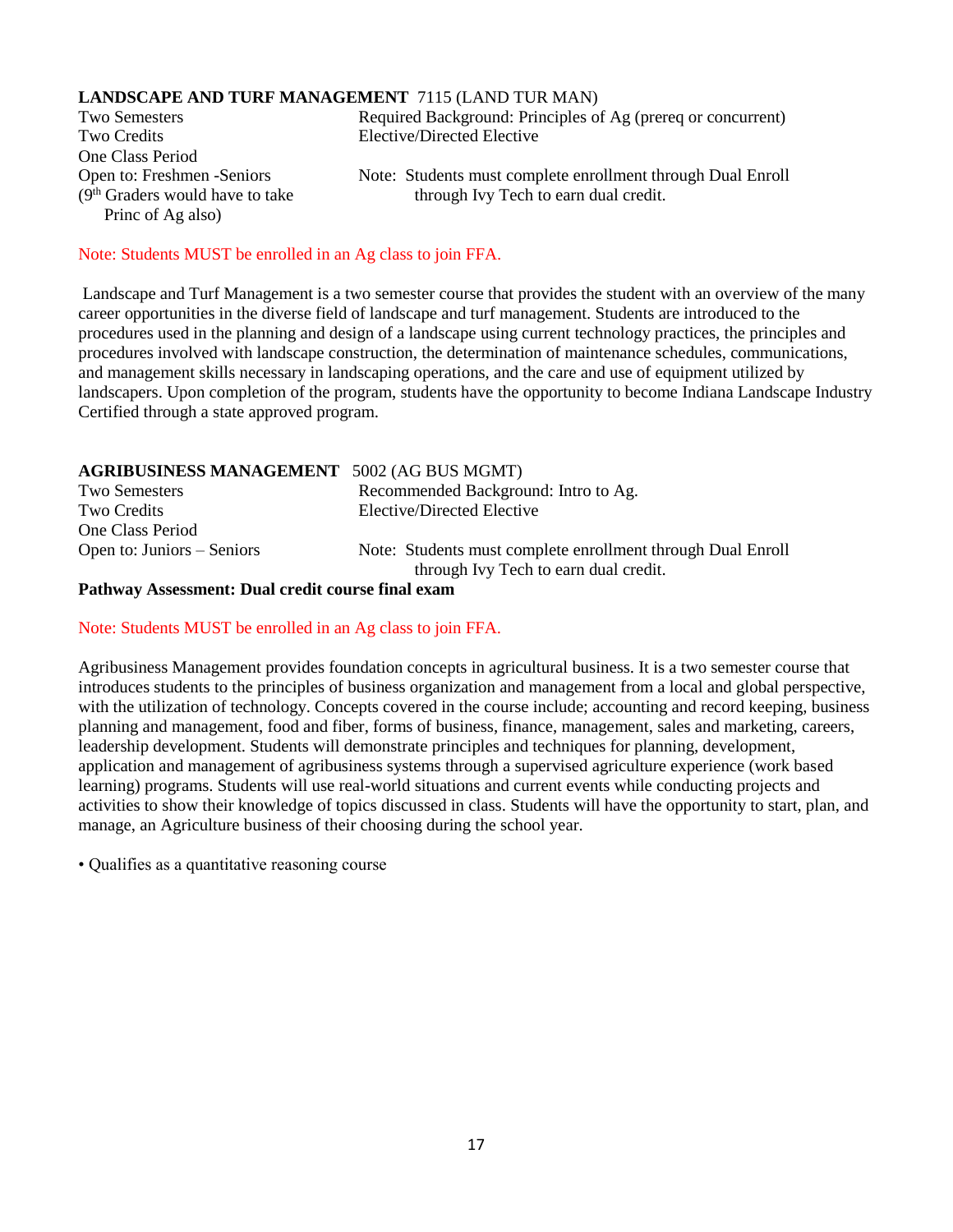### **CAREER CLUSTER: ARCHITECTURE AND CONSTRUCTION**

| NLPS Pathways can be used by Grades 9-12       |                                                                                   |                                        |  |
|------------------------------------------------|-----------------------------------------------------------------------------------|----------------------------------------|--|
| <b>Architecture and Construction –</b>         | <b>Architecture and Construction –</b>                                            | <b>Architecture and Construction –</b> |  |
| <b>Building Facilities Maintenance</b>         | <b>Construction Trades - Carpentry</b><br><b>Construction Trades - Electrical</b> |                                        |  |
| $(AK Smith Carter Center - MC)$                | $(AK Smith Carter Center - MC)$                                                   | $(AK Smith Carter Center - MC)$        |  |
| Principles of Construction Trades<br>$\bullet$ | Principles of Construction Trades                                                 | Principles of Construction Trades      |  |
| 7130                                           | 7130                                                                              | 7130                                   |  |
| <b>Building and Facilities</b><br>$\bullet$    | <b>Construction Trades General</b>                                                | Electrical Fundamentals 7124           |  |
| Maintenance Fundamentals 7285                  | Carpentry 7123                                                                    | <b>Advanced Electrical 7119</b>        |  |
| Adv. Building and Facilities                   | Construction Trades Framing and                                                   |                                        |  |
| Maintenance 7286                               | Finishing 7122                                                                    |                                        |  |

### **INTRODUCTION TO CONSTRUCTION (Woods 1)** 4792 (INT CONST) Two Semesters Recommended Background: None Two Credits **Fulfills** Elective/Directed Elective One Class Period

Open to: Freshman – Seniors

Introduction to Construction is a course that will offer hands-on activities and real-world experiences related to the skills essential in residential, commercial and civil building construction. During the course students will be introduced to the history and traditions of construction trades. The student will also learn and apply knowledge of the care and safe use of hand and power tools as related to each trade. In addition, students are introduced to blueprint reading, applied math, basic tools and equipment, and safety. Students will demonstrate building construction techniques, including concrete and masonry, framing, electrical, plumbing, dry walling, HVAC, and painting as developed locally in accordance with available space and technologies. Students learn how architectural ideas are converted into projects and how projects are managed during a construction project in this course. Students study construction technology topics such as preparing a site, doing earthwork, setting footings and foundations, building the superstructure, enclosing the structure, installing systems, finishing the structure, and completing the site. Students also investigate topics related to the purchasing and maintenance of structures, special purpose facilities, green construction and construction careers

### **PRINCIPLES OF CONSTRUCTION TRADES** 7130 (PRIN CON TR)

| <b>Two Semesters</b>               | Required Background: Passing all core classes, application process |
|------------------------------------|--------------------------------------------------------------------|
| One Credit Per Semester            | Elective/Directed Elective                                         |
| Taken as part of three class block | Note: This course is taken off campus through AK Smith             |
| Open To: Juniors-Seniors           | Career Center; additional fees apply                               |

\*Students have opportunity to earn dual credit through Ivy Tech if requirements are met, contact AK Smith Instructor for info on how to qualify

Principles of Construction Trades prepares students with the basic skills needed to continue in a construction trade field. Topics will include an introduction to the types and uses for common hand and power tools, learn the types and basic terminology associated with construction drawings, and basic safety. Additionally students will study the roles of individuals and companies within the construction industry and reinforce mathematical and communication skills necessary to be successful in the construction field.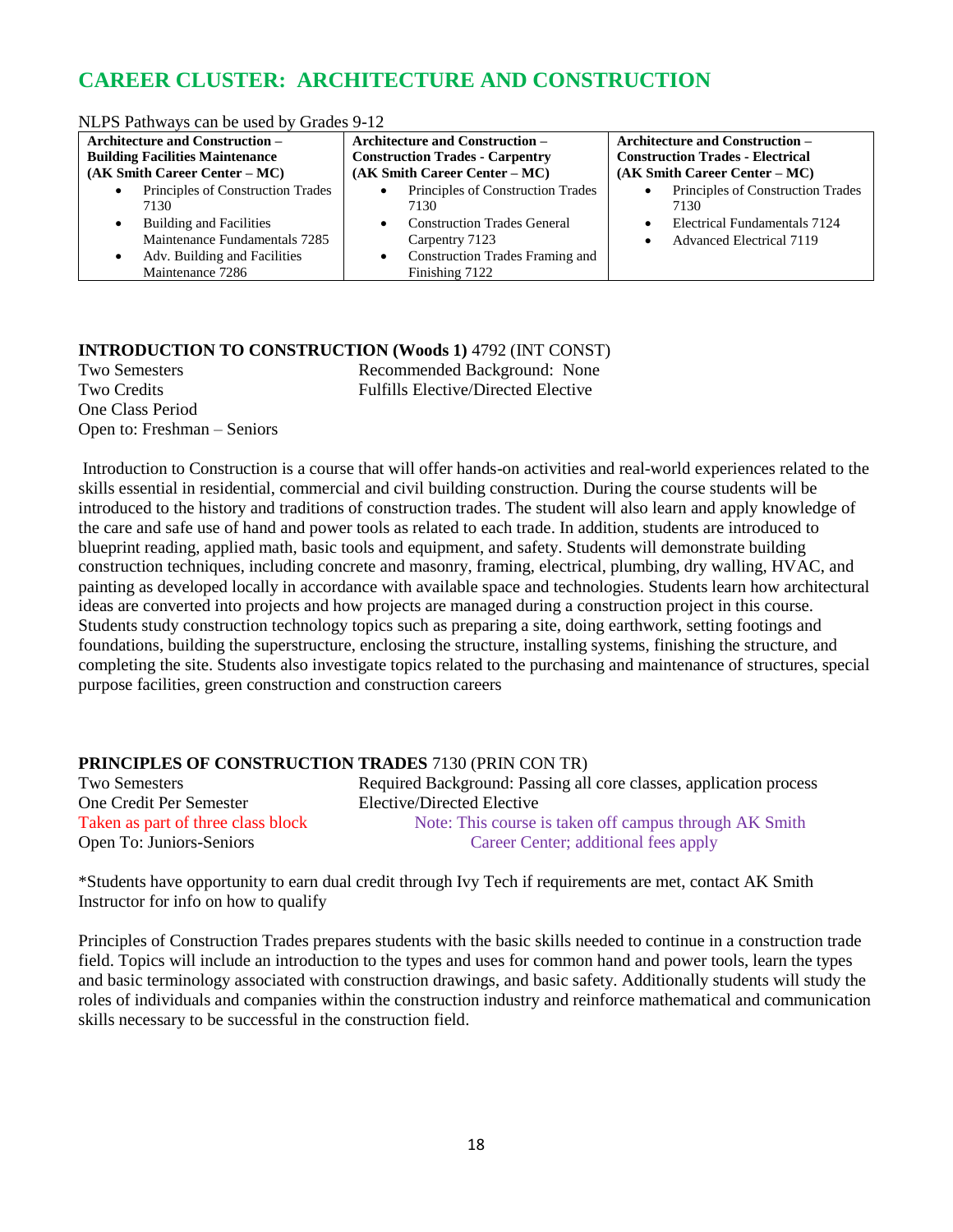### **CONSTRUCTION TRADES: GENERAL CARPENTRY** 7123 (CON TRD GC)

One Credit Per Semester Elective/Directed Elective

Two Semesters Required Background: Passing all core classes, application process Taken as part of three class block Note: This course is taken off campus through AK Smith Open To: Juniors-Seniors Career Center; additional fees apply

\*Students have opportunity to earn dual credit through Ivy Tech if requirements are met, contact AK Smith Instructor for info on how to qualify

Construction Trades: General Carpentry builds upon the skills learned in the Principles of Construction Trades and examines the basics of framing. This includes studying the procedures for laying out and constructing floor systems, wall systems, ceiling joist and roof framing, and basic stair layout. Additionally, students will be introduced to building envelope systems

### **CONSTRUCTION TRADES: FRAMING AND FINISHING** 7122 (CON TRD FR FIN)

| <b>Two Semesters</b>               | Required Background: Passing all core classes, application process |
|------------------------------------|--------------------------------------------------------------------|
| One Credit Per Semester            | Elective/Directed Elective                                         |
| Taken as part of three class block | Note: This course is taken off campus through AK Smith             |
| Open To: Juniors-Seniors           | Career Center; additional fees apply                               |

\*Students have opportunity to earn dual credit through Ivy Tech if requirements are met, contact AK Smith Instructor for info on how to qualify

Construction Trades: Framing and Finishing prepares students with advanced framing skills along with interior and exterior finishing techniques. Topics include roofing applications, thermal and moisture protection, exterior finishing, cold-formed steel framing, drywall installation and finishing, doors and door hardware, suspended ceilings, window, door, floor, and ceiling trim, and cabinet installation.

### **CONSTRUCTION TRADES CAPSTONE** 7242 (CSTR TR CAP)

| <b>Two Semesters</b>                      | Required Background: Princ of Const; Constr: Gen Carpentry; |
|-------------------------------------------|-------------------------------------------------------------|
| Three Credit Per Semester                 | Constr Trades: Framing $& Fin$ ; application process        |
| Taken as part of three class period block | Elective/Directed Elective                                  |
| Open To: Seniors (Year two of program)    | Note: This course is taken off campus through AK Smith      |
|                                           | Career Center; additional fees apply                        |

\*Students have opportunity to earn dual credits through Ivy Tech if requirements are met, contact AK Smith Instructor for info on how to qualify

The Construction Trades Capstone course covers the basics of electricity and working with concrete. Electrical topics include the National Electric Code, electrical safety, electrical circuits, basic electrical construction drawings, and residential electrical services. Students may also gain an understanding of concrete properties, foundations, slab-on-grades, and vertical and horizontal formwork. The course prepares students for the NCCER Carpentry Forms Level 3 and Electrical Level 1certificates.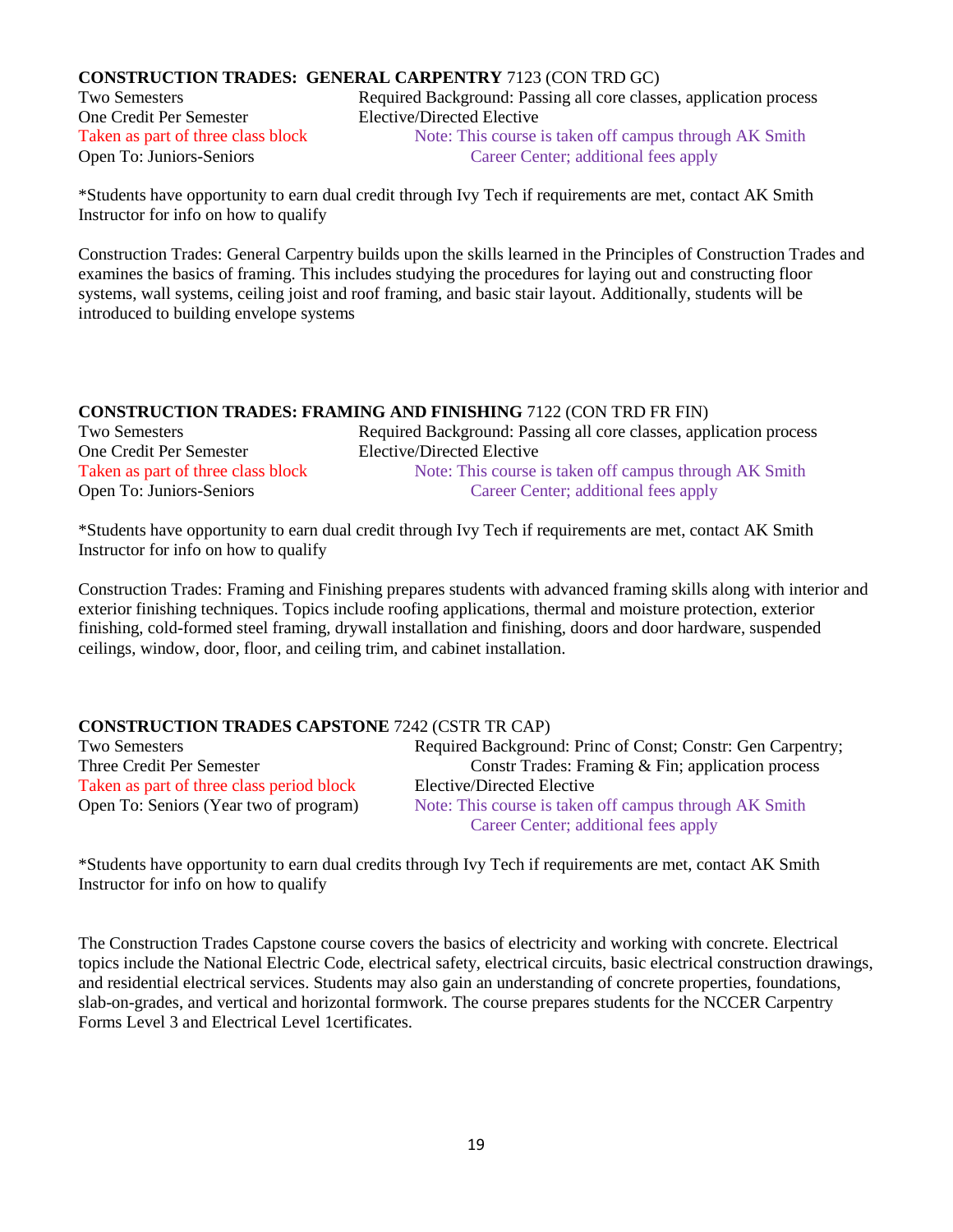### **ELECTRICAL FUNDAMENTALS** 7124 (ELEC FUN)

One Credit Per Semester Elective/Directed Elective

Two Semesters Required Background: Passing all core classes, application process Taken as part of three class block Note: This course is taken off campus through AK Smith Open To: Juniors-Seniors Career Center; additional fees apply

\*Students have opportunity to earn dual credit through Ivy Tech if requirements are met, contact AK Smith Instructor for info on how to qualify

This course covers NCCER Electrical Level 1. Its modules cover topics such as orientation to the electrical trade, electrical safety, introduction to electrical circuits, electrical theory, introduction to the National Electrical Code, device boxes, hand bending, raceways and fittings, conductors and cables, basic electrical construction drawings, residential electrical services, and electrical test equipment. The NCCER Electrical Level 1 certificate and wallet card will also be awarded upon successful completion of this course

### **ADVANCED ELECTRICAL** 7119 (ADV ELEC)

| Two Semesters                      | Required Background: Passing all core classes, application process |
|------------------------------------|--------------------------------------------------------------------|
| One Credit Per Semester            | Elective/Directed Elective                                         |
| Taken as part of three class block | Note: This course is taken off campus through AK Smith             |
| <b>Open To: Juniors-Seniors</b>    | Career Center; additional fees apply                               |
|                                    |                                                                    |

\*Students have opportunity to earn dual credit through Ivy Tech if requirements are met, contact AK Smith Instructor for info on how to qualify

Advanced Electrical covers topics such as alternating current, motors: theory and application, electric lighting, conduit bending, and pull and junction boxes. The second part of the course will cover topics such as conductor installations, cable tray, conductor terminations and splices, grounding and bonding, circuit breakers and fuses, control systems and fundamental concepts. Students will be ready to complete the NCCER Electrical Level 2 certificate upon successful completion of the course.

| <b>CONSTRUCTION TRADES ELECTRICAL CAPSTONE 7263 CT ELEC CAP</b> |                                                        |
|-----------------------------------------------------------------|--------------------------------------------------------|
| Two Semesters                                                   | Required Background: Princ of Const; Electrical Fund;  |
| Three Credit Per Semester                                       | Adv Electrical; application process                    |
| Taken as part of three class period block                       | Elective/Directed Elective                             |
| Open To: Seniors (Year two of program)                          | Note: This course is taken off campus through AK Smith |
|                                                                 | Career Center; additional fees apply                   |

\*Students have opportunity to earn dual credits through Ivy Tech if requirements are met, contact AK Smith Instructor for info on how to qualify

Construction Trades Electrical Capstone builds upon the skills learned in Electrical Fundamentals and Advanced Electrical. Topics include load calculations – branch and feeder circuits, conductor selection and calculations, practical applications of lighting. This course will also cover commercial electrical services including distribution equipment, transformers, and voice, data and video. Completion of this course will prepare students for the NCCER Electrical Level 3 certificate. Students may also complete an Ivy Tech CT by completing coursework in general carpentry.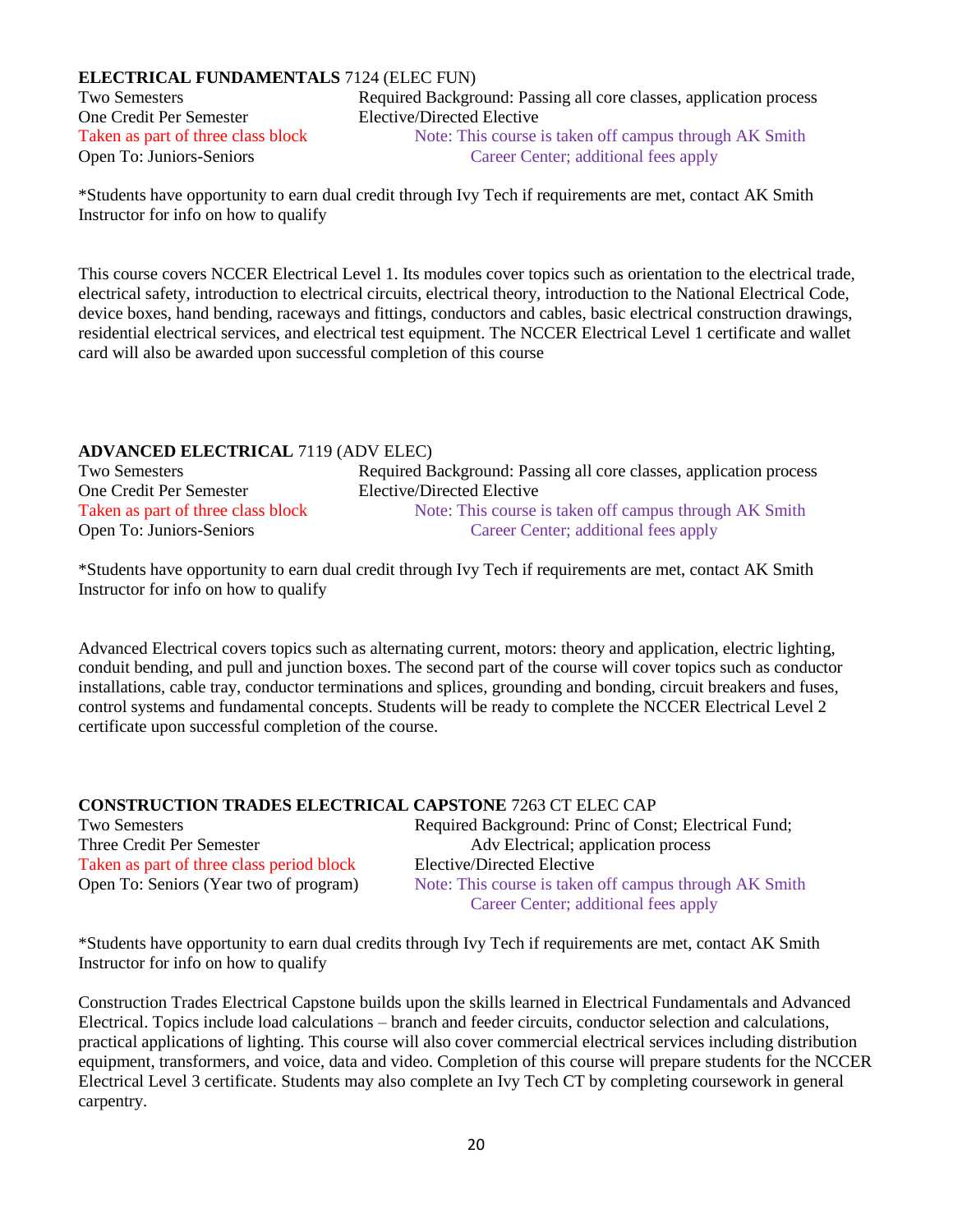### **BUILDING AND FACILITIES MAINTENANCE FUNDAMENTALS** 7285 (BLDG FAC MAINT FUND)

One Credit Per Semester Elective/Directed Elective Open To: Juniors-Seniors Career Center; additional fees apply

Two Semesters Required Background: Passing all core classes, application process Taken as part of three class block Note: This course is taken off campus through AK Smith

\*Students have opportunity to earn dual credit through Ivy Tech if requirements are met, contact AK Smith Instructor for info on how to qualify

Building and Facilities Maintenance Fundamentals prepares students to complete basic maintenance tasks like minor construction repairs and be able to repair and/or replace various building materials including flooring, wall covering, hardware, lighting and plumbing fixtures.

### **ADVANCED BUILDING AND FACILITIES MAINTENANCE** 7286 (ADV BLDG FAC MAINT)

One Credit Per Semester Elective/Directed Elective

Two Semesters Required Background: Passing all core classes, application process Taken as part of three class block Note: This course is taken off campus through AK Smith Open To: Juniors-Seniors Career Center; additional fees apply

\*Students have opportunity to earn dual credit through Ivy Tech if requirements are met, contact AK Smith Instructor for info on how to qualify

Advanced Building and Facilities Maintenance prepares students to complete more advanced repairs involving a buildings mechanical system including electrical, HVAC, and plumbing.

### **BUILDING AND FACILITIES MAINTENANCE CAPSTONE** 7287 (BLDG FAC MAINT CAP)

Taken as part of three class period block<br>
Coven To: Seniors (Year two of program) Note: This course is taken

Two Semesters Required Background: Princ of Const; Build & Fac Maint Fund; Three Credit Per Semester Adv Build & Fac Maint Fund; application process Note: This course is taken off campus through AK Smith Career Center; additional fees apply

\*Students have opportunity to earn dual credits through Ivy Tech if requirements are met, contact AK Smith Instructor for info on how to qualify

Building and Facilities Maintenance Capstone will continue to develop student's maintenance skills ideally through a work-based learning experience. Students will also explore additional topics like processing work orders, fair housing regulation compliance, environmental and regulation compliance, reporting and documentation of maintenance activities, and implementation of a preventive maintenance schedule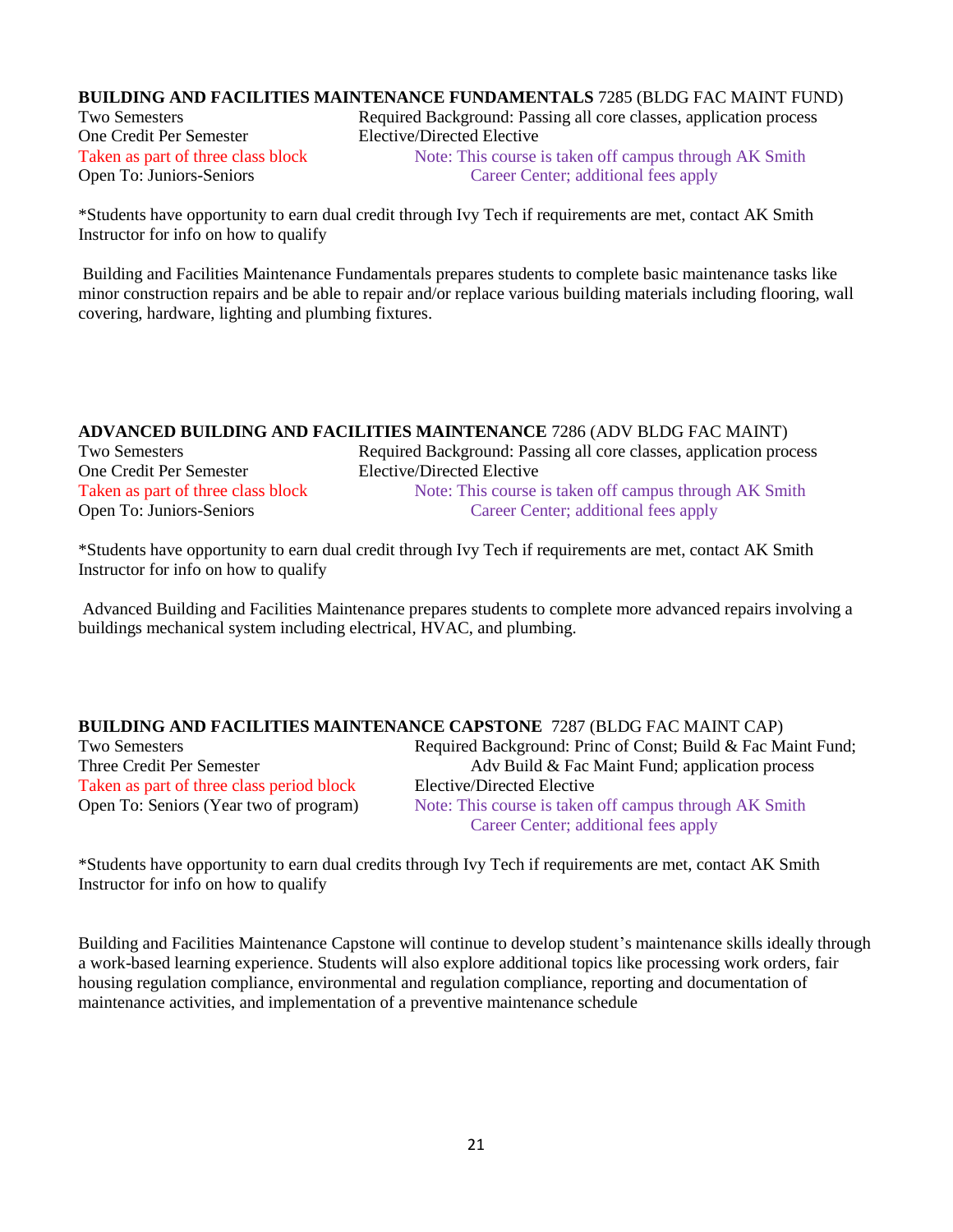### **CAREER CLUSTER: ARTS, AV AND COMMUNICATIONS**

| Cluster  | Pathway/Program | DOE Code | Concentrator | DOE Code | Concentrator  | Location     |
|----------|-----------------|----------|--------------|----------|---------------|--------------|
|          | of Study        |          | Course A     |          | Course B      |              |
|          |                 |          | (pick one)   |          | (pick one)    |              |
| Arts, AV | Radio TV        | 5986     | Radio and    | 5992     | Radio and     | LaPorte High |
| Tech and |                 |          | Television I |          | Television II | School       |
| Comm     |                 |          |              |          |               |              |

### Perkins V Pathways can be used by ONLY Grades 11 & 12.

### NLPS Pathway can be used by Grades 9-12

**Arts, AV Tech and Comm – Radio and Television Broadcasting (Laporte High School)**

- Principles of Broadcasting 7139
- Audio and Video Production

Essentials 7306

• Mass Media Production 7307

### **PRINCIPLES OF BROADCASTING** Principles of Broadcasting 7139 (PRIN BROAD)

One Credit Per Semester Elective/Directed Elective

Two Semesters Required Background: Passing all core classes, application process

Taken as part of three class block Note: This course is taken off campus at LaPorte High School Open To: Juniors-Seniors from 7:45-10:10 a.m. daily. Students provide own transportation. Additional fees may apply.

\*Students have opportunity to earn dual credit if requirements are met, contact LaPorte High School Instructor for info on how to qualify.

The purpose of the Principles of Broadcasting course is to provide entry-level fundamental skills for students who wish to seek or pursue opportunities in the field of broadcasting or mass media. Students will explore the technical aspects of audio and sound design for radio production and distribution, as well as, the technical aspects of video production and distribution.

### **AUDIO AND VIDEO PRODUCTION ESSENTIALS** 7306 (AUD VID PROD)

| <b>Two Semesters</b>               | Required Background: Passing all core classes, application process |
|------------------------------------|--------------------------------------------------------------------|
| One Credit Per Semester            | Elective/Directed Elective                                         |
| Taken as part of three class block | Note: This course is taken off campus at LaPorte High School       |
| Open To: Juniors-Seniors           | from 7:45-10:10 a.m. daily. Students provide own                   |
|                                    | transportation. Additional fees may apply.                         |

\*Students have opportunity to earn dual credit if requirements are met, contact LaPorte High School Instructor for info on how to qualify.

Audio and Video Production Essentials provides an in-depth study on audio and video production techniques for radio, television, and digital technologies. Students will learn skills necessary for audio production and on-air work used in radio and other digital formats. Additionally, experience will be gained in the development of the video production process; including skills in message development, directing, camera, video switcher, and character generator operations.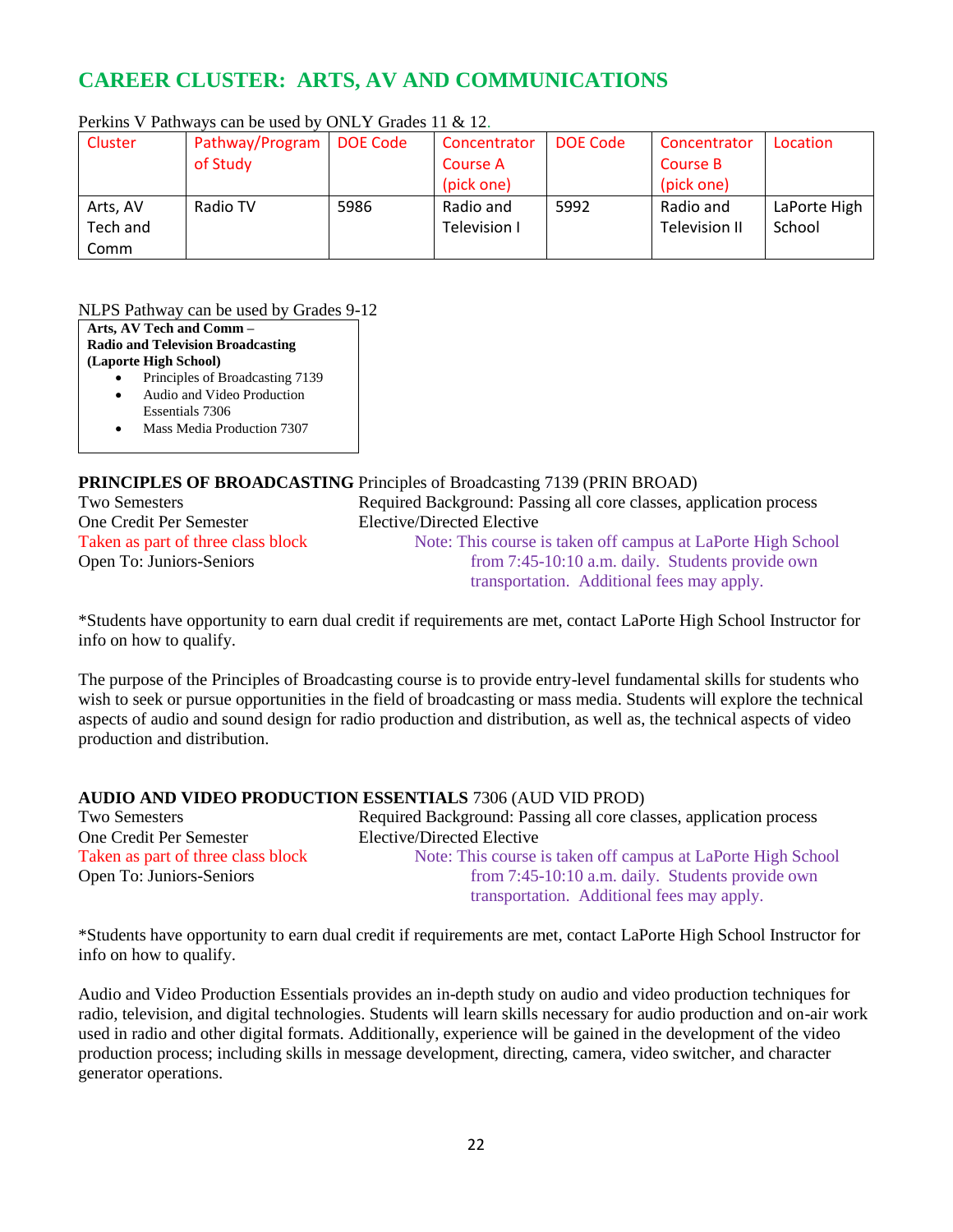### **MASS MEDIA PRODUCTION** 7307 (MASS MED PROD)

One Credit Per Semester Elective/Directed Elective

Two Semesters Required Background: Passing all core classes, application process

Taken as part of three class block Note: This course is taken off campus at LaPorte High School Open To: Juniors-Seniors from 7:45-10:10 a.m. daily. Students provide own transportation. Additional fees may apply.

\*Students have opportunity to earn dual credit if requirements are met, contact LaPorte High School Instructor for info on how to qualify.

Mass Media Production will focus on the study of theory and practice in the voice and visual aspects of radio and television performance. In addition, this course introduces the skills used to acquire and deliver news stories in a digital media format. Students will learn how to research issues and events, interview news sources, interact with law enforcement and government officials, along with learning to write in a comprehensive news style.

### **RADIO & TV BROADCASTING CAPSTONE** 7308 (RAD TV BROAD CAP)

Note: This course will be available to South Central students for the first time during the 2023-24 academic year. This is year two of the program and will take place at LaPorte High School. Students will need to provide their own transportation. Two Semesters Required Background: Princ of Broadcasting; Audio/Video Prod<br>One Credit Per Semester Essentials: Mass Media Prod: application process Essentials; Mass Media Prod; application process Taken as part of three class block Elective/Directed Elective Open To: Seniors (Year Two) Note: This course is taken off campus at LaPorte High School from 7:45-10:10 a.m. daily. Students provide own transportation. Additional fees may apply.

\*Students have opportunity to earn dual credit if requirements are met, contact LaPorte High School Instructor for info on how to qualify.

This course will cover a variety of domains further building on skills in video production, and broadcast industry practices specific to radio, television, and digital media. Attention will be given to cross-industry synergies, emerging technologies, and the global market for media. Students are highly encouraged to do a video newscast or radio practicum to gain real world experience. In most cases this practicum may be completed through a schoolbased enterprise.

### **RADIO AND TELEVISION II** 5992 (RAD TV III)

| Two Semesters            | Required Background: Radio/TV I application process          |
|--------------------------|--------------------------------------------------------------|
| Two Credits Per Semester | Directed Elective/Elective                                   |
| Three Class Periods      | Note: This course is taken off campus at LaPorte High School |
| Open To: Juniors-Seniors | from 7:45-10:10 a.m. daily. Students provide own             |
|                          | Transportation. Additional fees may apply.                   |

\*Students have opportunity to earn dual credit if requirements are met, contact LaPorte High School Instructor for info on how to qualify.

Radio and Television II prepares students for admission to television production programs at institutions of higher learning. Students train on professional equipment creating a variety of video projects. During this second-year program students integrate and build on first-year curriculum while mastering advanced concepts in production, lighting and audio.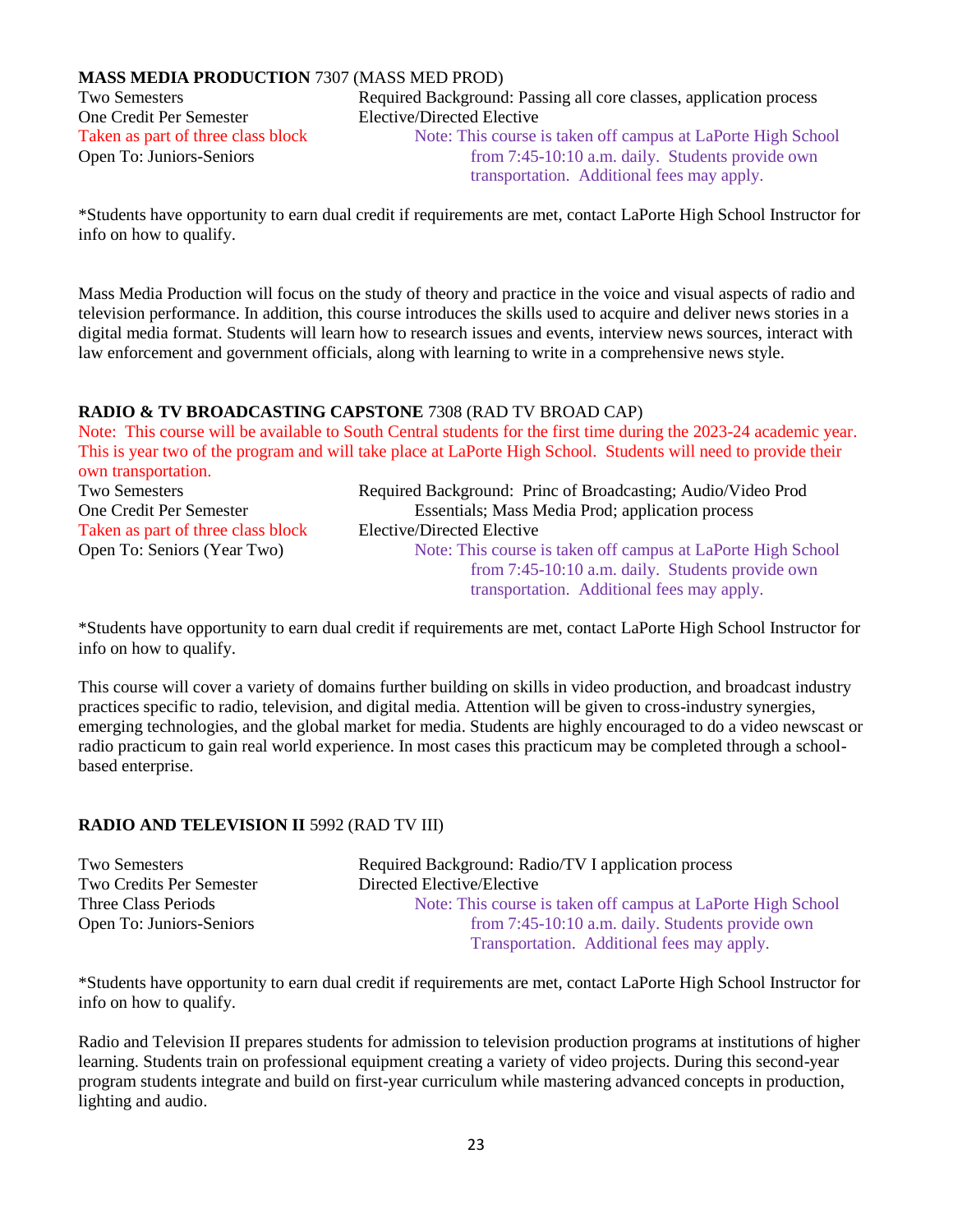### **CAREER CLUSTERS: BUSINESS, MARKETING, AND ENTREPRENEURSHIP and BUSINESS MANANAGEMENT, MARKETING, AND FINANCE**

| Cluster             | Pathway/Program | DOE Code | Concentrator    | DOE Code | Concentrator | Location |
|---------------------|-----------------|----------|-----------------|----------|--------------|----------|
|                     | of Study        |          | Course A        |          | Course B     |          |
|                     |                 |          | (pick one)      |          | (pick one)   |          |
| <b>Business and</b> | Office Mgmt     | 4562     | Principles of   | 5268     | Admin and    | South    |
| Marketing           |                 |          | <b>Business</b> |          | Office       | Central  |
|                     |                 |          | Management      |          | Management   |          |

### Perkins V Pathways can be used by ONLY Grades 11 & 12.

NLPS Pathway can be used by Grades 9-12

**Business Management and Administration - Business Management, Marketing, and Finance**

**(South Central)**

- Principles of Business Management 4562
- Management Fundamentals 7143
- Accounting Fundamentals 4524

### **BUSINESS MATH** 4512 (BUS MATH)

Two Semesters Required Background: Successful completion of Algebra Two High School Credits Fulfills: Elective/General Elective and counts as Mathematics for One Class Period Required General Diploma and Certificate of Completion only Open To: Juniors-Seniors Note: This course is taken in our Virtual Learning Lab

Business Math is a course designed to prepare students for roles as entrepreneurs, producers, and business leaders by developing abilities and skills that are part of any business environment. A solid understanding of math including algebra, basic geometry, statistics, and probability provides the necessary foundation for students interested in careers in business and skilled trade areas. The content includes mathematical operations related to accounting, banking and finance, marketing, and management. Instructional strategies should include simulations, guest speakers, tours, Internet research, and business experiences.

• Qualifies as a quantitative reasoning course

### **ADMINISTRATIVE AND OFFICE MANAGEMENT** 5268 (ADV BUS)

| <b>Two Semesters</b>         | Required Prerequisites: Marketing or Business Management            |
|------------------------------|---------------------------------------------------------------------|
| <b>Two Credits</b>           | <b>Fulfills Elective/Directed Elective</b>                          |
| One Class Period             | Note: May be taken for dual credit through Ivy Tech (College level) |
| Open to: Juniors and Seniors | Principles of Business Management) - Students must complete         |
|                              | enrollment through Dual Enroll through Ivy Tech to earn dual        |
|                              | credit. (Test scores/GPA qualifiers needed.)                        |

Administrative and Office Management prepares students to plan, organize, direct, and control the functions and processes of a firm or organization and to perform business-related functions. Students are provided opportunities to develop attitudes and apply skills and knowledge in the areas of business administration, management, and finance. Individual experiences will be based upon the student's career and educational goals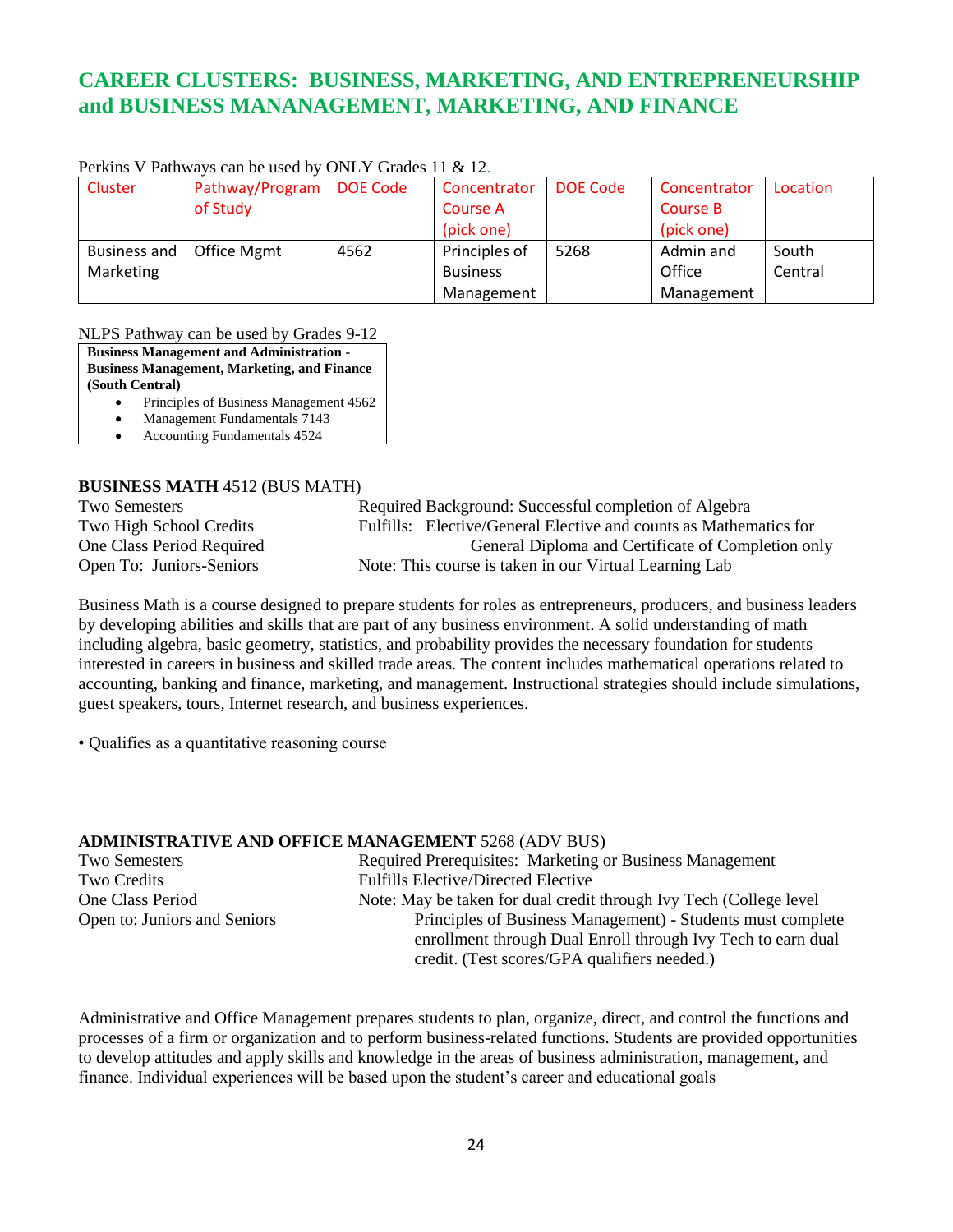### **PRINCIPLES OF BUSINESS MANAGEMENT** 4562 (PRIN BUS)

Two Credits Elective/Directed Elective

Two Semesters Recommended Background: None One Class Period Note: May be taken for dual credit through Ivy Tech -Open To: Sophomores -Seniors Students must complete enrollment through Dual Enroll through Ivy Tech to earn dual credit. (Test scores/GPA qualifiers needed.)

Principles of Business Management examines business ownership, organization principles and problems, management, control facilities, administration, financial management, and development practices of business enterprises. This course will also emphasize the identification and practice of the appropriate use of technology to communicate and solve business problems and aid in decision making. Attention will be given to developing business communication, problem-solving, and decision-making skills using spreadsheets, word processing, data management, and presentation software.

#### **MANAGEMENT FUNDAMENTALS** Management Fundamentals 7143 (MGMT FUND) Note: Course will be offered for the first time during the 2023-24 academic year

One Class Period Open To: Juniors -Seniors

Two Semesters **Required Background: Principles of Business Management**<br>
Two Credits **Required Bleetive** Plective Plective Elective/Directed Elective

\*Students have opportunity to earn dual credit through Ivy Tech if requirements are met.

Management Fundamentals describes the functions of managers, including the management of activities and personnel. Describes the judicial system and the nature and sources of law affecting business. Studies contracts, sales contracts with emphasis on Uniform Commercial Code Applications, remedies for breach of contract and tort liabilities. Examines legal aspects of property ownership, structures of business ownership, and agency relationships.

### **ACCOUNTING FUNDAMENTALS** Accounting Fundamentals 4524 (INTO ACCT) Note: Course will be offered for the first time during the 2024-25 academic year Two Semesters **Required Background: Principles of Business Management** Two Credits Elective/Directed Elective One Class Period Open To: Juniors -Seniors

\*Students have opportunity to earn dual credit through Ivy Tech if requirements are met.

Accounting Fundamentals introduces the language of business using Generally Accepted Accounting Principles (GAAP) and procedures for proprietorships and partnerships using double-entry accounting. Emphasis is placed on accounting principles as they relate to both manual and automated financial systems. This course involves understanding, analyzing, and recording business transactions and preparing, analyzing, and interpreting financial reports as a basis for decision-making.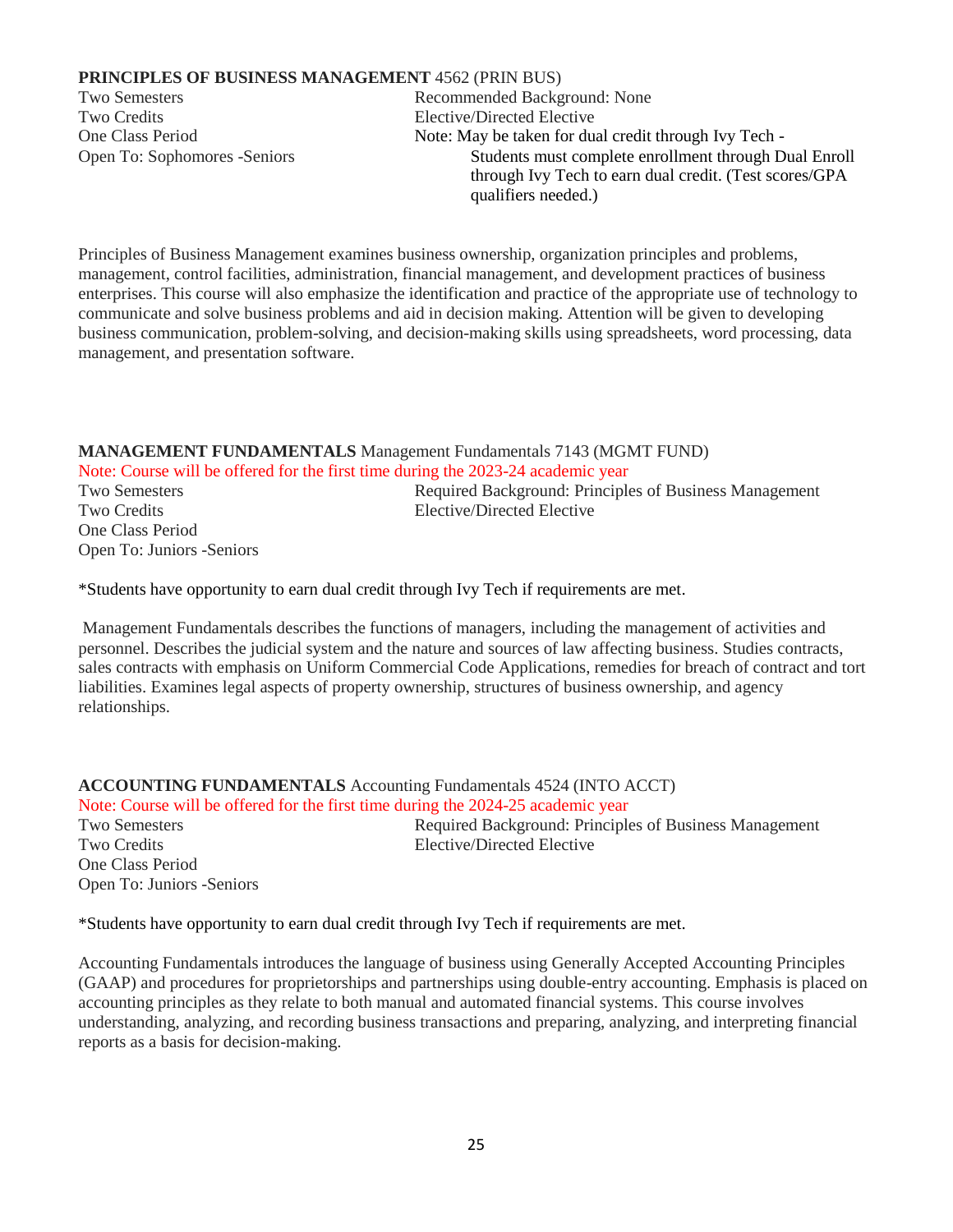### **CAREER CLUSTER: EDUCATION AND TRAINING**

NLPS Pathway can be used by Grades 9-12

**Education Training – Education Careers**

- **(AK Smith Career Center – MC)**
	- Principles of Teaching 7161
	- Child and Adolescent Development 7157
	- Teaching and Learning 7162

### **PRINCIPLES OF TEACHING** 7161 (PRIN TEACH)

One Credit Per Semester Elective/Directed Elective

Two Semesters Required Background: Passing all core classes, application process Taken as part of three class block Note: This course is taken off campus through AK Smith Open To: Juniors-Seniors Career Center; additional fees apply

\*Students have opportunity to earn dual credit through Ivy Tech if requirements are met, contact AK Smith Instructor for info on how to qualify

This course provides a general introduction to the field of teaching. Students will explore educational careers, teaching preparation, and professional expectations as well as requirements for teacher certification. Current trends and issues in education will be examined. A minimum 20 hour classroom observation experience is required for successful completion of this course.

### **CHILD AND ADOLESCENT DEVELOPMENT** 7157 (CHLD ADL DEV)

| Two Semesters                      | Required Background: Passing all core classes, application process |
|------------------------------------|--------------------------------------------------------------------|
| One Credit Per Semester            | Elective/Directed Elective                                         |
| Taken as part of three class block | Note: This course is taken off campus through AK Smith             |
| Open To: Juniors-Seniors           | Career Center; additional fees apply                               |

\*Students have opportunity to earn dual credit through Ivy Tech if requirements are met, contact AK Smith Instructor for info on how to qualify

Child and Adolescent Development examines the physical, social, emotional, cognitive, and moral development of the child from birth through adolescence with a focus on the middle years through adolescence. Basic theories of child development, biological and environmental foundations of development, and the study of children through observation and interviewing techniques are explored. The influence of parents, peers, the school environment, culture and the media are discussed. An observation experience up to 20 hours may be required for completion of this course. This course has been approved to be offered for dual credit. Students pursuing this course for dual credit are still required to meet the minimum prerequisites for the course and pass the course with a C or better in order for dual credit to be awarded.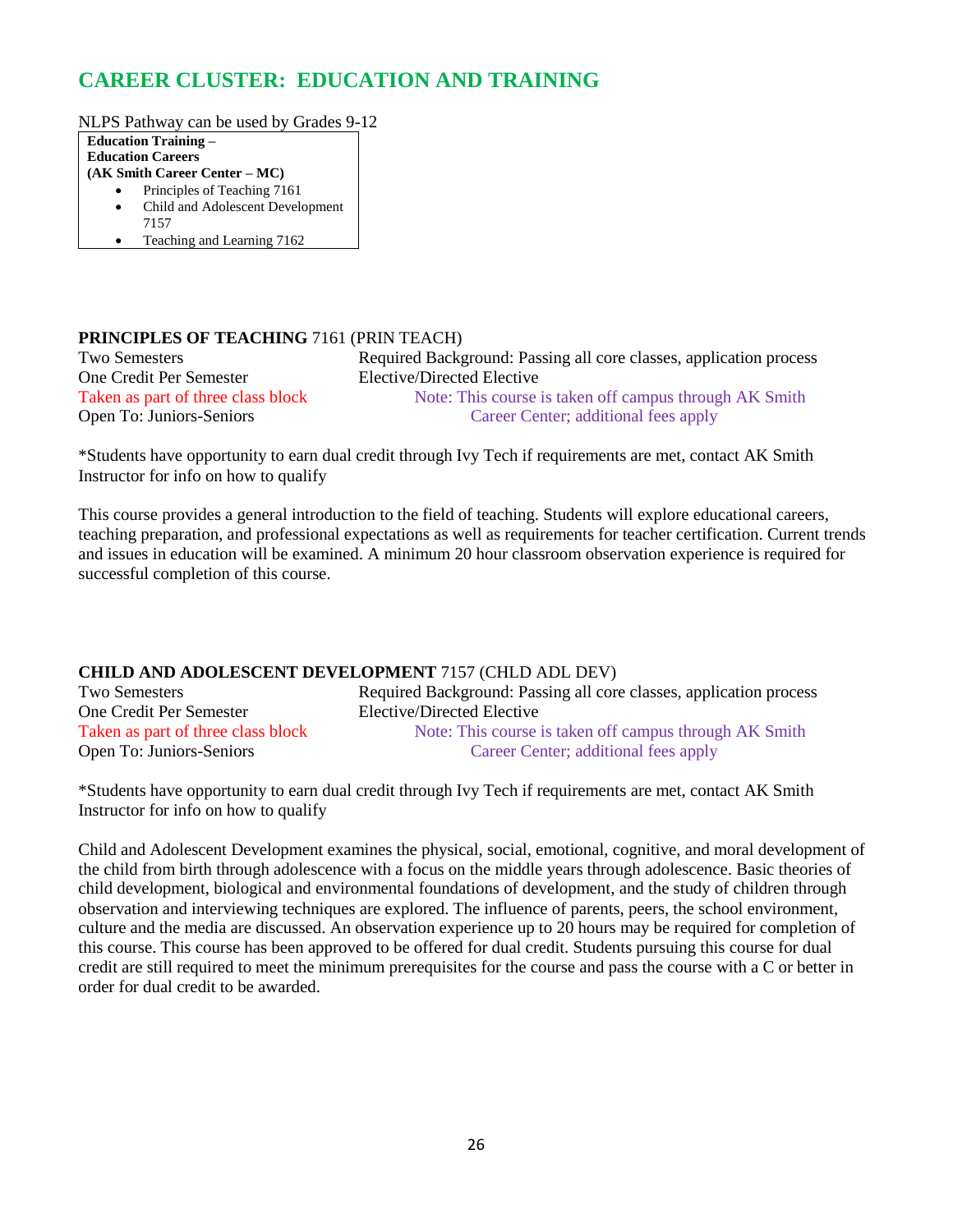### **TEACHING AND LEARNING** 7162 (TEACH LRN)

One Credit Per Semester Elective/Directed Elective

Two Semesters Required Background: Passing all core classes, application process Taken as part of three class block Note: This course is taken off campus through AK Smith Open To: Juniors-Seniors Career Center; additional fees apply

\*Students have opportunity to earn dual credit through Ivy Tech if requirements are met, contact AK Smith Instructor for info on how to qualify

Teaching and Learning provides students the opportunity to apply many of the concepts that they have learned throughout the Education Professions pathway. In addition to a focus on best practices, this course will provide an introduction to the role that technology plays in the modern classroom. Through hands-on experience with educational software, utility packages, and commonly used microcomputer hardware, students will analyze ways to integrate technology as a tool for instruction, evaluation, and management.

### **EDUCATION PROFESSIONS CAPSTONE** 7267 (ED PROF CAP)

Taken as part of three class period block Elective/Directed Elective Center; additional fees apply

Two Semesters **Required Background: Princ of Teaching**; Child & Adoles Three Credit Per Semester Dev; Teaching and Learning; application process Open To: Seniors (Year two of program) Note: This course is taken off campus through AK Smith Career

The Education Professions Capstone provides an extended opportunity for field experience to further apply concepts that have been presented throughout the pathway. Students will also have the opportunity to explore the topics of the exceptional child and literacy development through children's literature. Students will gain a deeper understanding of inclusive teaching techniques along with policies, theories, and laws related to special education. Students interested in pursuing a career in Elementary Education are encouraged to also study the benefits of using children's literature in the classroom. This course may be further developed to include specific content for students interested in pursuing a career in secondary education. The course should include a significant classroom observation and assisting experience.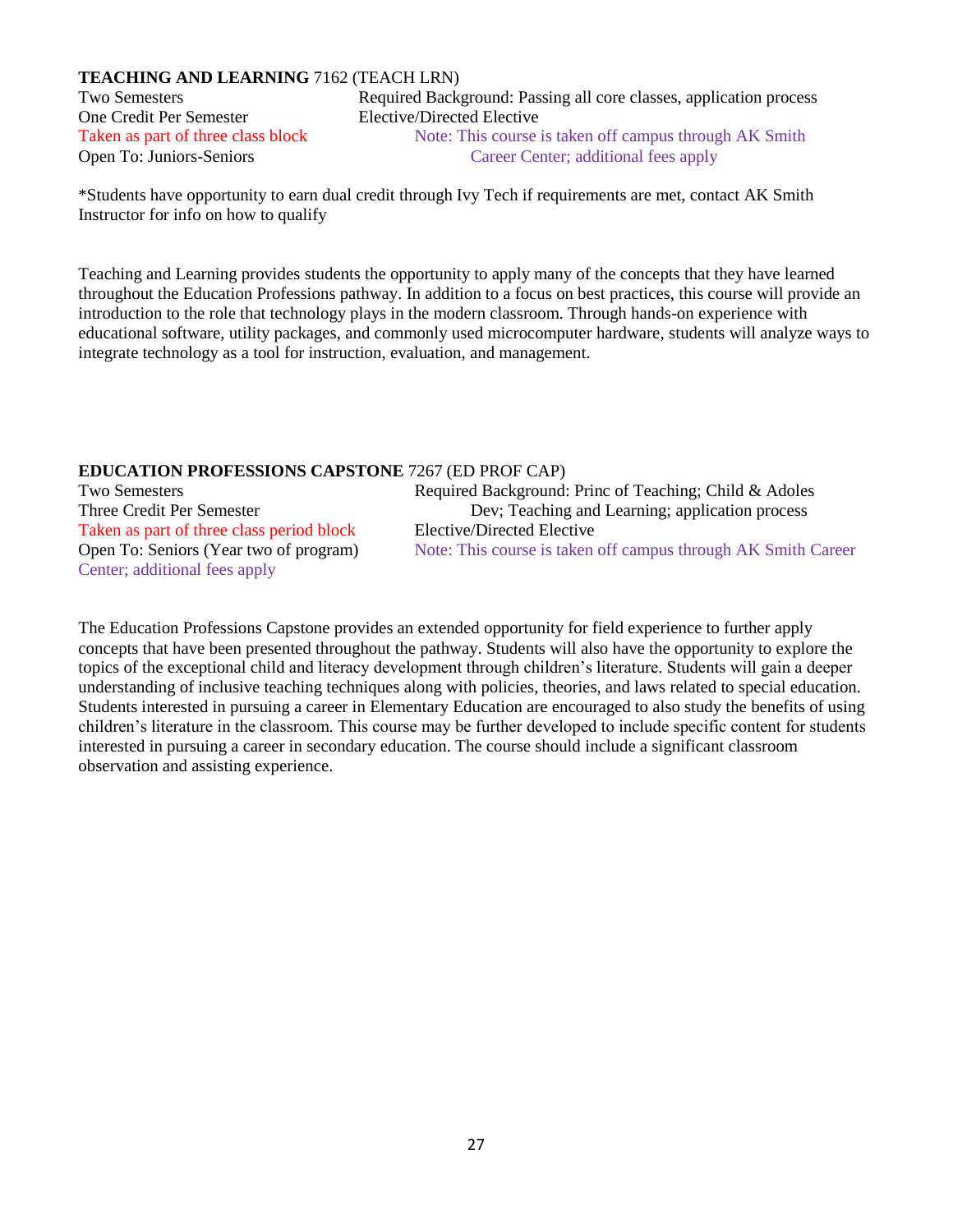### **CAREER CLUSTER: HEALTH SCIENCE**

#### NLPS Pathways can be used by Grades 9-12

| <b>Health Sciences - PLTW</b>                                                                                                | <b>Health Sciences –</b>                                                                                                | <b>Health Sciences –</b>                                                                                                                                                                                                                                        |  |
|------------------------------------------------------------------------------------------------------------------------------|-------------------------------------------------------------------------------------------------------------------------|-----------------------------------------------------------------------------------------------------------------------------------------------------------------------------------------------------------------------------------------------------------------|--|
| <b>Biomedical Sciences and Technology</b>                                                                                    | <b>Emergency Medical Services</b>                                                                                       | <b>Pre Nursing</b>                                                                                                                                                                                                                                              |  |
| (South Central)                                                                                                              | $(AK Smith Carter Center - MC)$                                                                                         | $(AK Smith Carter Center - MC)$                                                                                                                                                                                                                                 |  |
| Principles of Biomedical Sciences<br>$\bullet$<br>5218<br>Human Body Systems 5216<br>$\bullet$<br>Medical Interventions 5217 | Principles of Healthcare 7168<br>٠<br>Medical Terminology 5274<br>$\bullet$<br>Emergency Medical Tech 7165<br>$\bullet$ | Principles of Healthcare 7168<br>٠<br>Medical Terminology 5274<br>٠<br>Healthcare Specialist: CNA 7146<br>$\bullet$<br>(done in Year 2 of program)<br><b>Healthcare Tech Skills</b><br>$\bullet$<br>Development 7156 (extra/non-<br>required class for pathway) |  |

### **PLTW PRINCIPLES OF BIOMEDICAL SCIENCES** 5218 (PRIN BIOMED)

One Class Period Open To: Freshmen-Seniors

Two Semesters Required Background: Biology I or concurrent enrollment in Biology I Two High School Credits Elective/Directed Elective or Science Credit

PLTW Principles of the Biomedical Sciences provides an introduction to this field through "hands-on" projects and problems. Student work involves the study of human medicine, research processes and an introduction to bioinformatics. Students investigate the human body systems and various health conditions including heart disease, diabetes, hypercholesterolemia, and infectious diseases. A theme through the course is to determine the factors that led to the death of a fictional person. After determining the factors responsible for the death, the students investigate lifestyle choices and medical treatments that might have prolonged the person's life. Key biological concepts included in the curriculum are: homeostasis, metabolism, inheritance of traits, feedback systems, and defense against disease. Engineering principles such as the design process, feedback loops, fluid dynamics, and the relationship of structure to function will be included where appropriate. The course is designed to provide an overview of all courses in the Biomedical Sciences program and to lay the scientific foundation necessary for student success in the subsequent courses.

### **PLTW HUMAN BODY SYSTEMS** 5216 (HUMAN SYST)

Note: Course will be offered for the first time during the 2023-24 academic year.

One Class Period Open To: Sophomores-Seniors

Two Semesters Required Background: Completion of PLTW PRIN BIOMED Two High School Credits Elective/Directed Elective or Science Credit

PLTW Human Body Systems is a course designed to engage students in the study of basic human physiology and the care and maintenance required to support the complex systems. Using a focus on human health, students will employ a variety of monitors to examine body systems (respiratory, circulatory, and nervous) at rest and under stress, and observe the interactions between the various body systems. Students will use appropriate software to design and build systems to monitor body functions.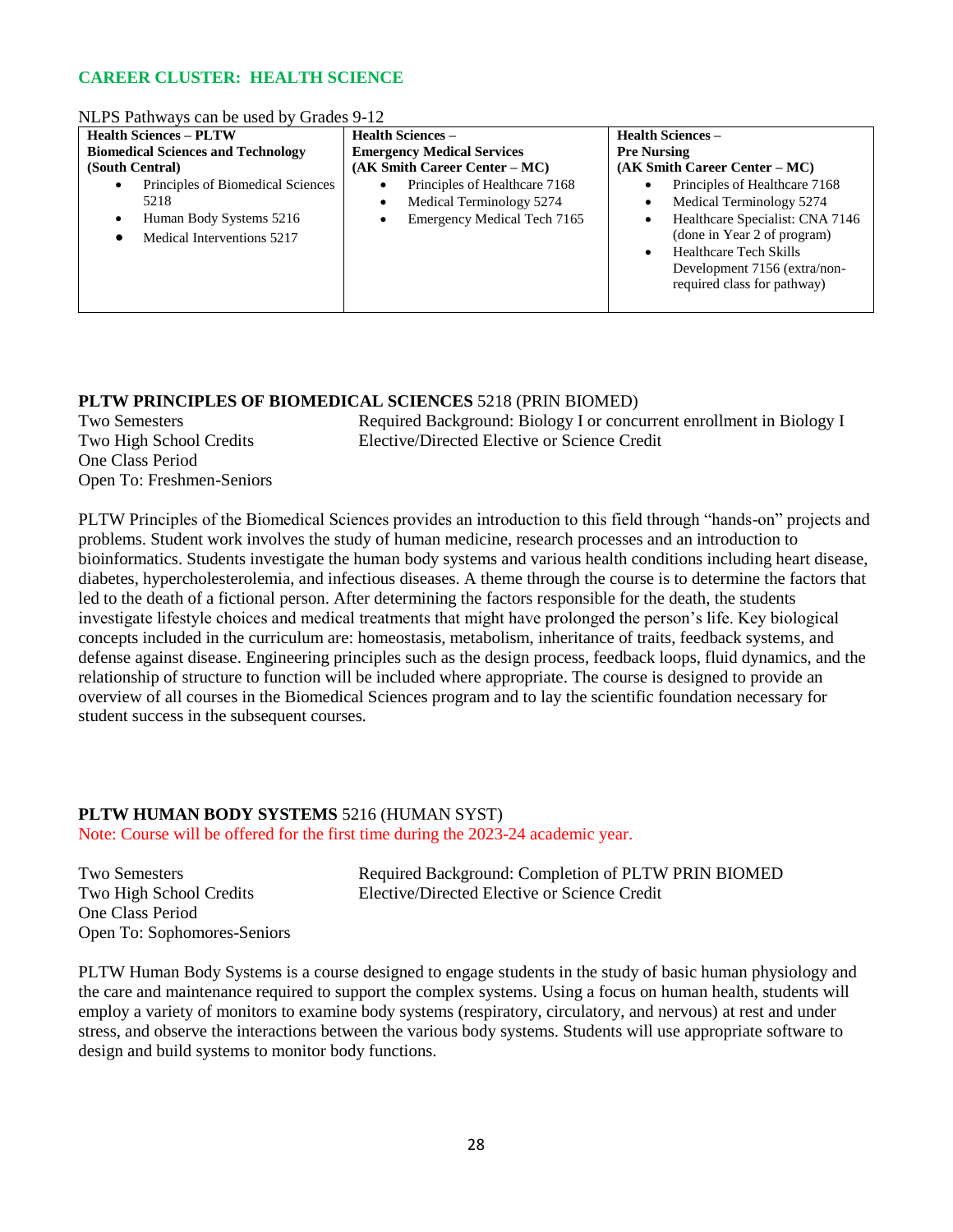### **PLTW MEDICAL INTERVENTIONS** 5217 (MED INTERV)

Note: Course will be offered for the first time during the 2024-25 academic year. Open To: Juniors-Seniors

Two Semesters **Required Background: Completion of PLTW PRIN BIOMED & HUMAN** Two High School Credits BODY SYSTEMS One Class Period Elective/Directed Elective or Science Credit

PLTW Medical Interventions is a course that studies medical practices including interventions to support humans in treating disease and maintaining health. Using a project-based learning approach, students will investigate various medical interventions that extend and improve quality of life, including gene therapy, pharmacology, surgery, prosthetics, rehabilitation, and supportive care. Students will also study the design and development of various interventions. Lessons will cover the history of organ transplants and gene therapy with additional readings from current scientific literature addressing cutting edge developments.

### **PRINCIPLES OF HEALTHCARE** 7168 (PRIN HLCR)

| <b>Two Semesters</b>               | Required Background: Passing all core classes, application process |
|------------------------------------|--------------------------------------------------------------------|
| One Credit Per Semester            | Elective/Directed Elective                                         |
| Taken as part of three class block | Note: This course is taken off campus through AK Smith             |
| Open To: Juniors-Seniors           | Career Center; additional fees apply                               |

\*Students have opportunity to earn dual credit through Ivy Tech if requirements are met, contact AK Smith Instructor for info on how to qualify

Principles of Healthcare content includes skills common to specific health career topics such as patient nursing care, dental care, animal care, medical laboratory, public health, and an introduction to healthcare systems. Lab experiences are organized and planned around the activities associated with the student's career objectives.

### **MEDICAL TERMINOLOGY** 5274 (MED TERMS)

| Two Semesters                      | Required Background: Passing all core classes, application process |
|------------------------------------|--------------------------------------------------------------------|
| One Credit Per Semester            | Elective/Directed Elective                                         |
| Taken as part of three class block | Note: This course is taken off campus through AK Smith             |
| Open To: Juniors-Seniors           | Career Center; additional fees apply                               |

\*Students have opportunity to earn dual credit through Ivy Tech if requirements are met, contact AK Smith Instructor for info on how to qualify

Medical Terminology prepares students with language skills necessary for effective, independent use of health and medical reference materials. It includes the study of health and medical abbreviations, symbols, and Greek and Latin word part meanings, all taught within the context of body systems. This course builds skills in pronouncing, spelling, and defining new words encountered in verbal and written information in the healthcare industry. Students have the opportunity to acquire essential skills for accurate and logical communication, and interpretation of medical records. Emphasis is on forming a foundation of a medical vocabulary including; appropriate and accurate meaning, spelling, and pronunciation of medical terms, and abbreviations, signs, and symbols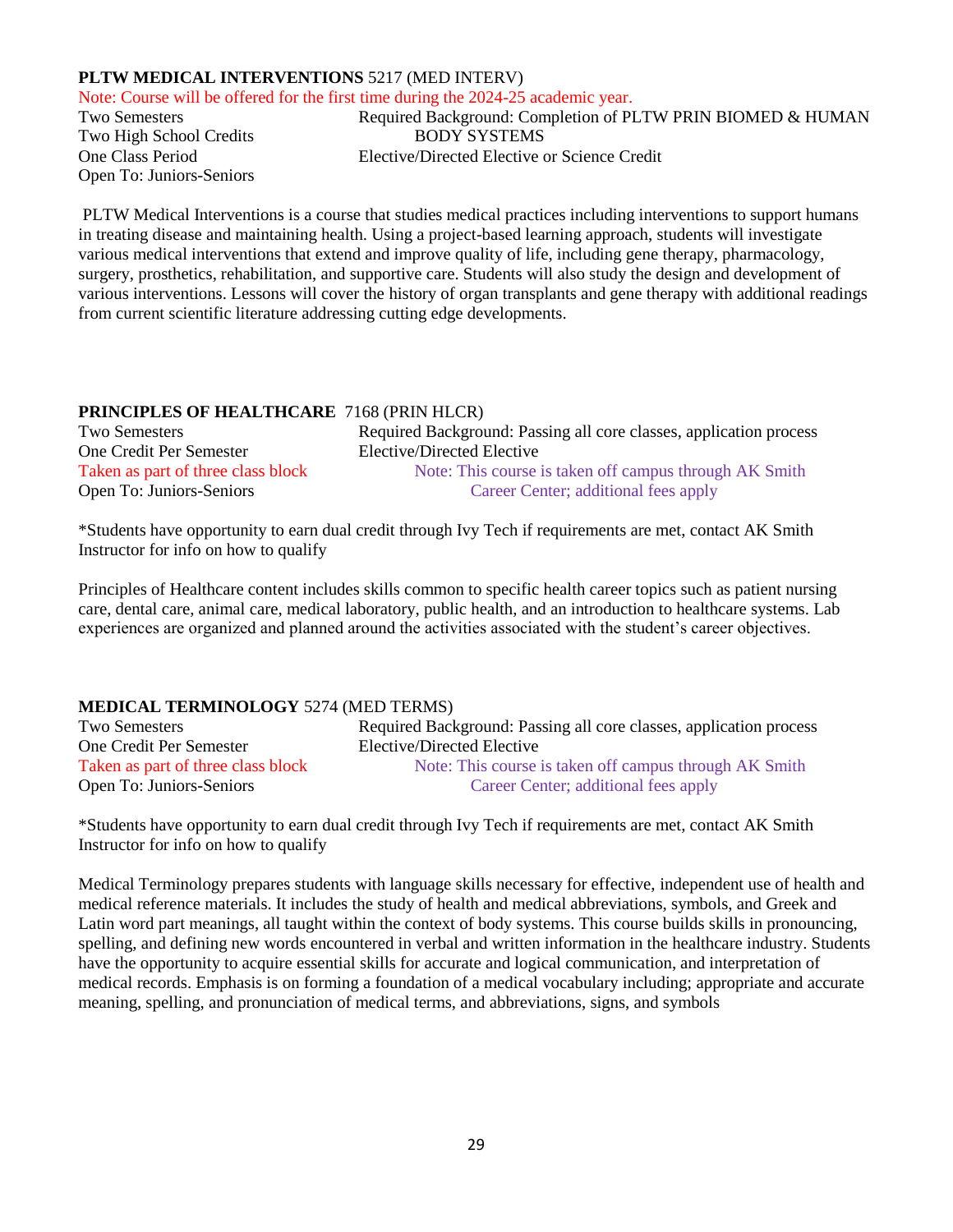### **TECHNICAL SKILLS DEVELOPMENT** 7156 (TECH SKL DEV)

One Credit Per Semester Elective/Directed Elective

Two Semesters Required Background: Passing all core classes, application process Taken as part of three class block Note: This course is taken off campus through AK Smith Open To: Juniors-Seniors Career Center; additional fees apply

\*Students MAY have opportunity to earn dual credit through Ivy Tech if requirements are met, contact AK Smith Instructor for details

The Technical Skills Development course may be used to provide students with the opportunity to apply the technical knowledge and skills learned in a Concentrator A or B course through additional real world learning experiences such as lab activities, project based learning or a work-based learning experience. Students must be coenrolled in a Concentrator A and/or B course in order to be enrolled in the Technical Skills Development course..

| <b>HEALTHCARE SPECIALIST: CNA 7166 (HC SPEC CAN)</b> |                                                                    |
|------------------------------------------------------|--------------------------------------------------------------------|
| Two Semesters                                        | Required Background: Passing all core classes, application process |
| One Credit Per Semester                              | Elective/Directed Elective                                         |
| Taken as part of three class period block            | Note: This course is taken off campus through AK Smith             |
| Open To: Seniors (Year two of program)               | Career Center; additional fees apply                               |

The Healthcare Specialist: CNA prepares individuals desiring to work as nursing assistants with the knowledge, skills and attitudes essential for providing basic care in extended care facilities, hospitals and home health agencies under the direction of licensed nurses. The course will introduce students to the disease process and aspects of caring for a long-term care resident with dementia. Individuals who successfully complete this course are eligible to apply to sit for the Indiana State Department of Health (ISDH) certification exam for nursing assistants. This course meets the minimum standards set forth by the ISDH for Certified Nursing Assistant training and for health care workers in long-term care facilities.

#### GET CLARIFICATION  $\overline{C}$

| <b>EMERGENCY MEDICAL TECH /165 (EMI)</b> |  |            |
|------------------------------------------|--|------------|
| <b>Two Semesters</b>                     |  | Required E |

One Credit Per Semester Term; application process Taken as part of three class block Elective/Directed Elective

Background: Passing all core classes, Princ Healthcare; Med Open To: Juniors-Seniors Note: This course is taken off campus through AK Smith Career Center; additional fees apply

\*Students have opportunity to earn dual credit through Ivy Tech if requirements are met, contact AK Smith Instructor for info on how to qualify

This course is based on the training program developed by the Department of Transportation and the Emergency Medical Services Commission of Indiana. It covers theories, techniques and operational aspects of pre-hospital emergency care within the scope and responsibility of the emergency medical technician (EMT). It requires laboratory practice and clinical observation in a hospital emergency room and ambulance. Successful completion of the course meets national requirements to test for certification as an NREMT.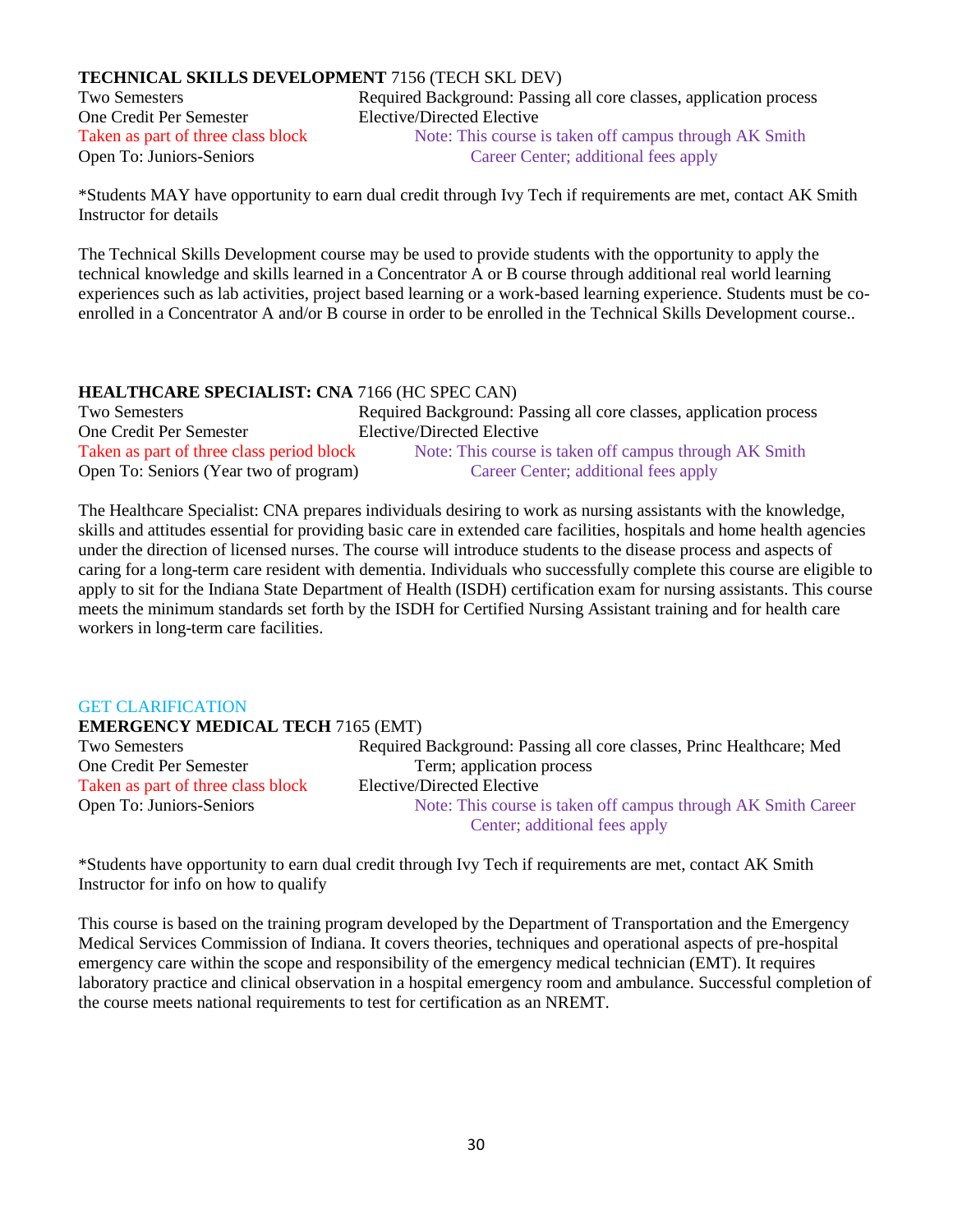### **HEALTHCARE SPECIALIST CAPSTONE** 7255 (HC SPEC CAP)

Two Semesters Required Background: Passing all core classes, application process Two Credit Per Semester Elective/Directed Elective Open To: Seniors (Year two of program) Career Center; additional fees apply

Taken as part of three class period block Note: This course is taken off campus through AK Smith

The capstone course will provide Healthcare students acquire additional knowledge and skills necessary to work in a variety of health care settings beyond a long term care facility, including hospitals, doctor's offices and clinics. Students can accomplish this goal by completing coursework that will cover topics such as Medical Law and Ethics, Electronic Health Records, and/or Behavioral Health. Schools may offer additional healthcare certifications such as the Certified Clinical Medical Assistant or Phlebotomy along with the coursework or in place of the coursework. •Recommended Grade(s): 11, 12 •Required Prerequisites: Principles of Healthcare; Medical Terminology; Healthcare Specialist: CNA, EMT or Certified Clinical Medical Assistant (CCMA) •Recommended Prerequisites: none •Credits: 2 semester course, 2 semester required, 1-3 credits per semester, 6 credits max •Counts as a Directed Elective or Elective for all diplomas

### **ANATOMY AND PHYSIOLOGY** 5276 (A & P)

| <b>Two Semesters</b>       | Required Background: Biology I and Chemistry I                    |
|----------------------------|-------------------------------------------------------------------|
| Two High School Credits    | Science or Elective/Directed Elective                             |
| One Class Period           | Note: Students taking Health Careers at AK Smith get this content |
| Open To: Juniors – Seniors | in coursework there                                               |
|                            |                                                                   |

Anatomy & Physiology is a course in which students investigate concepts related to Health Science, with emphasis on interdependence of systems and contributions of each system to the maintenance of a healthy body. Introduces students to the cell, which is the basic structural and functional united of all organisms, and covers tissues, integument, skeleton, muscular and nervous systems as an integrated unit. Through instruction, including laboratory activities, students apply concepts associated with Human Anatomy & Physiology. Students will understand the structure, organization and function of the various components of the healthy body in order to apply this knowledge in all health related fields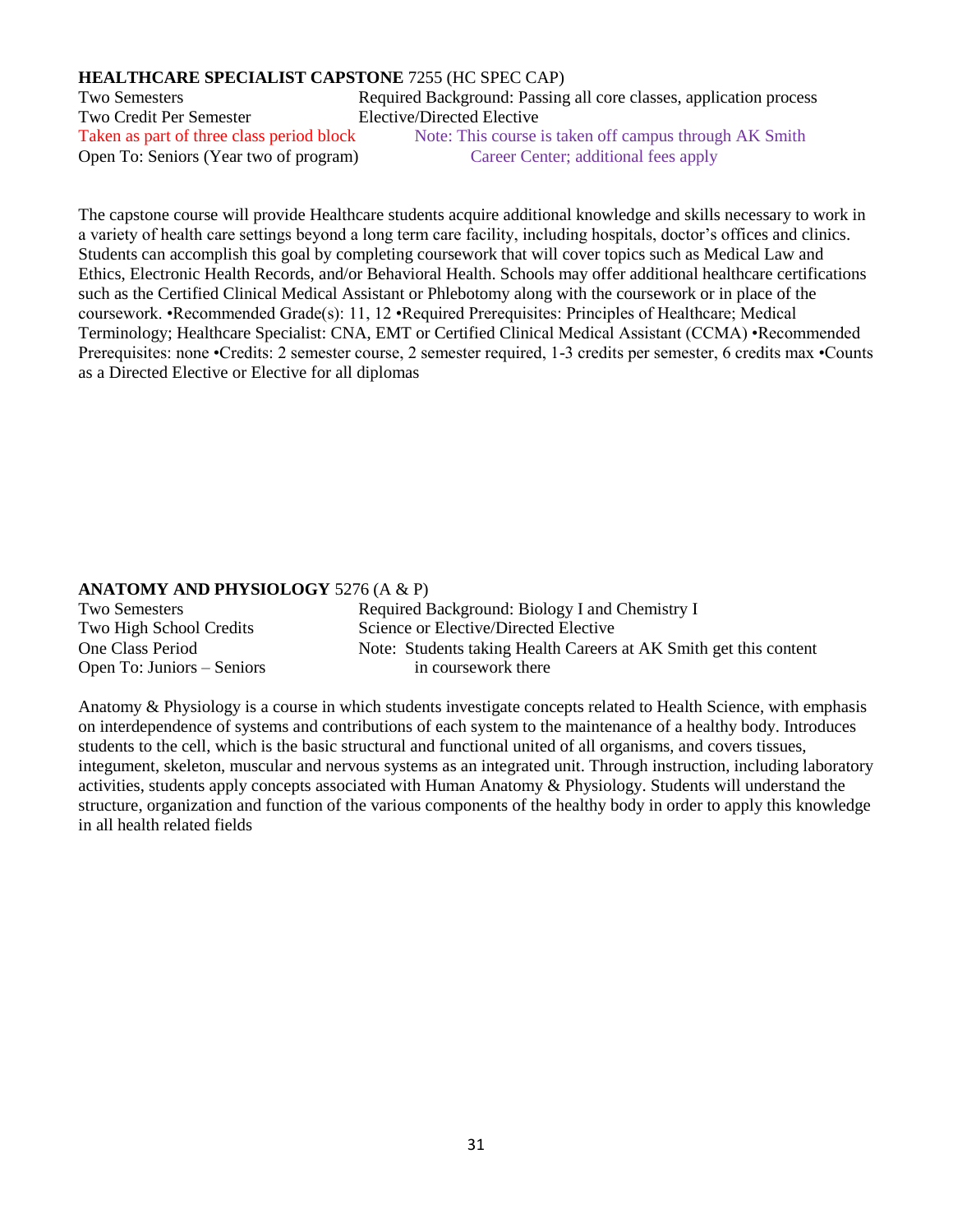### **CAREER CLUSTER: HOSPITALITY AND TOURISM**

NLPS Pathway can be used by Grades 9-12

**Hospitality and Tourism – Culinary Arts (AK Smith Career Center – MC)**

- Principles of Culinary and Hospitality 7173
- Nutrition 7171
- Culinary Art 7169

### **PRINCIPLES OF CULINARY AND HOSPITALITY** 7173 (PRIN HOSP)

One Credit Per Semester Elective/Directed Elective

Two Semesters Required Background: Passing all core classes, application process Taken as part of three class block Note: This course is taken off campus through AK Smith Open To: Juniors-Seniors Career Center; additional fees apply

\*Students have opportunity to earn dual credit through Ivy Tech if requirements are met, contact AK Smith Instructor for info on how to qualify

Principles of Culinary and Hospitality is designed to develop an understanding of the hospitality industry and career opportunities, and responsibilities in the food service and lodging industry. Introduces procedures for decision making which affects operation management, products, labor, and revenue. Additionally, students will learn the fundamentals of food preparation, basic principles of sanitation, service procedures, and safety practices in the food service industry including proper operation techniques for equipment.

### **NUTRITION** 7171 (FD THRY NUT)

One Credit Per Semester Elective/Directed Elective

Two Semesters Required Background: Passing all core classes, application process Taken as part of three class block Note: This course is taken off campus through AK Smith Open To: Juniors-Seniors Career Center; additional fees apply

\*Students have opportunity to earn dual credit through Ivy Tech if requirements are met, contact AK Smith Instructor for info on how to qualify

Nutrition students will learn the characteristics, functions and food sources of the major nutrient groups and how to maximize nutrient retention in food preparation and storage. Students will be made aware of nutrient needs throughout the life cycle and to apply those principles to menu planning and food preparation. This course will engage students in hands-on learning of nutritional concepts such as preparing nutrient dense meals or examining nutritional needs of student athletes.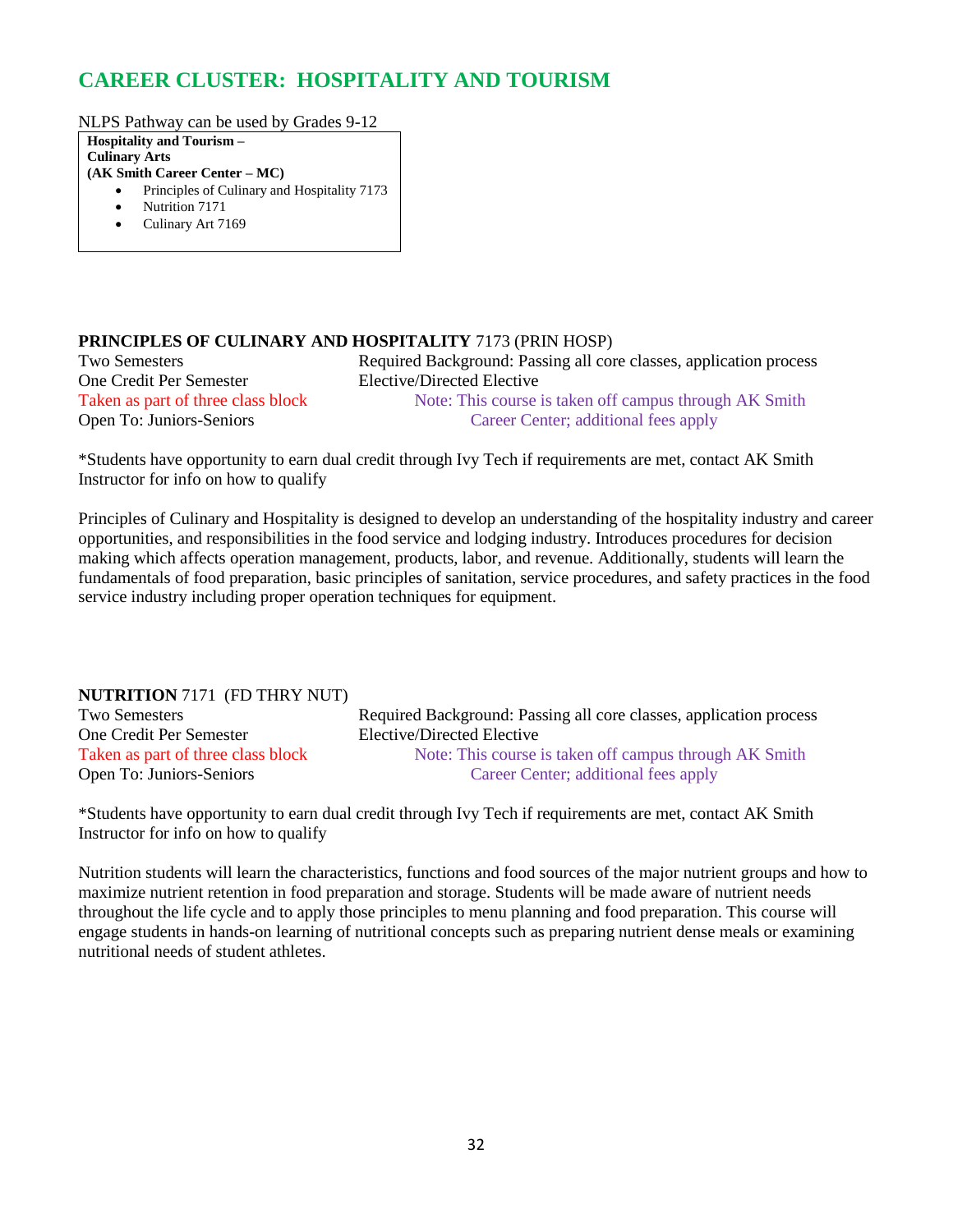### **CULINARY ARTS** 7169 (CUL ARTS)

One Credit Per Semester Elective/Directed Elective Open To: Juniors-Seniors Career Center; additional fees apply

Two Semesters Required Background: Passing all core classes, application process Taken as part of three class block Note: This course is taken off campus through AK Smith

\*Students have opportunity to earn dual credit through Ivy Tech if requirements are met, contact AK Smith Instructor for info on how to qualify

Culinary Arts teaches students how to prepare the four major stocks, the five mother sauces (in addition to smaller sauces) and various soups. Additional emphasis is placed on the further development of the classical cooking methods. This course will also present the fundamentals of baking science including terminology, ingredients, weights and measures, and proper use and care of equipment. Students will produce yeast goods, pies, cakes, cookies, and quick breads.

### **BAKING AND PASTRY CAPSTONE** 7235 (BAKE PSTRY CAP)

| <b>Two Semesters</b>                      | Required Background: Princ of Cul & Hosp; Nutrition;   |
|-------------------------------------------|--------------------------------------------------------|
| Three Credits Per Semester                | Culinary Arts; application process                     |
| Taken as part of three class period block | Elective/Directed Elective                             |
| Open To: Seniors (Year two of program)    | Note: This course is taken off campus through AK Smith |
|                                           | Career Center; additional fees apply                   |

The objective of this course is to help students understand the science of baking and the different reactions that take place based on the ingredients, temperatures, and equipment in relation to the final product. The course requires students to produce and finish a variety of cakes. The course emphasizes application techniques, color coordination, and the flavor and texture of fillings. Students will practice the techniques of basic cake decorating. This course will also address classical French and European desserts, including the preparation of goods such as Napoleons, Gateau St. Honoré, petit fours and petit fours sec, ganaches, pastry creams and fillings, sauces, flans and tarts, and European sponges. The course also includes instruction in tempering of chocolates, molding, and chocolate plastique, preparation of truffles, pastillage and marzipan, short doughs, and meringues. The student will be instructed in the latest preparation methods, innovative ideas for impressive plate presentations, and techniques that utilize specialized equipment and tools to make high-tech, novel creations

### **CULINARY ARTS CAPSTONE** 7233 (CUL ARTS CAP)

| <b>Two Semesters</b>                      | Required Background: Princ of Cul & Hosp; Nutrition;   |
|-------------------------------------------|--------------------------------------------------------|
| Three Credits Per Semester                | Culinary Arts; application process                     |
| Taken as part of three class period block | Elective/Directed Elective                             |
| Open To: Seniors (Year two of program)    | Note: This course is taken off campus through AK Smith |
|                                           | Career Center; additional fees apply                   |

This course covers the techniques and skills needed in breakfast cookery as well as insight into the pantry department. Various methods of preparation of eggs, pancakes, waffles and cereals will be discussed. Students will receive instruction in salad preparation, salad dressing, hot and cold sandwich preparation, garnishes and appetizers. This course also covers the necessary skills for proper recruiting, staffing, training, and management of employees at various levels. The course will help prepare the student for the transition from employee to supervisor. Additionally, it will help the student evaluate styles of leadership, and develop skills in human relations and personnel management.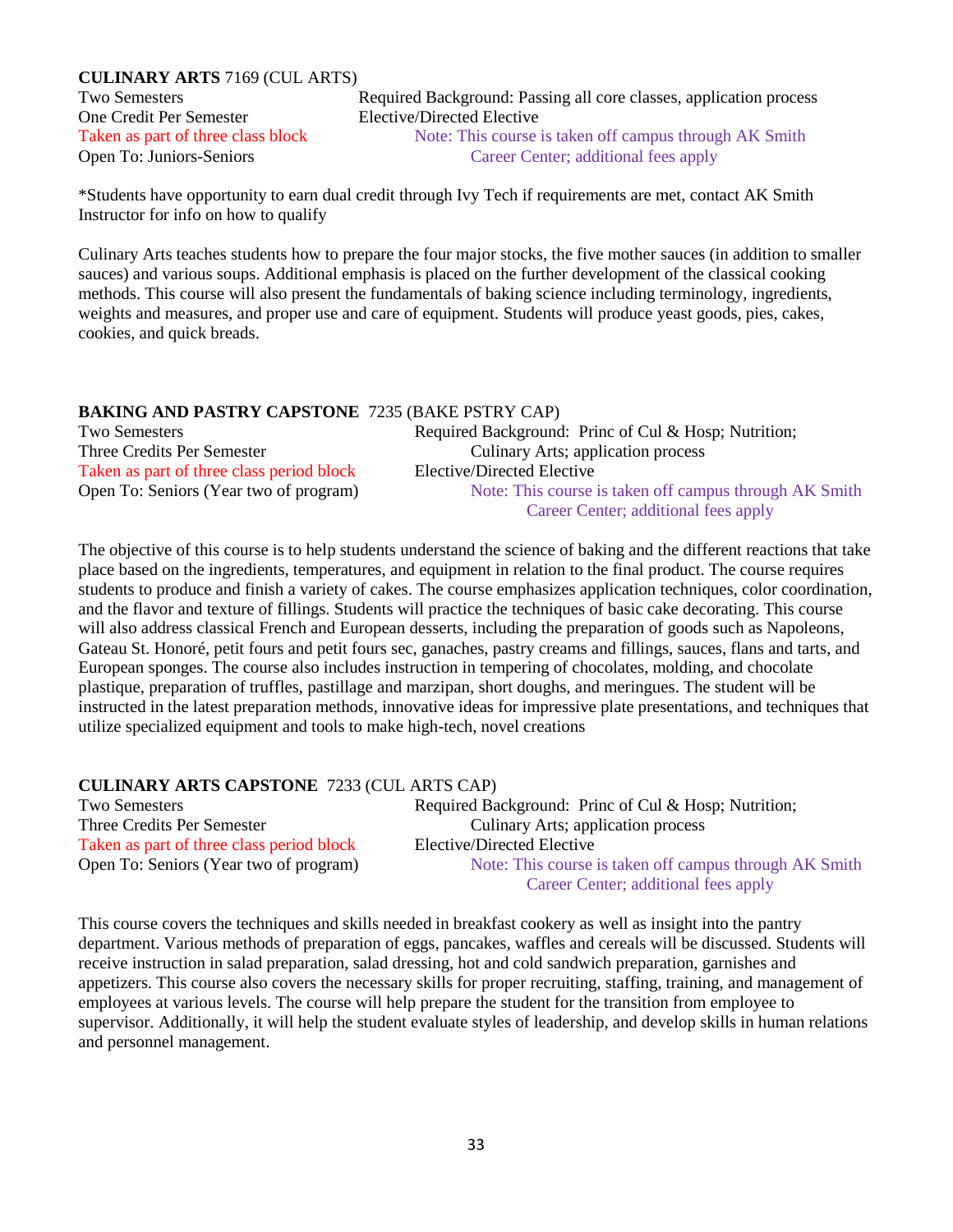### **CAREER CLUSTER: HUMAN SERVICES**

| <b>Cluster</b>  | Pathway/Program | <b>DOE Code</b> | Concentrator | DOE Code | Concentrator | Location    |
|-----------------|-----------------|-----------------|--------------|----------|--------------|-------------|
|                 | of Study        |                 | Course A     |          | Course B     |             |
|                 |                 |                 | (pick one)   |          | (pick one)   |             |
| Hospitality     | Cosmo           | 5802            | Cosmetology  | 5806     | Cosmetology  | Knox Beauty |
| and Human       |                 |                 |              |          |              | School      |
| <b>Services</b> |                 |                 |              |          |              |             |

### Perkins V Pathways can be used by ONLY Grades 11 & 12.

NLPS Pathway can be used by Grades 9-12

| <b>Human Services –</b>       |
|-------------------------------|
| Cosmetology                   |
| (AK Smith Career Center – MC) |

- Principles of Barbering and Cosmetology 7330
- Barbering and Cosmetology Fundamentals
- 7331 • Advanced Cosmetology 7332

### **PRINCIPLES OF BARBERING AND COSMETOLOGY** 7330 (PRIN COSMO)

Two Semesters Required Background: Passing all core classes, application process One Credit Per Semester Elective/Directed Elective Taken as part of four class period block Note: This course is taken off campus through AK Smith Open To: Juniors-Seniors Career Center; additional fees apply

\*Students have opportunity to earn dual credit through Ivy Tech if requirements are met, contact AK Smith Instructor for info on how to qualify

Principles of Cosmetology offers an introduction to cosmetology with emphasis on basic practical skills and theories including roller control, quick styling, shampooing, hair coloring, permanent waving, facials, manicuring, business and personal ethics, and bacteriology and sanitation. Successful completion of the course requires at least 375 Cosmetology studio hours. •This course may require extended hours of participation in order to meet the 1500 hours required for the Cosmetology and Barbering exams.

### **BARBERING AND COSMETOLGY FUNDAMENTALS** 7331 (STY COSMO)

| <b>Two Semesters</b>     | Required Background: Passing all core classes, application process                              |
|--------------------------|-------------------------------------------------------------------------------------------------|
| One Credit Per Semester  | Elective/Directed Elective                                                                      |
|                          | Taken as part of four class period block Note: This course is taken off campus through AK Smith |
| Open To: Juniors-Seniors | Career Center; additional fees apply                                                            |

\*Students have opportunity to earn dual credit through Ivy Tech if requirements are met, contact AK Smith Instructor for info on how to qualify

Barbering and Cosmetology Fundamentals focuses on the development of practical skills introduced in Principles of Cosmetology. Clinical application and theory in the science of cosmetology are introduced. Successful completion of the course requires at least 375 Cosmetology studio hours. •This course may require extended hours of participation in order to meet the 1500 hours required for the Cosmetology and Barbering exams.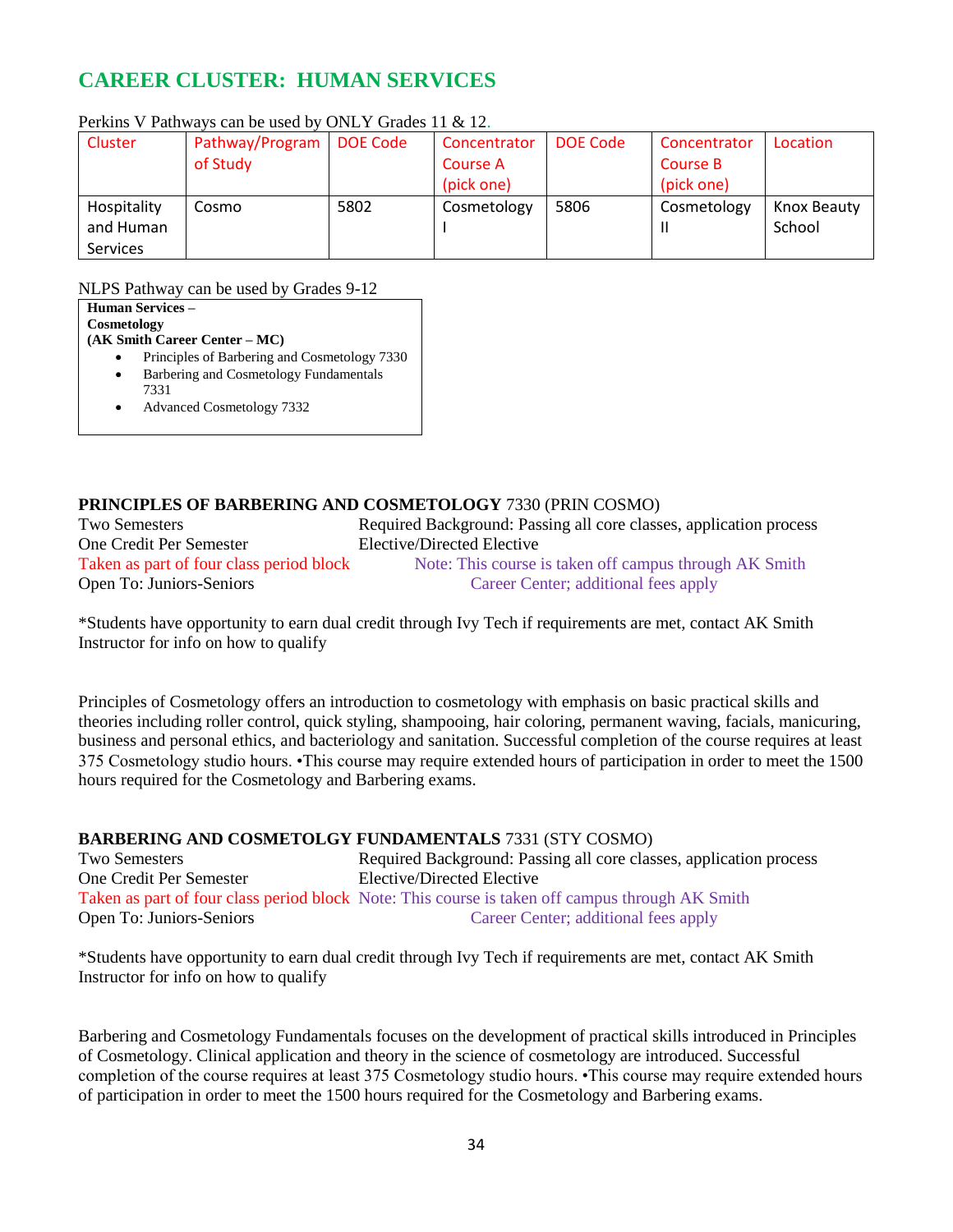### **ADVANCED COSMETOLOGY** 7332 (ADV COSMO)

| <b>Two Semesters</b>     | Required Background: Passing all core classes, application process                              |
|--------------------------|-------------------------------------------------------------------------------------------------|
| One Credit Per Semester  | Elective/Directed Elective                                                                      |
|                          | Taken as part of four class period block Note: This course is taken off campus through AK Smith |
| Open To: Juniors-Seniors | Career Center; additional fees apply                                                            |

\*Students have opportunity to earn dual credit through Ivy Tech if requirements are met, contact AK Smith Instructor for info on how to qualify

Advanced Cosmetology will emphasize the development of advanced skills in styling, hair coloring, permanent waving, facials and manicuring. Students will also study anatomy and physiology as it applies to cosmetology. Successful completion of the course requires at least 375 Cosmetology studio hours. •This course may require extended hours of participation in order to meet the 1500 hours required for the Cosmetology and Barbering exams.

### **BARBERING AND COSMETOLOGY CAPSTONE** 7334 (COSMO CAP)

| Two Semesters                            | Required Background: Princ of Barber & Cosmo; Barber & |
|------------------------------------------|--------------------------------------------------------|
| Three Credit Per Semester                | Cosmo Fund; Adv. Cosmo; application process            |
| Taken as part of FOUR class period block | Elective/Directed Elective                             |
| Open To: Seniors (Year two of program)   | Note: This course is taken off campus through AK Smith |
|                                          | Career Center; Students will leave SC after Period     |
|                                          | 3 and must provide their own transportation to and     |
|                                          | from Michigan City; additional fees apply              |

\*Students have opportunity to earn dual credit through Ivy Tech if requirements are met, contact AK Smith Instructor for info on how to qualify

Barbering and Cosmetology Capstone builds and improves previously developed skills with emphasis on developing individual techniques. Professionalism, shop management, psychology in relation to cosmetology, and preparation for state board examination are stressed. Successful completion of the course requires at least 375 Cosmetology studio hours. •This course may require extended hours of participation in order to meet the 1500 hours required for the Cosmetology and Barbering exams.

### **COSMETOLOGY** 5806 (CSMTLGY II)

Three Credits Per Semester Elective/Directed Elective

Two Semesters Required Background: Cosmetology I; application process Four Class Periods (to allow for travel) Note: This course is taken off campus through Knox Beauty Open To: Seniors School; Students will leave SC after Period 3 and must Provide their own transportation to and from Knox; additional fees apply

\*Students may have opportunity to earn dual credits if requirements are met, contact Knox Beauty School for info on how to qualify

This two-year program is designed to build the skills and knowledge necessary to perform beauty treatments, including the care and beautification of the hair, complexion, and hands. Upon completion, students are prepared to test for state certification. Classes meet a minimum of 20 hours per week.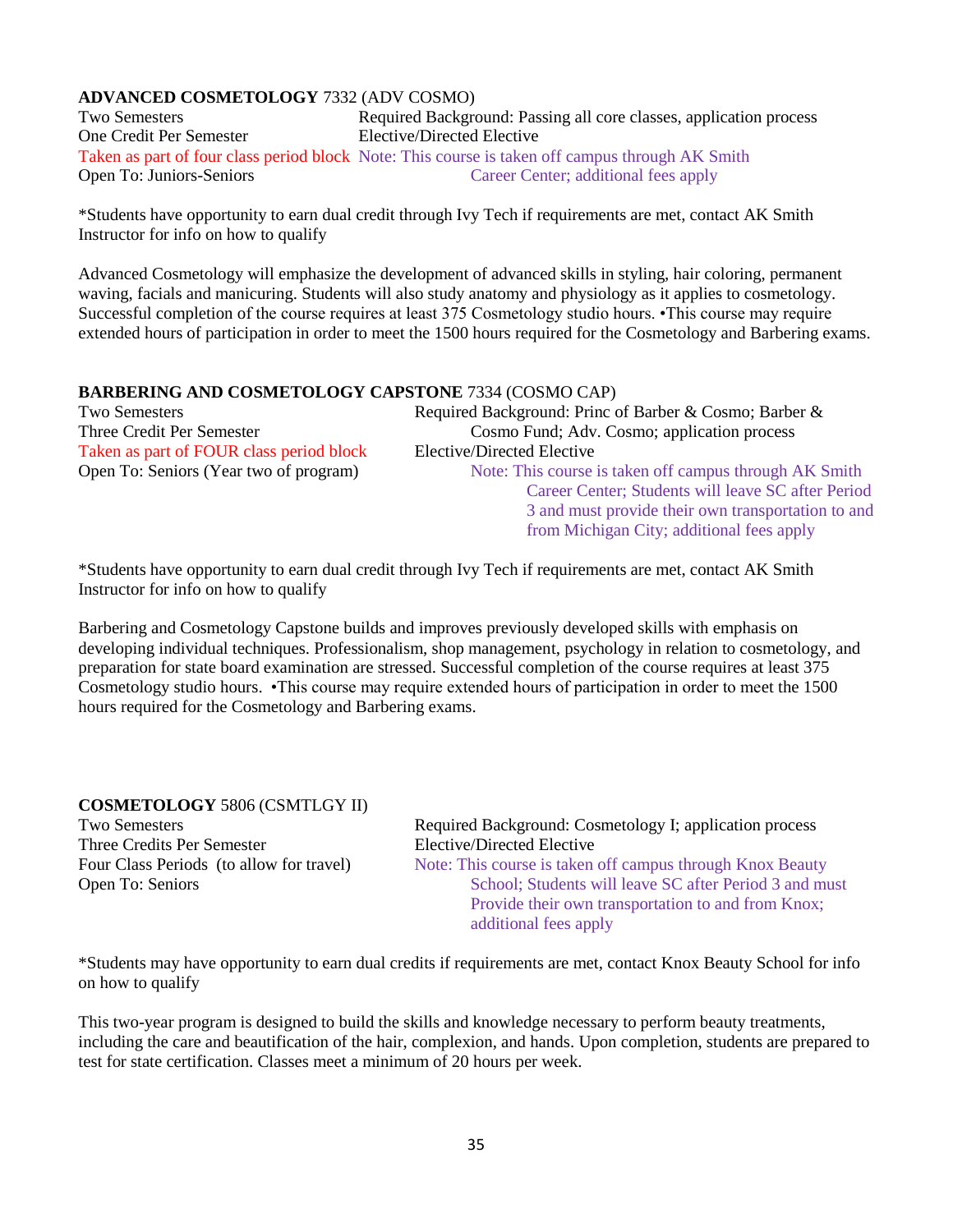### **CAREER CLUSTER: INFORMATION TECHNOLOGY**

NLPS Pathway can be used by Grades 9-12

**Information Technology – PLTW Information Technology Operations (Westville High School)**

- CSP Principles of Computing 7183
- Cybersecurity Fundamentals 7179
- Advanced Cybersecurity 7178

### **PLTW PRINCIPLES OF COMPUTING** 7183 (PRIN COMP INFO)

Two Semesters Recommended Background: Algebra (prereq or concurrent) Two Credits Science or Elective/Directed Elective Two Class Periods Open To: Freshmen-Seniors – with priority given to those pursuing NLPS Pathway

Note: This course will be offered at Westville High School and will require students to be gone from SC for two class periods, Additional fees may apply.

Taking Tech Into Their Own Hands - Using Python® as a primary tool, students learn the fundamentals of coding, data processing, data security, and task automation, while learning to contribute to an inclusive, safe, and ethical computing culture. Cybersecurity introduces the tools and concepts of cybersecurity and encourages students to create solutions that allow people to share computing resources while protecting privacy. It also aims to develop students' skills as consumers, friends, citizens, and employees who can effectively contribute to communities with a dependable cyber-infrastructure that moves and processes information safely.

Principles of Computing provides students the opportunity to explore how computers can be used in a wide variety of settings. The course will begin by exploring trends of computing and the necessary skills to implement information systems. Topics include operating systems, database technology, cybersecurity, cloud implementations and other concepts associated with applying the principles of good information management to the organization. Students will also have the opportunity to utilize basic programming skills to develop scripts designed to solve problems. Students will learn about algorithms, logic development and flowcharting.

#### **PLTW CYBERSECURITY FUNDAMENTALS** 7179 (CYBSEC FUN)

Note: Course will be offered for the first time to South Central students (taken at Westville) during the 2023-24 academic year. Two Semesters Required Background: Princ of Computing Two Credits Science or Elective/Directed Elective Two Class Periods Open To: Sophomores-Seniors – with priority given to those pursuing NLPS Pathway

Note: This course will be offered at Westville High School and will require students to be gone from SC for two class periods, Additional fees may apply .

This course introduces fundamental networking protocols and their hierarchical relationship in the context of conceptual Information Communication Technology (ICT) frameworks. Students will learn how networked hosts and applications communicate across networks. Emphasis is placed on security throughout the entire SDLC (Systems Development Life Cycle).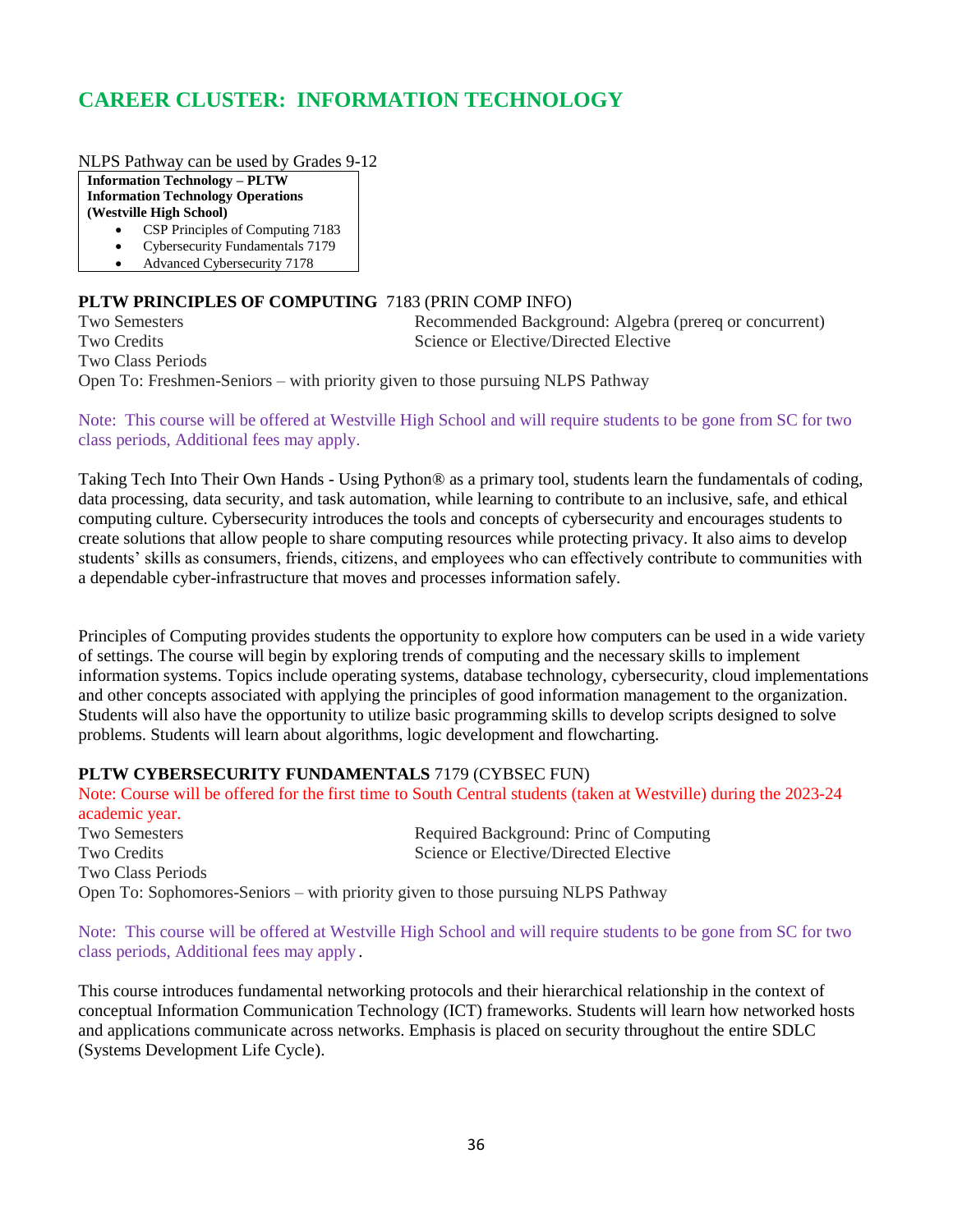### **PLTW ADVANCED CYBERSECURITY** 7178 (ADV CYBSEC)

Note: Course will be offered for the first time to South Central students (taken at Westville) during the 2024-25 academic year.

Two Semesters Required Background: Princ of Computing; Cybersecuity Fund Two Credits Elective/Directed Elective Two Class Periods Open To: Juniors-Seniors – with priority given to those pursuing NLPS Pathway

Note: This course will be offered at Westville High School and will require students to be gone from SC for two class periods, Additional fees may apply.

Students will acquire the fundamentals of information and data security and understand the vulnerability most organizations have in their security systems with an emphasis on firewalls, security plans and Virtual Private Networks (VPNs). Discussions will include data security methods, authentication, network attacks, malicious code and viruses, wireless security, e-mail and web security and disaster recovery. This course will also focus on the managerial aspects of information security and assurance. Topics covered include access control models, information security governance, and information security program assessment and metrics. Coverage on the foundational and technical components of information security is included to reinforce key concepts, such as security planning and contingencies, security policies, security management models and practices and ethics.

### **PLTW CYBERSECURITY CAPSTONE** 7243 (CYBER CAP)

Note: Course will be offered for the first time to South Central students (taken at Westville) during the 2025-26 academic year. Two Semesters **Required Background: Princ of Computing; Cybersecurity Fund;**  $\blacksquare$ Two Credits Adv. Cybersecurity Two Class Periods Elective/Directed Elective Open To: Seniors – with priority given to those pursuing NLPS Pathway

Note: This course will be offered at Westville High School and will require students to be gone from SC for two class periods, Additional fees may apply.

The Cybersecurity Capstone is designed to increase a student's ability to investigate advanced topics with a primary focus on computer forensics, cyber law, cybercrimes, and cyber forensics. Using Federal, State, and existing case laws, students will gain in-depth experience investigating and gathering evidence to prepare for a presentation in a court of law. This course will emphasize the need for structured investigation techniques and proper protocol for maintaining a chain of evidence. Students will learn to follow proper investigative procedures while using a variety of forensic software tools and techniques.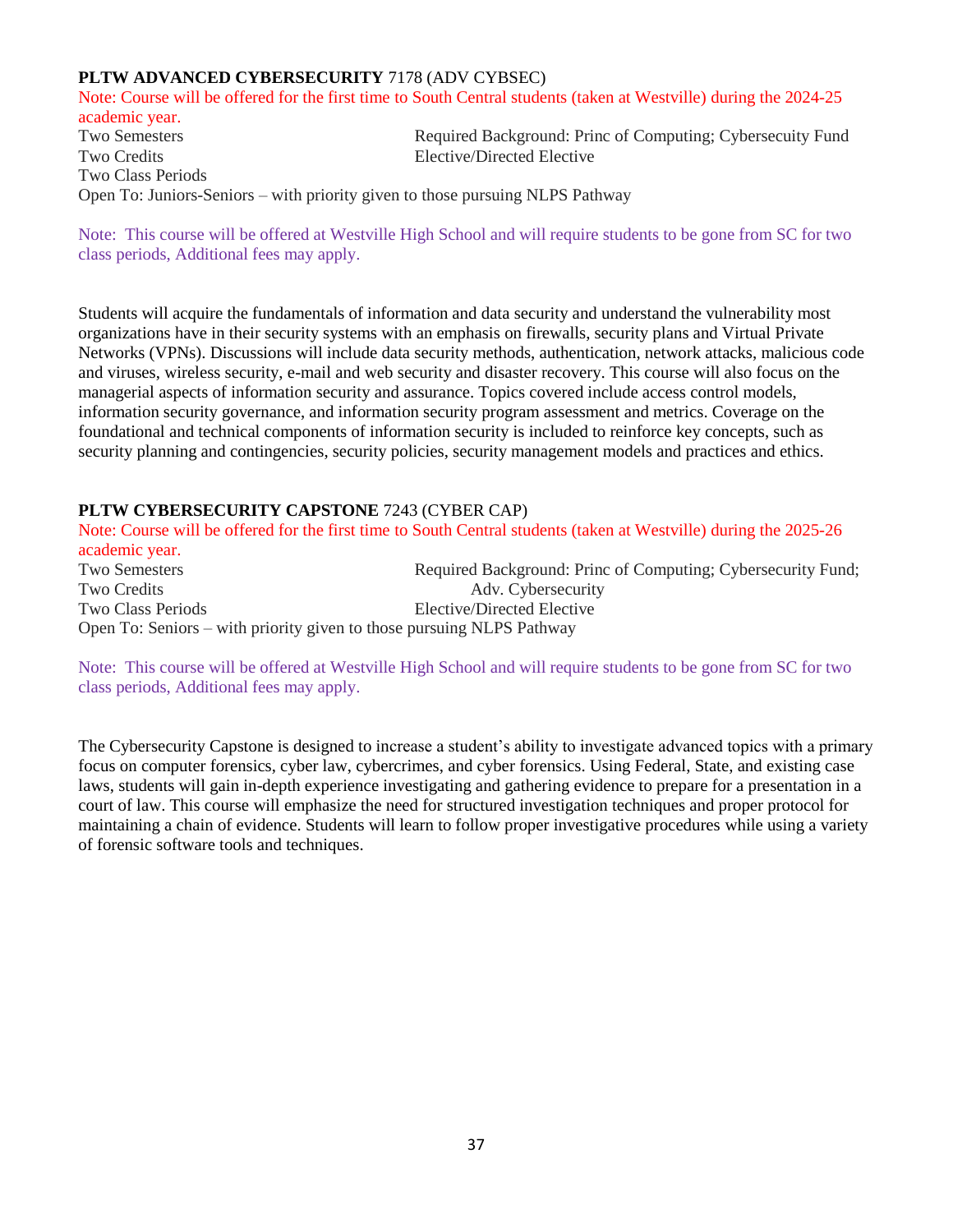### **CAREER CLUSTER: LAW, PUBLIC SAFETY, CORRECTIONS AND SECURITY**

NLPS Pathways can be used by Grades 9-12

| Law, Public Safety, Corrections and                                                                                                                              | Law, Public Safety, Corrections and                                                                                            |  |
|------------------------------------------------------------------------------------------------------------------------------------------------------------------|--------------------------------------------------------------------------------------------------------------------------------|--|
| <b>Security – Criminal Justice</b>                                                                                                                               | <b>Security – Fire and Rescue</b>                                                                                              |  |
| (AK Smith Career Center – MC)                                                                                                                                    | (AK Smith Career Center – MC)                                                                                                  |  |
| Principles of Criminal Justice 7193<br>$\bullet$<br>Law Enforcement Fundamentals<br>$\bullet$<br>7191<br>Corrections and Cultural Awareness<br>$\bullet$<br>7188 | Principles of Fire and Rescue 7195<br>Fire Fighting Fundamentals 7189<br>$\bullet$<br>Advanced Fire Fighting 7186<br>$\bullet$ |  |
|                                                                                                                                                                  |                                                                                                                                |  |

### **PRINCIPLES OF FIRE AND RESCUE** 7195 (PRIN PS HAZ AWR)

| <b>Two Semesters</b>               | Required Background: Passing all core classes, application process |
|------------------------------------|--------------------------------------------------------------------|
| One Credit Per Semester            | Elective/Directed Elective                                         |
| Taken as part of three class block | Note: This course is taken off campus through AK Smith             |
| Open To: Juniors-Seniors           | Career Center; additional fees apply                               |

\*Students have opportunity to earn dual credit through Ivy Tech if requirements are met, contact AK Smith Instructor for info on how to qualify

Principles of Fire and Rescue introduces students to the various roles that firefighters and emergency services workers play to protect the public from the loss of life and property. They are frequently the first emergency personnel at the scene of a traffic accident or medical emergency and may be called upon to put out a fire, treat injuries or perform other vital functions. This course will introduce students to the history, terminology, and basic firefighting skills needed for a beginning firefighter. Additionally, students will develop a career plan for a career in public safety; including areas of Fire Science, Homeland Security, and Emergency Medical Services.

### **FIRE FIGHTING FUNDAMENTALS** 7189 (FIRE FGHT FUN)

Open To: Juniors-Seniors Career Center; additional fees apply

Two Semesters Required Background: Passing all core classes, application process<br>
One Credit Per Semester Elective/Directed Elective Elective/Directed Elective Taken as part of three class block Note: This course is taken off campus through AK Smith

\*Students have opportunity to earn dual credit through Ivy Tech if requirements are met, contact AK Smith Instructor for info on how to qualify

Fire Fighting Fundamentals is for those students who are seeking certification as a firefighter. This course will prepare students for the Hazardous Materials Awareness and Operations certifications and will introduce students to NFPA 1001 which serves as the standard of measurement for all fire fighters in North America. Students will learn the knowledge and hands-on practical skills for managing and controlling a hazardous materials incident required for the certifications. Furthermore, students will study how a fire behaves and will learn the basic firefighting skills needed to extinguish a fire while protecting themselves and other firefighters.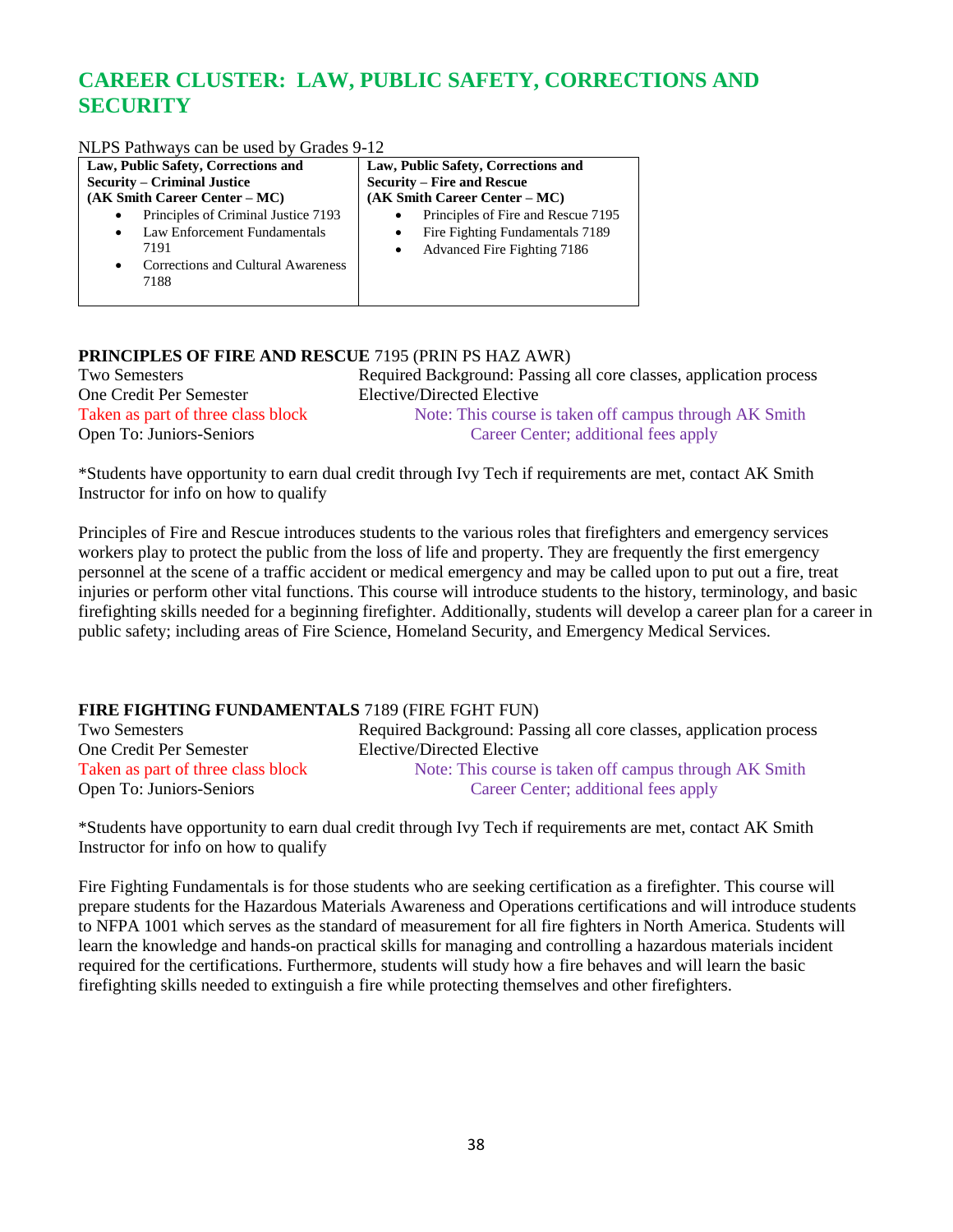### **ADVANCED FIRE FIGHTING** 7186 (ADV FIRE FGHT)

One Credit Per Semester Elective/Directed Elective Open To: Juniors-Seniors Career Center; additional fees apply

Two Semesters Required Background: Passing all core classes, application process Taken as part of three class block Note: This course is taken off campus through AK Smith

\*Students have opportunity to earn dual credit through Ivy Tech if requirements are met, contact AK Smith Instructor for info on how to qualify

Advanced Fire Fighting expands upon the principles and techniques of firefighting learned in Fire Fighting Fundamentals. Students will study fire protection systems, firefighter safety and survival. Students will also learn what fire is, the chemical hazards of combustion, and related by-products of fire. Additionally, students will gain a better understanding of fire department organization, administration, operations, and basic strategies and tactics.

### **FIRE AND RESCUE CAPSTONE** 7229 (FIRE RES CAP)

| Two Semesters                             | Required Background: Princ of Fire; Fire Fight Fund, Adv Fire |
|-------------------------------------------|---------------------------------------------------------------|
| Three Credit Per Semester                 | Fight; application process                                    |
| Taken as part of three class period block | Elective/Directed Elective                                    |
| Open To: Seniors (Year two of program)    | Note: This course is taken off campus through AK Smith Career |
|                                           | Center; additional fees apply                                 |

Fire and Rescue Capstone will prepare students to earn the EMT certification.

### **PRINCIPLES OF CRIMINAL JUSTICE** 7193 (PRIN CR JUST)

| <b>Two Semesters</b>               | Required Background: Passing all core classes, application process |
|------------------------------------|--------------------------------------------------------------------|
| One Credit Per Semester            | Elective/Directed Elective                                         |
| Taken as part of three class block | Note: This course is taken off campus through AK Smith             |
| Open To: Juniors-Seniors           | Career Center; additional fees apply                               |

\*Students have opportunity to earn dual credit through Ivy Tech if requirements are met, contact AK Smith Instructor for info on how to qualify

Principles of Criminal Justice covers the purposes, functions, and history of the three primary parts of the criminal justice system: law enforcement, courts, and corrections. This course further explores the interrelationships and responsibilities of these three primary elements of the criminal justice system.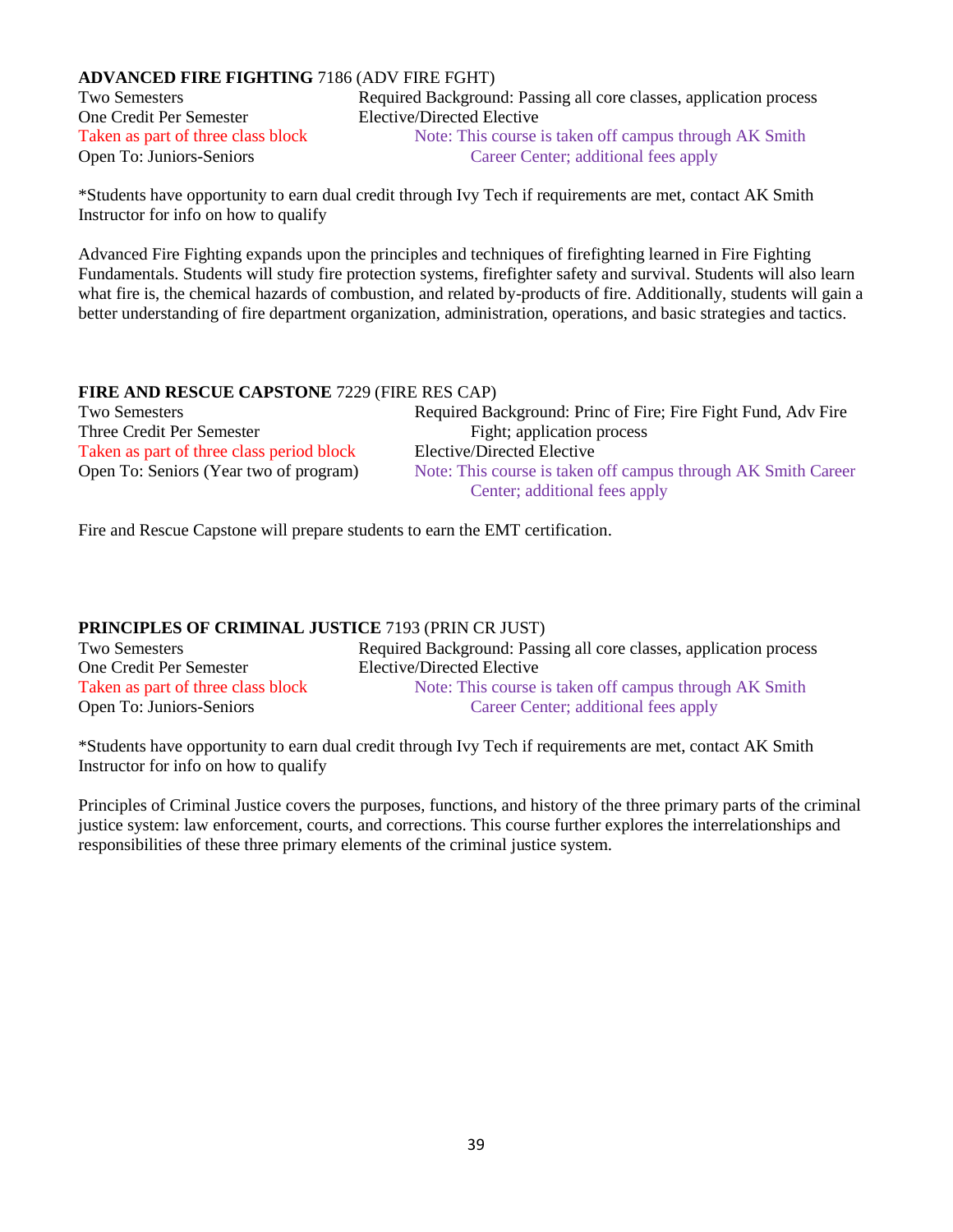### **LAW ENFORCEMENT FUNDAMENTALS** 7191 (LAW ENF CLT AWR)

One Credit Per Semester Elective/Directed Elective Open To: Juniors-Seniors Career Center; additional fees apply

Two Semesters Required Background: Passing all core classes, application process Taken as part of three class block Note: This course is taken off campus through AK Smith

\*Students have opportunity to earn dual credit through Ivy Tech if requirements are met, contact AK Smith Instructor for info on how to qualify

Law Enforcement Fundamentals Critically examines the history and nature of the major theoretical perspectives in criminology, and the theories found within those perspectives. Analyzes the research support for such theories and perspectives, and the connections between theory and criminal justice system practice within all the major components of the criminal justice system. Demonstrates the application of specific theories to explain violent and non-violent criminal behavior on both the micro and macro levels of analysis. Additionally, this course will introduce fundamental law enforcement operations and organization. This includes the evolution of law enforcement at federal, state, and local levels.

### **CORRECTIONS AND CULTURAL AWARENESS** 7188 (CRT CORR)

| <b>Two Semesters</b>               | Required Background: Passing all core classes, application process |
|------------------------------------|--------------------------------------------------------------------|
| One Credit Per Semester            | Elective/Directed Elective                                         |
| Taken as part of three class block | Note: This course is taken off campus through AK Smith             |
| Open To: Juniors-Seniors           | Career Center; additional fees apply                               |

\*Students have opportunity to earn dual credit through Ivy Tech if requirements are met, contact AK Smith Instructor for info on how to qualify

Corrections and Cultural Awareness emphasizes the study of American criminal justice problems and systems in historical and cultural perspectives, as well as discussing social and public policy factors affecting crime. Multidisciplinary and multicultural perspectives are stressed. Additionally, this course takes a further examination of the American correctional system; the study of administration of local, state, and federal correctional agencies. The examination also includes the history and development of correctional policies and practices, criminal sentencing, jails, prisons, alternative sentencing, prisoner rights, rehabilitation, and community corrections including probation and parole. Current philosophies of corrections and the debates surrounding the roles and effectiveness of criminal sentences, institutional procedures, technological developments, and special populations are discussed.

### **CRIMINAL JUSTICE CAPSTONE** 7231 (CRIM JUST CAP)

.

| <b>Two Semesters</b>                      | Required Background: Princ of CJ; Law Enf Fund;               |
|-------------------------------------------|---------------------------------------------------------------|
| Three Credit Per Semester                 | Correct and Cult Awareness; application process               |
| Taken as part of three class period block | Elective/Directed Elective                                    |
| Open To: Seniors (Year two of program)    | Note: This course is taken off campus through AK Smith Career |
|                                           | Center; additional fees apply                                 |

The Criminal Justice Capstone course allows students to complete additional instruction to earn a postsecondary certificate and should include a work-based learning component such as job shadowing, internship, etc. once the core content is completed. Note that there may be age restrictions on work-based learning components.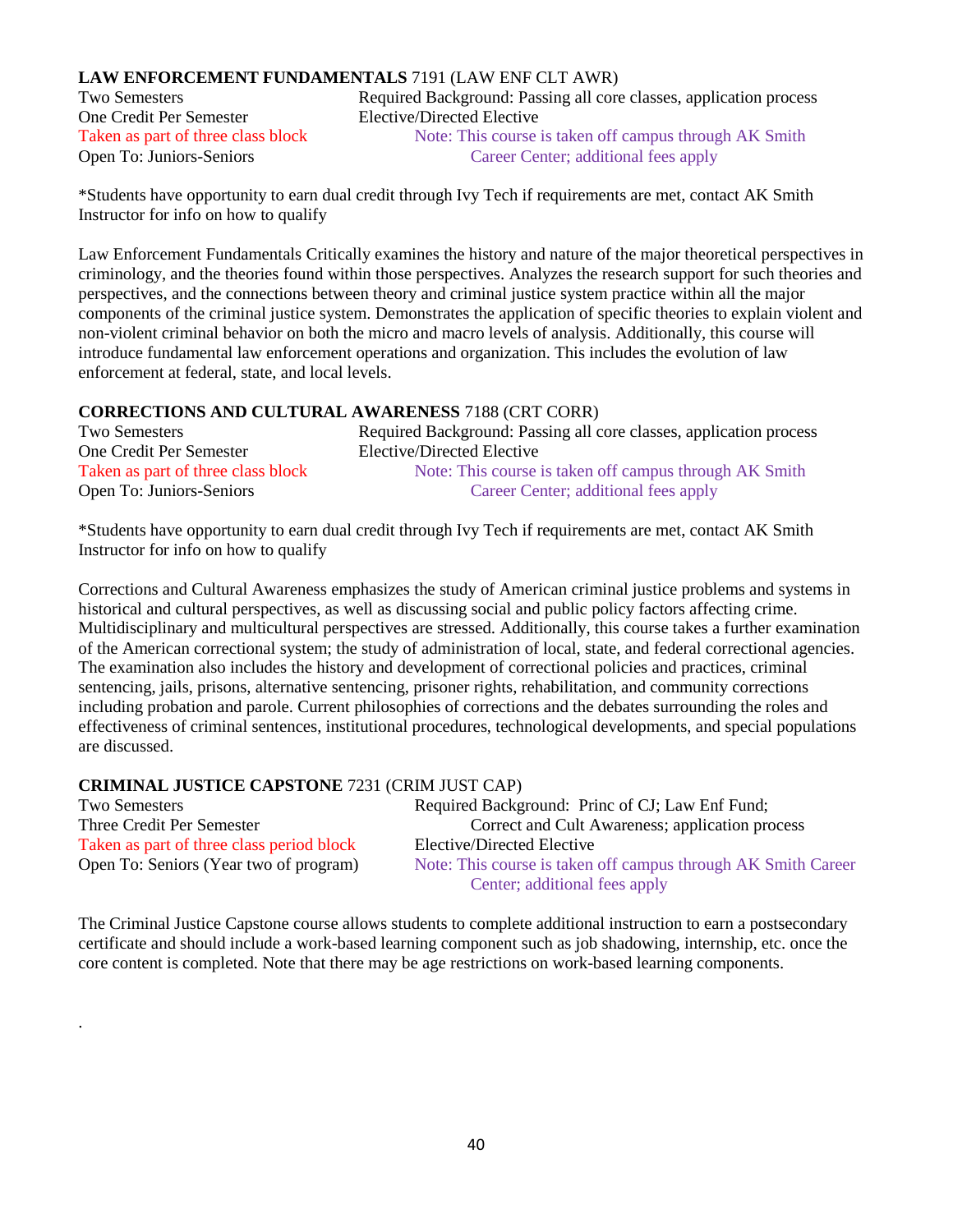### **CAREER CLUSTER: SCIENCE, TECHNOLOGY, ENGINEERING AND MATH (STEM)**

| Cluster          | Pathway/Program of  | DOE. | Concentrator | <b>DOE</b> | Concentrator | Location |
|------------------|---------------------|------|--------------|------------|--------------|----------|
|                  | <b>Study</b>        | Code | Course A     | Code       | Course B     |          |
|                  |                     |      | (pick one)   |            | (pick one)   |          |
| STEM/Information | Computer            | 4801 | Computer     | 5236       | Computer     | South    |
| Tech             | Science/Programming |      | Science I    |            | Science II   | Central  |

Perkins V Pathways can be used by ONLY Grades 11 & 12.

NLPS Pathway can be used by Grades 9-12

|                    | TYLET S I alliway call be used by Grades 7-12 |
|--------------------|-----------------------------------------------|
|                    | <b>STEM - PLTW</b>                            |
| <b>Engineering</b> |                                               |
|                    | (South Central)                               |
|                    | Intro to Engineering Design 4802              |
|                    | Principles of Engineering 5644                |
|                    | Aerospace Engineering 5518                    |
|                    |                                               |
|                    | Computer Integrated Manufacturing             |
|                    | 5534                                          |

### **INTRODUCTION TO ENGINEERING DESIGN PLTW** 4802 (INT ENG DES)

| Two Semesters             | Recommended Background: None                                                                         |
|---------------------------|------------------------------------------------------------------------------------------------------|
| Two Credits               | <b>Fulfills Elective/Directed Elective</b>                                                           |
| One Class Period          |                                                                                                      |
| Open to: Freshmen-Seniors | Note: Students must complete enrollment through Dual Enroll<br>through Ivy Tech to earn dual credit. |
|                           |                                                                                                      |

Introduction to Engineering Design is a fundamental pre-engineering course where students become familiar with the engineering design process. Students work both individually and in teams to design solutions to a variety of problems using industry standard sketches and current 3D design and modeling software to represent and communicate solutions. Students apply their knowledge through hands-on projects and document their work with the use of an engineering notebook. Students begin with completing structured activities and move to solving openended projects and problems that require them to develop planning, documentation, communication, and other professional skills. Ethical issues related to professional practice and product development are also presented.

### **PRINCIPLES OF ENGINEERING PLTW** 5644 (PRNC ENG)

| Two Semesters               | Required: IED                                                     |
|-----------------------------|-------------------------------------------------------------------|
| Two Credits                 | Fulfills Elective/Directed Elective and counts as Science credits |
| One Class Period            | for all diplomas                                                  |
| Open to: Sophomores-Seniors | Note: Students must complete enrollment through Dual Enroll       |
|                             | through Ivy Tech to earn dual credit.                             |

• Qualifies as a quantitative reasoning course

Principles of Engineering is a course that focuses on the process of applying engineering, technological, scientific and mathematical principles in the design, production, and operation of products, structures, and systems. This is a hands-on course designed to provide students interested in engineering careers to explore experiences related to specialized fields such as civil, mechanical, and materials engineering. Students will engage in research, development, planning, design, production, and project management to simulate a career in engineering. The topics of ethics and the impacts of engineering decisions are also addressed. Classroom activities are organized to allow students to work in teams and use modern technological processes, computers, CAD software, and production systems in developing and presenting solutions to engineering problems.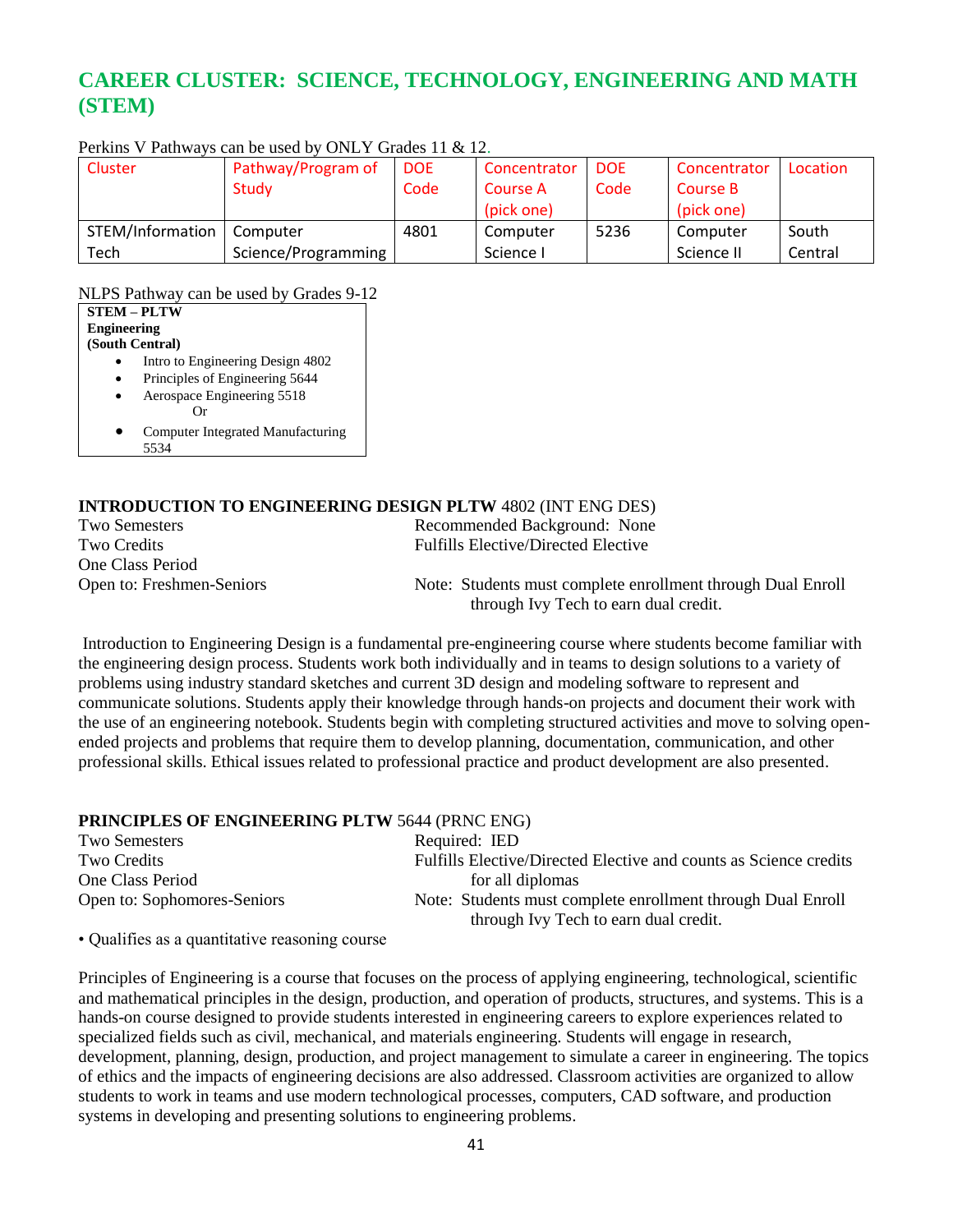### **AEROSPACE ENGINEERING** 5518 PLTW (AERO ENG)

Note: Course will be offered again during the 2023-24 academic year.

Two Semesters Required: IED and POE Two Credits Science or Elective/Directed Elective One Class Period Open to: Juniors-Seniors with required pre-requisite classes

• Qualifies as a quantitative reasoning course

Aerospace Engineering provides students with the fundamental knowledge and experience to apply mathematical, scientific, and engineering principles to the design, development, and evolution of aircraft, space vehicles and their operating systems. Emphasis should include investigation and research on flight characteristics, analysis of aerodynamic design, and impact of this technology on the environment. Classroom instruction should provide creative thinking and problem-solving activities using software that allows students to design, test, and evaluate a variety of air and space vehicles, their systems, and launching, guidance and control procedures.

### **COMPUTER INTEGRATED MANUFACTURING PLTW** 5534 (COMP INT MFG)

| Two Semesters                                                   | Required: IED and POE                                                                                |
|-----------------------------------------------------------------|------------------------------------------------------------------------------------------------------|
| Two Credits                                                     | Elective/Directed Elective                                                                           |
| One Class Period                                                |                                                                                                      |
| Open to: Juniors-Seniors with required<br>pre-requisite classes | Note: Students must complete enrollment through Dual Enroll<br>through Ivy Tech to earn dual credit. |

• Qualifies as a quantitative reasoning course

Computer Integrated Manufacturing is a course that applies principles of rapid prototyping, robotics, and automation. This course builds upon the computer solid modeling skills developed in Introduction of Engineering Design. Students will use computer controlled rapid prototyping and CNC equipment to solve problems by constructing actual models of their three-dimensional designs. Students will also be introduced to the fundamentals of robotics and how this equipment is used in an automated manufacturing environment. Students will evaluate their design solutions using various techniques of analysis and make appropriate modifications before producing their prototypes.

### **COMPUTER SCIENCE II** 5236 (CS II PROG)

Open to: Juniors-Seniors

Two Semesters **Required Prerequisites: Computer Science I** Two Credits This would be taken as an Independent Study. One Class Period Counts as a Science for all diploma types

• Qualifies as a quantitative reasoning course

Computer Science II explores and builds skills in programming and a basic understanding of the fundamentals of procedural program development using structured, modular concepts. Discussions will include the role of data types, variables, structures, addressable memory locations, arrays and pointers, and data file access methods. An emphasis on logical program design using a modular approach, which involves task-oriented program functions.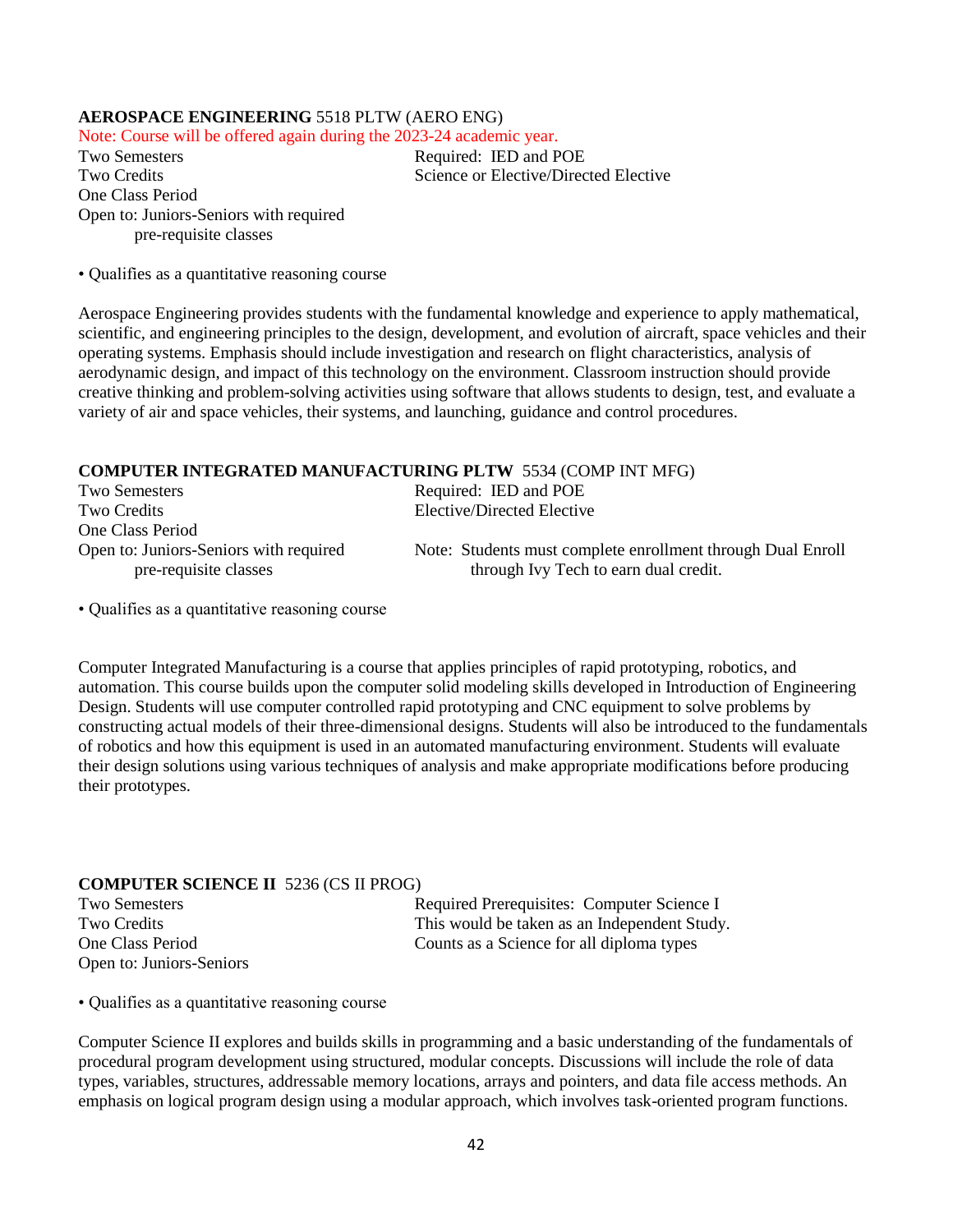### **CAREER CLUSTER – TRANSPORTATION**

NLPS Pathways can be used by Grades 9-12

**Transportation, Distribution and Logistics –**

**Automotive Services**

- **(AK Smith Career Center – MC)** • Principles of Automotive Services 7213
	- Brake Systems 7205
	- Steering and Suspensions 7212

### **PRINCIPLES OF AUTOMOTIVE SERVICES** 7213 (PRIN AUTO SER)

Two Semesters Required Background: Passing all core classes, application process One Credit Per Semester Elective/Directed Elective

Taken as part of three class block Note: This course is taken off campus through AK Smith Open To: Juniors-Seniors Career Center; additional fees apply

\*Students have opportunity to earn dual credit through Ivy Tech if requirements are met, contact AK Smith Instructor for info on how to qualify

This course gives students an overview of the operating and general maintenance systems of the modern automobile. Students will be introduced to the safety and operation of equipment and tools used in the automotive industry. Students will study the maintenance and light repair of automotive systems. Also, this course gives students an overview of the electrical operating systems of the modern automobile. Students will be introduced to the safety and operation of equipment and tools used in the electrical diagnosis and repair in the automotive electrical industry. Students will study the fundamentals of electricity and automotive electronics.

### **BRAKE SYSTEMS** 7205 (AUTO BRK ELE)

Two Semesters Required Background: Passing all core classes, application process One Credit Per Semester Elective/Directed Elective Taken as part of three class block Note: This course is taken off campus through AK Smith Open To: Juniors-Seniors Career Center; additional fees apply

\*Students have opportunity to earn dual credit through Ivy Tech if requirements are met, contact AK Smith Instructor for info on how to qualify

This course gives students an in-depth study of vehicle electrical systems. Students will study the fundamentals of electricity and automotive electronics in various automotive systems. Additionally, it teaches theory, service and repair of automotive braking systems. This course provides an overview of various mechanical brake systems used on today's automobiles. This course will emphasize professional diagnosis and repair methods for brake systems.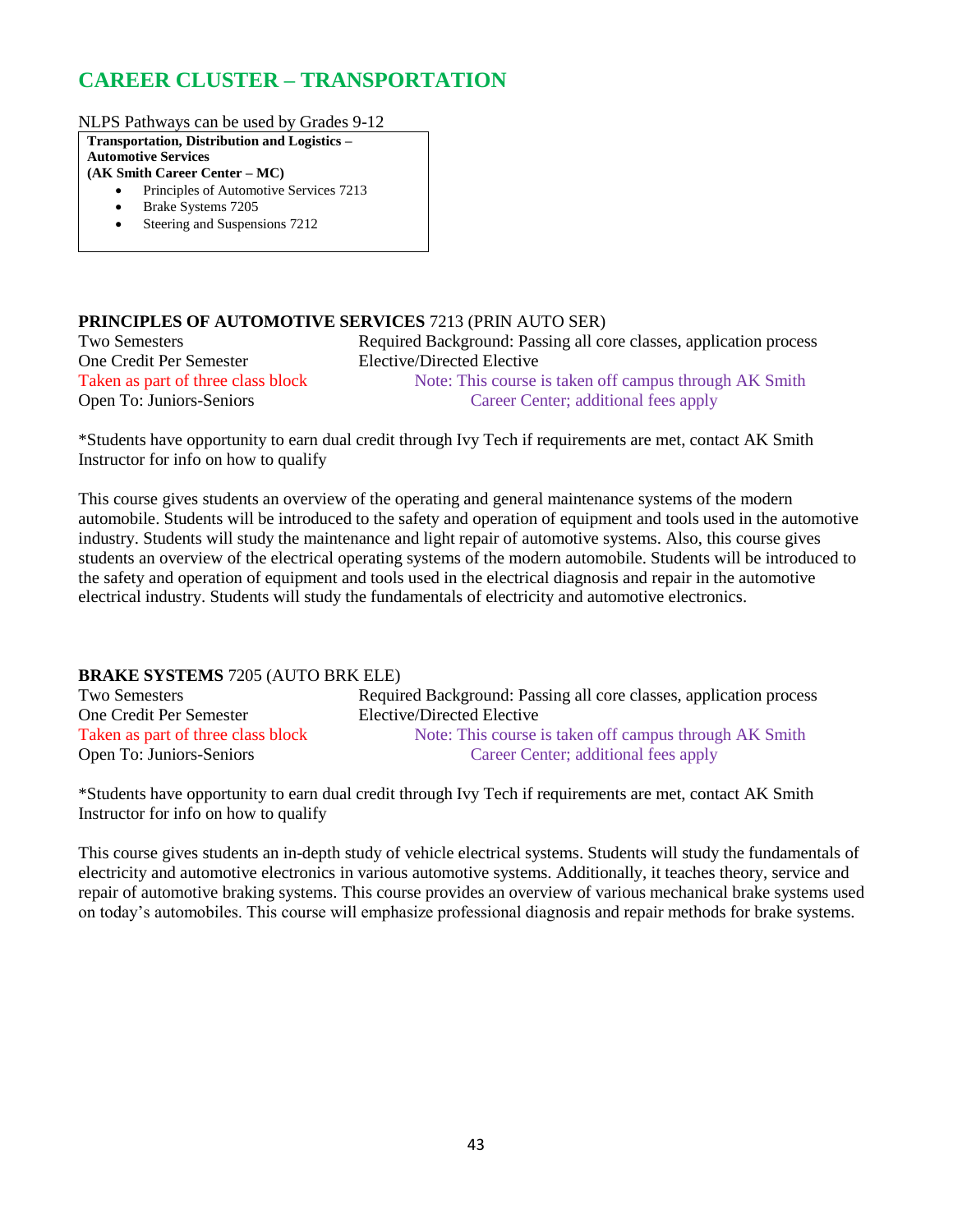### **STEERING AND SUSPENSIONS** 7212 (ENG PERF)

One Credit Per Semester Elective/Directed Elective

Two Semesters Required Background: Passing all core classes, application process Taken as part of three class block Note: This course is taken off campus through AK Smith Open To: Juniors-Seniors Career Center; additional fees apply

\*Students have opportunity to earn dual credit through Ivy Tech if requirements are met, contact AK Smith Instructor for info on how to qualify

This course takes an in-depth look at engine performance, including concepts in the diagnosis and repair of ignition, fuel, emission and related computer networks. This course presents engine theory and operation and studies the various engine designs utilized today. This course also takes an in-depth look at engine performance, including advanced concepts in the diagnosis and repair of ignition, fuel, emission and related computer networks. This course presents engine theory and operation and studies the various engine designs utilized today. Hybrid/Alternative fuel technology will also be introduced.

### **AUTOMOTIVE SERVICE CAPSTONE** 7375 (AUTO SRV CAP)

| Two Semesters                             | Required Background: Princ of Auto Serv; Brake Systems; |
|-------------------------------------------|---------------------------------------------------------|
| Three Credit Per Semester                 | Steering and Suspensions: application process           |
| Taken as part of three class period block | Elective/Directed Elective                              |
| Open To: Seniors (Year two of program)    | Note: This course is taken off campus through AK Smith  |
|                                           | Career Center; additional fees apply                    |

\*Students have opportunity to earn dual credit through Ivy Tech if requirements are met, contact AK Smith Instructor for info on how to qualify

This course further explores important skills and competencies within the Automotive Service Technology Pathway. Topics such as Steering & Suspension, Engine Repair, Climate Control, and Driveline Service. Additionally, Co-Op and Internship opportunities will be available for students.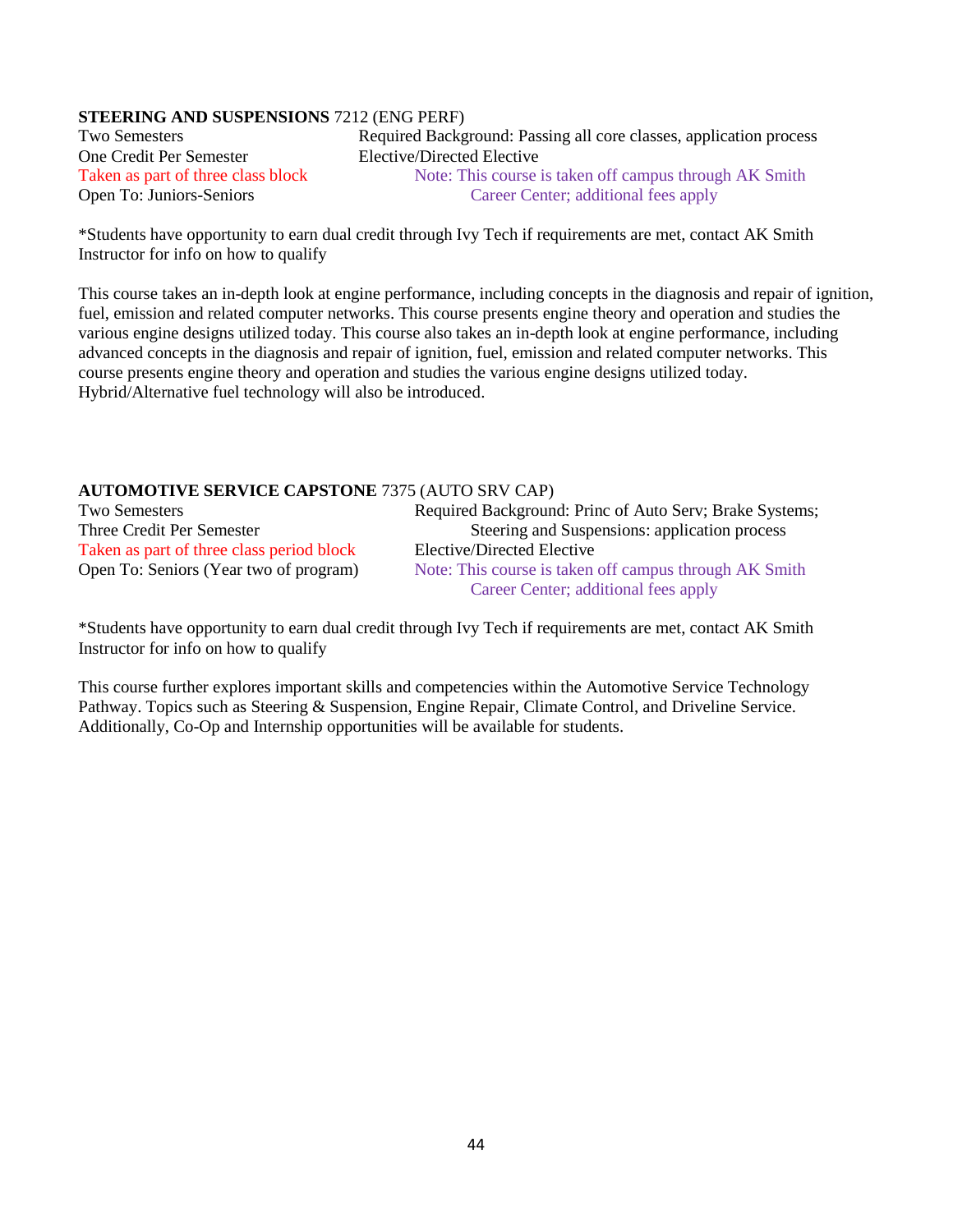### English/Language Arts

**Placement in HONORS 9/10 and 11 English classes will be based on test scores and other data. Please note that Honors English classes are faster paced and require more intense analysis.**

### **ENGLISH 9/HONORS ENGLISH 9** 1002 (ENG 9)

One Class Period Required: Freshmen

Two Semesters Recommended Background: Successful Completion of 8th grade English Two Credits Fulfills 2 credits of English graduation requirement

This class is a study of language, literature, composition, and oral communication with a focus on exploring a widevariety of genres and their elements. Students use literary interpretation, analysis, comparisons, and evaluation to read and respond to representative works of historical or cultural significance appropriate for Grade 9 in classic and contemporary literature balanced with nonfiction. Students write short stories, responses to literature, expository and persuasive compositions, research reports, business letters, and technical documents. Students deliver gradeappropriate oral presentations and access, analyze, and evaluate online information.

### **ENGLISH 10/HONORS ENGLISH 10** 1004 (ENG 10)

Two Semesters Recommended Background: Successful Completion of 9th grade English Two Credits Fulfills 2 credits of English graduation requirement One Class Period Required: Sophomores

This class is a study of language, literature, composition, and oral communication with a focus on exploring universal themes across a wide variety of genres. Students use literary interpretation, analysis, comparisons, and evaluation to read and respond to representative works of historical or cultural significance appropriate for Grade 10 in classic and contemporary literature balanced with nonfiction. Students write short stories, responses to literature, expository and persuasive compositions, research reports, business letters, and technical documents. Students deliver grade-appropriate oral presentations and access, analyze, and evaluate online information.

### **ENGLISH 11/HONORS ENGLISH 11** 1006 (ENG 11)

One Class Period Required: Juniors

Two Semesters Recommended Background: Successful Completion of 10th grade English Two Credits **Fulfills 2** credits of English graduation requirement

This class is a study of language, literature, composition, and oral communication with a focus on exploring characterization across universal themes and a wide variety of genres. Students use literary interpretation, analysis, comparisons, and evaluation to read and respond to representative works of historical or cultural significance appropriate for Grade 11 in classic and contemporary literature balanced with nonfiction. American Literature is the basis for this course. Students write fictional narratives, short stories, responses to literature, reflective compositions, historical investigation reports. Students write and deliver grade-appropriate multimedia presentations and access, analyze, and evaluate online information.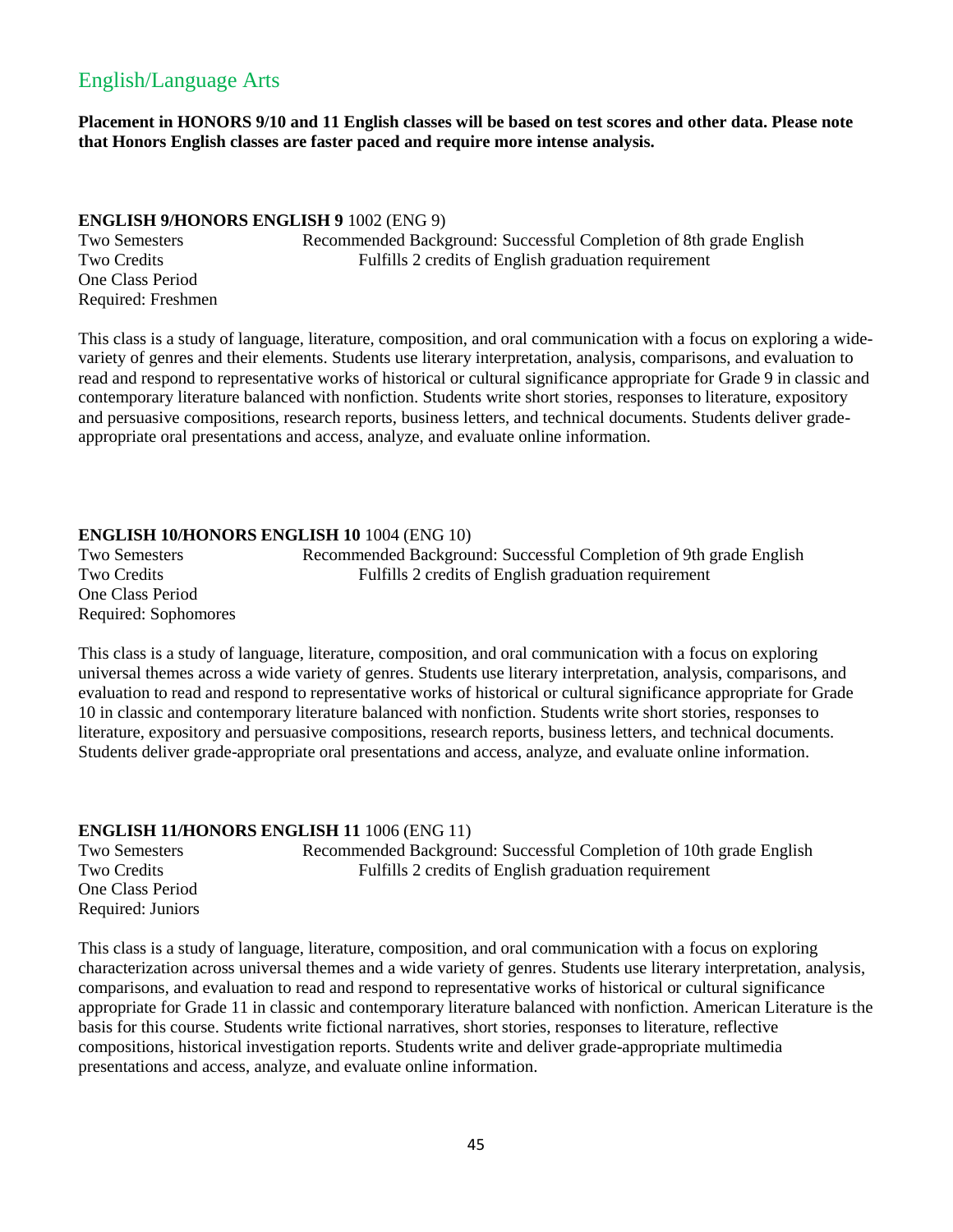### **ENGLISH 12** 1008 (ENG 12)

Two Semesters Recommended Background: Successful Completion of 11th grade English Two Credits or equivalent One Class Period Fulfills 2 credits of English graduation requirement Required: Seniors must earn 2 English credits

English 12 explores a variety of modern and contemporary short stories and books, especially nonfiction pieces. Lessons will focus on examining the purposes for writing, the effectiveness of texts, and the different ways writers share their experiences and ideas. Students will read for various perspectives on issues, engage in meaningful arguments on text interpretations, and will analyze how bringing in context shapes or changes reader understanding and response. Additionally, students will produce written and verbal responses to the readings and discussions, use web tools for sharing ideas, and will practice precise and accurate communication techniques*.*

| <b>SPEECH 1076 (SPEECH)</b>     |                                                     |
|---------------------------------|-----------------------------------------------------|
| One Semester                    | Recommended Background: None                        |
| One Credit                      | Fulfills 1 credit of English graduation requirement |
| One Class Period                |                                                     |
| Open to: Juniors-Seniors mainly |                                                     |

Speech is the study and application of the basic principles and techniques of effective oral communication. Students deliver focused and coherent speeches that convey clear messages, using gestures, tone, and vocabulary appropriate to the audience and purpose. Students deliver different types of oral and multi-media presentations, including viewpoint, instructional, demonstration, informative, persuasive, and impromptu. Students use the same Standard English conventions for oral speech that they use in their writing.

### **ADVANCED SPEECH AND COMMUNICATION** 1078 (ADV SPEECH) – **IU COLL - P155 PUBLIC SPEAKING, FUNDAMENTALS OF**

| One Semester             | Required Background: English 10 or 11 and Speech with B or better |
|--------------------------|-------------------------------------------------------------------|
| One Credit               | and letter of rec from English 10 or 11 teacher and GPA of        |
| One Class Period         | 2.7 or higher                                                     |
| Open to: Juniors-Seniors | Fulfills 1 credit of English graduation requirement               |

Note: Books for the course must be purchased by student prior to start of class. Cost of books is not part of book rental. There is a tuition fee charged to the student directly by IU for this course as well.

Advanced Speech and Communication is the study and application of skills in listening, oral interpretation, media communications, research methods, and oral debate. Students deliver different types of oral and multi-media presentations, including speeches to inform, to motivate, to entertain, and to persuade through the use of impromptu, extemporaneous, memorized, or manuscript delivery. Course can be offered in conjunction with a composition and literature course, or schools may embed Indiana Academic Standards for English/Language Arts within curriculum.

This course prepares students in the liberal arts to communicate effectively with public audiences. Emphasizes oral communication as practiced in public contexts: how to advance reasoned claims in public; how to adapt public oral presentations to particular audiences; how to listen to, interpret, and evaluate public discourse; and how to formulate a clear response.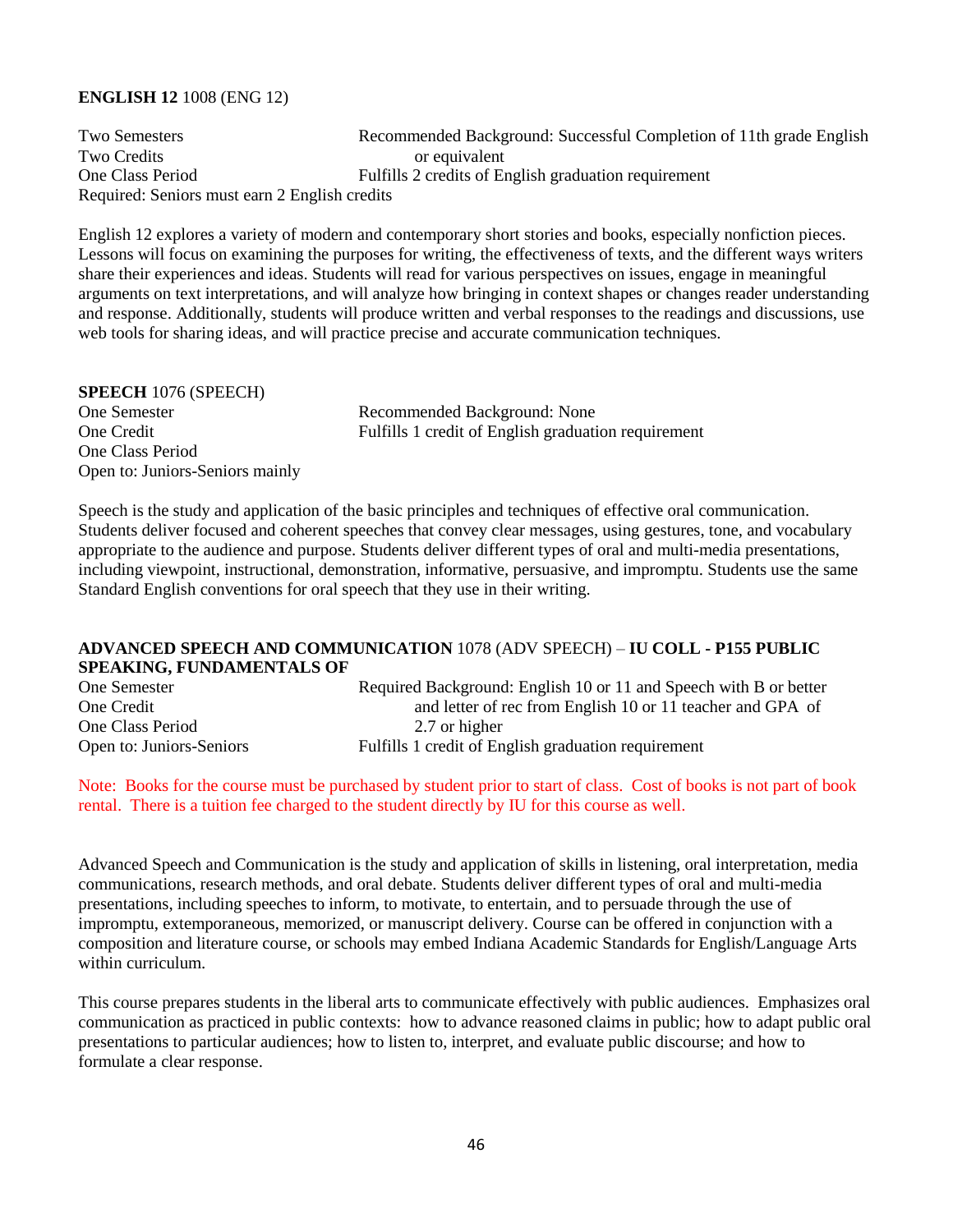### **HONORS ENGLISH 12** 1008 (HON ENG 12) **- IU W131 – ENGLISH COMPOSITION 1**

One Class Period Open to Seniors

One Semester Required Background: Must meet the requirements below One Credit Fulfills 1 credit of English graduation requirement

Note: Books for the course must be purchased by student prior to start of class. Cost of books is not part of book rental. There is a tuition fee charged to the student directly by IU for this course as well.

Instruction and practice in the reading, writing, and critical thinking skills required in college. Emphasis is on written assignments that require synthesis, analysis, and argument based on sources. This is a one-semester course that concentrates on analytical composition based on college-level readings, lecture, and discussion. To take the W131 course, students must:

ð have a grade average of B or better in English 11 Honors (OR) if the student was not in an advanced English course prior to the senior year, they must have two letters of recommendation from core subject area teachers attesting to the student's readiness for college writing and work expectations.

- ð have successfully completed English 9 and 10 and one additional year of English credits
- ð have a minimum cumulative grade point average of 2.7 a 4.0 scale
- ð have earned adequate scores on a college readiness tests:

\*have minimum PSAT (2015 and beyond) scores of 430 in the "Evidence-Based Reading & Writing" portion

(OR)

\*have minimum SAT (2015 and prior) scores of 460 in the "Writing" portion, and a 460 in the "Critical Reading" portion or have minimum SAT (2016 and beyond) scores of 460 in the "Evidence-Based Reading & Writing" portion

(OR)

\*have minimum ACT scores of 18 in the "English" portion, and a 21 on the "Reading" portion (OR)

\*have minimum ACCUPLACER scores of 78 in the 'Reading Comprehension" portion and 86 in "Sentence Skills"

 $\delta$  agree to locate and purchase the required books (about \$25 -- \$150, depending on where you obtain books & in what condition)

- ð agree to pay IU for the course (\$25 per credit hour for a total of \$75 for the class)
- ð agree to adhere to Indiana University's attendance, conduct and grading policies
- ð return a signed agreement form"

### **ADVANCED ENGLISH COLLEGE CREDIT** (ADV ENG CC) **- IU L202 – APPRECIATION OF LITERATURE/LITERARY INTERPRETATION**

| One Semester     | Required Background: English 11 and ENG W131 w/C or above or |
|------------------|--------------------------------------------------------------|
| One Credit       | SAT Reading score or 670 or higher or ACT English score      |
| One Class Period | of 32 or higher and GPA of 2.7 or higher                     |
| Open to: Seniors | Fulfills 1 credit of English graduation requirement          |

Note: Books for the course must be purchased by student prior to start of class. Cost of books is not part of book rental. There is a tuition fee charged to the student directly by IU for this course as well.

Develops critical skills essential to participation in the interpretive process. Through class discussion and focused writing assignments, introduces the premises and motives of literary analysis and critical methods associated with historical, generic, and/or cultural concerns.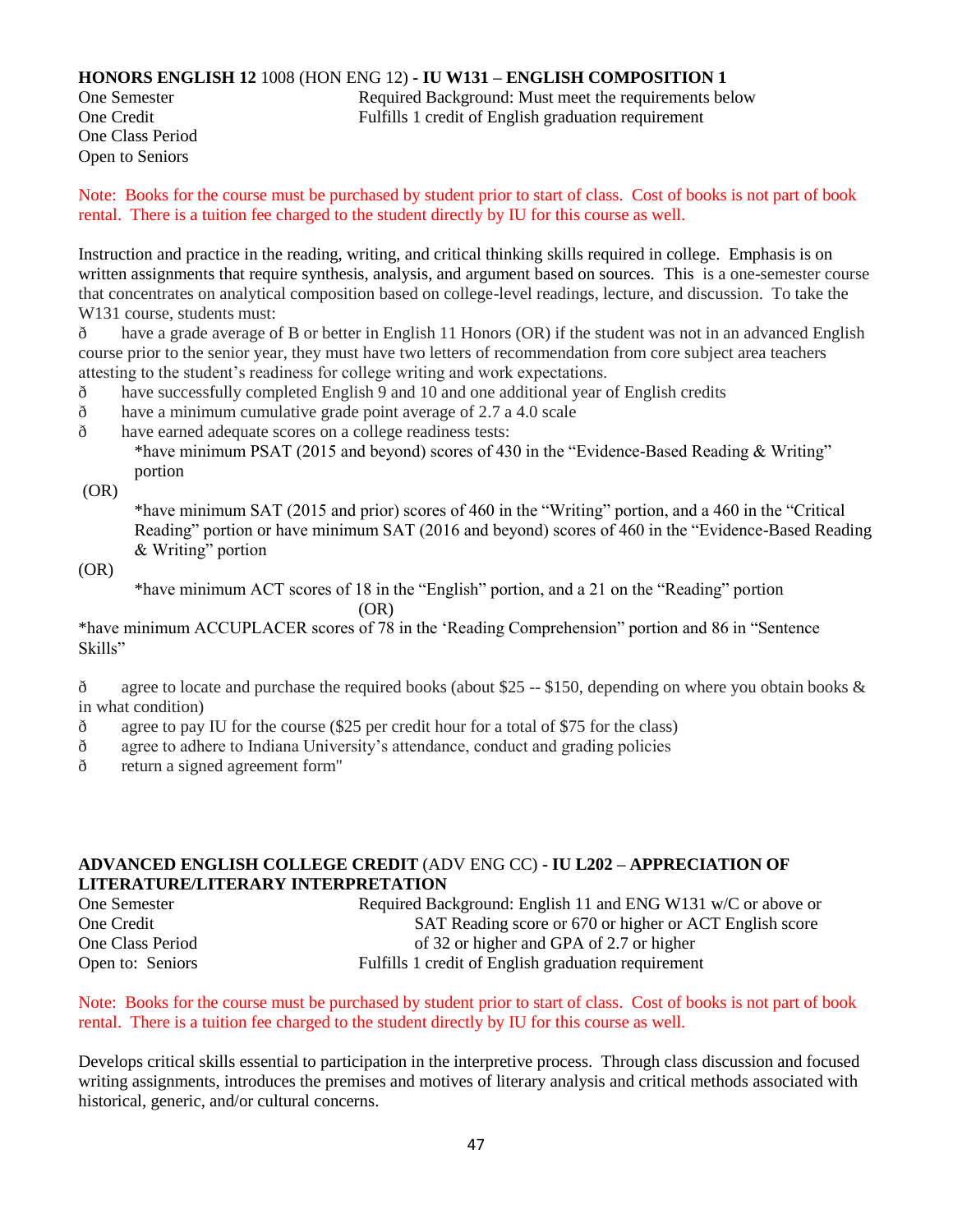### Fine Arts – Performing Arts

**APPLIED MUSIC** 4200 (APPL MUS)

One Class Period Open to: Freshmen-Seniors

One or Two Semesters Recommended Background: None One or Two Credits Fine Arts or Elective/Directed Elective

Do you want to get better at your instrument? Applied Music offers high school students the opportunity to receive small group or private instruction designed to develop and refine performance skills in music. Students have a large amount of control over the style of music they choose to perform. The course is open to musicians of all experience levels and all instruments (concert band instruments, guitarists, drummers, etc.). A variety of music methods and repertoire is utilized to refine students' abilities in performing, creating, and responding to music.

### **HIGH SCHOOL BAND** 4160 (BAND)

Two Semesters Recommended Background: None Two Credits **Fine Arts** or Elective/Directed Elective One Class Period Open to: Freshmen-Seniors

Students taking this course are provided with a balanced comprehensive study of music through the concert band, which develops skills in the psychomotor, cognitive, and affective domains. Ensemble and solo activities are designed to develop elements of musicianship including tone production, technical skills, intonation, music reading skills, listening skills, analyzing music, studying historically significant styles of literature, and integration of other applicable disciplines. Experiences include improvising, conducting, playing by ear, and sight-reading. Students develop the ability to understand and convey the composer's intent in performance of music. Time outside of the school day may be scheduled for rehearsals and performances. A limited number of public performances may serve as a culmination of daily rehearsal and musical goals. Students are required to participate in performance opportunities outside of the school day that support and extend learning in the classroom.

### **HIGH SCHOOL CHOIR** 4182

One Class Period Open to: Freshmen-Seniors

One or Two Semesters Recommended Background: None One or Two Credits Fine Arts or Elective/Directed Elective

Students taking choir develop musicianship and performance skills through the study of quality choral literature in diverse styles and levels. Solo opportunities are available for those willing to audition. Choir classes perform several times during the year outside of the school day. Attendance at all performances is required, including evenings and some weekends. A schedule will be provided at the beginning of the school year.

### **MUSIC HISTORY AND APPRECIATION: CLASSICAL MUSIC** 4206c (MUS HIST)

Note: This class will be offered again during the 2023-24 academic year.

One Semester Recommended Background: None One Credit Fine Arts or Elective/Directed Elective One Class Period Open to: Freshmen-Seniors

Students receive instruction designed to explore Classical Music. Activities include analyzing and describing music; evaluating music and music performances; and understanding relationships between music and the other arts, as well as disciplines outside of the arts.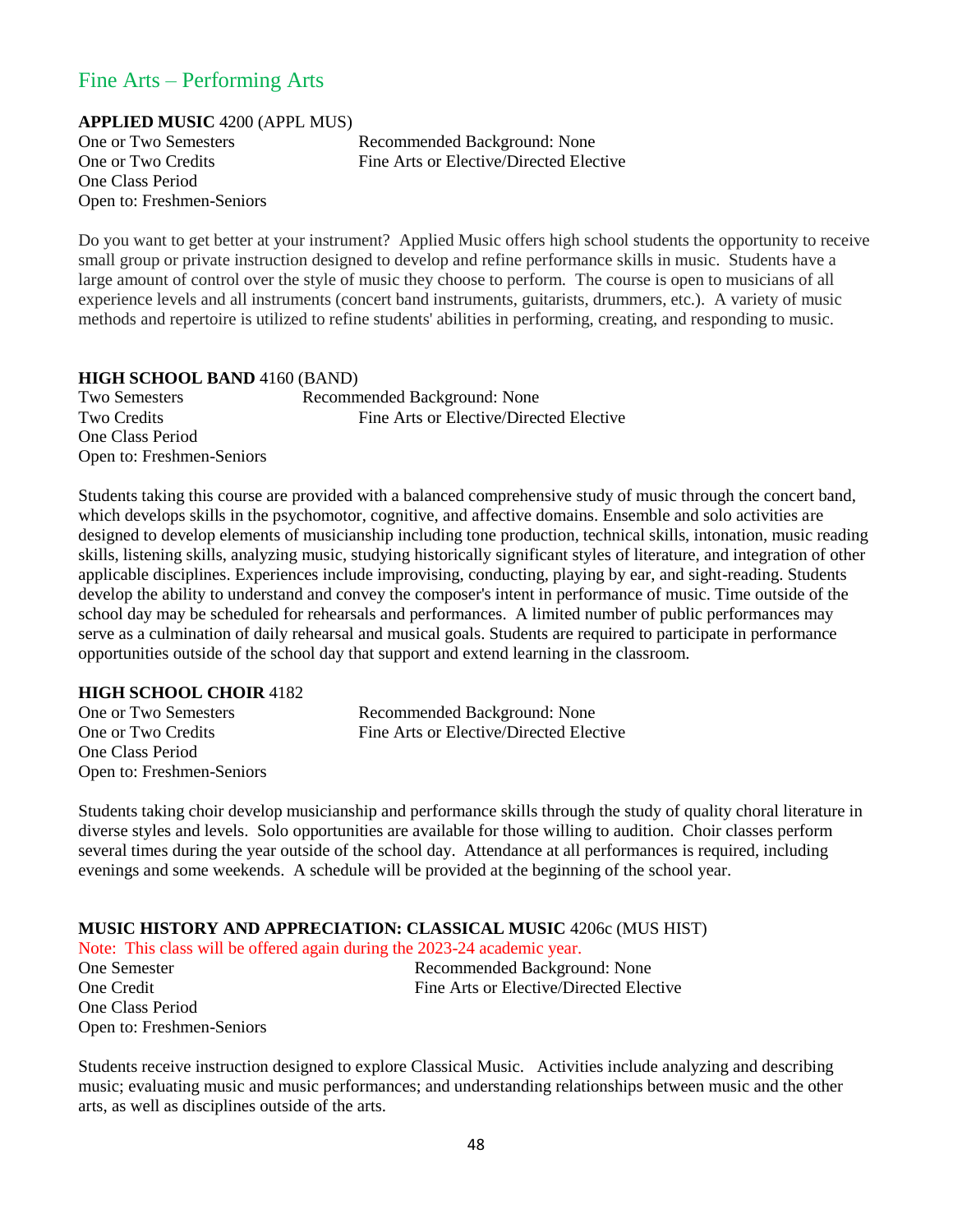### **MUSIC HISTORY AND APPRECIATION: THE HISTORY OF ROCK AND ROLL** 4206RR (MUS HIST)

One Class Period Open to: Freshmen-Seniors

One Semester Recommended Background: None One Credit Fine Arts or Elective/Directed Elective

Students receive instruction designed to explore popular music (NOT CLASSICAL MUSIC) from World War II to modern times. Students will study major musical styles and periods in the evolution of popular music (rock & roll, British invasion, arena rock, punk, alternative, etc.) Activities include analyzing and describing music; evaluating music and music performances; and understanding relationships between music and the other arts, as well as disciplines outside of the arts.

#### **MUSIC THEORY AND COMPOSITION** 4208 (MUS THEORY)

| <b>One Semester</b>       | Recommended Background: None            |
|---------------------------|-----------------------------------------|
| One Credit                | Fine Arts or Elective/Directed Elective |
| One Class Period          |                                         |
| Open to: Freshmen-Seniors |                                         |

Students develop skills in the analysis of music and theoretical concepts. They develop ear training and dictation skills, compose works that illustrate mastered concepts, understand harmonic structures and analysis, understand modes and scales, study a wide variety of musical styles, study traditional and nontraditional music notation and sound sources as tools for musical composition, and receive detailed instruction in other basic elements of music

### **THEATRE ARTS** (L) 4242 (THTR ARTS)

| One or Two Semesters        | Recommended Background: None            |
|-----------------------------|-----------------------------------------|
| One or Two Credits          | Fine Arts or Elective/Directed Elective |
| One Class Period            |                                         |
| Open to: Sophomores-Seniors |                                         |

Students enrolled in Theatre Arts read and analyze plays, create scripts and theatre pieces, conceive scenic designs, and develop acting skills. These activities incorporate elements of theatre history, culture, analysis, response, creative process, and integrated studies. Additionally, students explore career opportunities in the theatre, attend and critique theatrical productions, and recognize the responsibilities and the importance of individual theatre patrons in their community.

### **ADVANCED THEATRE ARTS** 4240 (ADV THTR) One or Two Semesters Required Background: Completion of at least one semester One or Two Credits of Theatre Arts One Class Period Fine Arts or Elective/Directed Elective Open to: Juniors-Seniors

Students read and analyze plays and apply criteria to make informed judgments. They draw on events and experiences to create scripted monologues and scenes, create scenic designs for existing plays, and build characters through observation, improvisation and script analysis. These activities should incorporate elements of theatre history, culture, analysis, response, creative process, and integrated studies. Additionally, students explore careers in theatre arts and begin to develop a portfolio of their work. They also attend and critique theatre productions and identify ways to support the theatre in their community.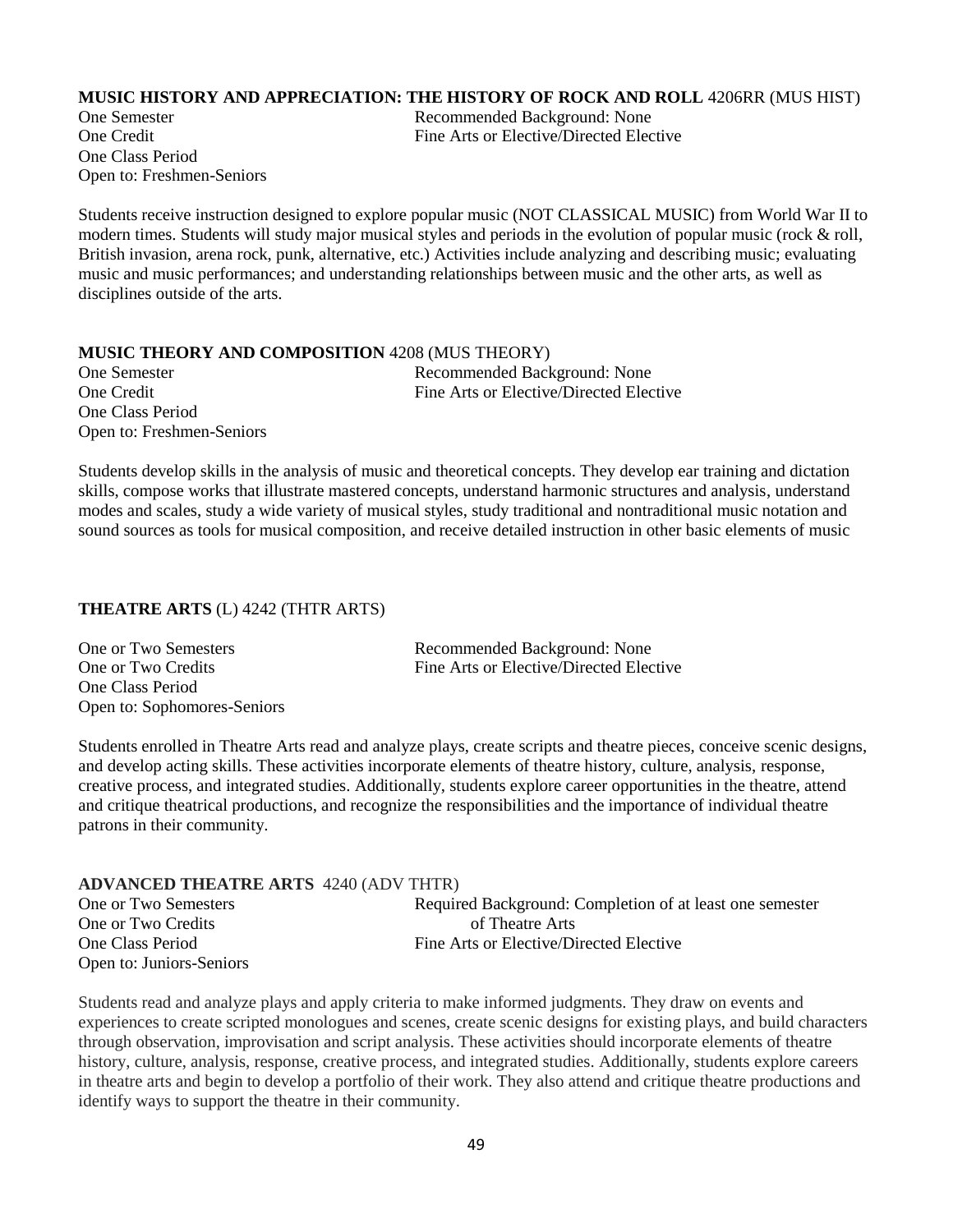### Fine Arts – Visual Arts

#### **INTRODUCTION TO THREE-DIMENSIONAL ART** 4002 (3D ART)

One Semester Required Background: 2D/Adv. 2D or teacher recommendation One Credit Fine Arts or Elective/Directed Elective One Class Period Open to: Sophomores-Seniors (Freshmen with Teacher Recommendation)

Introduction to Three-Dimensional Art is a course based on the Indiana Academic Standards for Visual Art. Students taking this course engage in sequential learning experiences that encompass art history, art criticism, aesthetics, production, and integrated studies and lead to the creation of portfolio quality works. Students explore historical and cultural background and connections; analyze, interpret, theorize, and make informed judgments about artwork and the nature of art; create three-dimensional works of art, reflect upon the outcomes, and revise their work; relate art to other disciplines and discover opportunities for integration; and incorporate literacy and presentational skills. They identify ways to utilize and support art museums, galleries, studios, and community resources.

### **ADVANCED THREE-DIMENSIONAL ART** 4006 (ADV 3D ART)

One Semester Required Background: Intro to 3D Art (and 3D prereqs) One Credit Fine Arts or Elective/Directed Elective One Class Period Open to: Sophomores-Seniors (Freshmen with Teacher Recommendation)

Advanced Three-Dimensional Art is a course based on the Indiana Academic Standards for Visual Art. Students in this course build on the sequential learning experiences of Introduction to Three-Dimensional Art that encompass art history, art criticism, aesthetics, and production and lead to the creation of portfolio quality works. Students explore historical and cultural background and connections; analyze, interpret, theorize, and make informed judgments about 188 Indiana Department of Education High School Course Titles and Descriptions artwork and the nature of art; create three-dimensional works of art, reflect upon the outcomes, and revise their work; relate art to other disciplines and discover opportunities for integration; and incorporate literacy and presentational skills. They identify ways to utilize and support art museums, galleries, studios, and community resources.

**INTRODUCTION TO TWO-DIMENSIONAL ART** 4000 (2D ART) One Semester Recommended Background: None One Credit Fine Arts or Elective/Directed Elective One Class Period Open to: Freshmen-Seniors

Introduction to Two-Dimensional Art is a course based on the Indiana Academic Standards for Visual Art. Students taking this course engage in sequential learning experiences that encompass art history, art criticism, aesthetics, production, and integrated studies and lead to the creation of portfolio quality works. Students explore historical and cultural background and connections; analyze, interpret, theorize, and make informed judgments about artwork and the nature of art; create two-dimensional works of art, reflect upon the outcomes, and revise their work; relate art to other disciplines and discover opportunities for integration; and incorporate literacy and presentational skills. They identify ways to utilize and support art museums, galleries, studios, and community resources.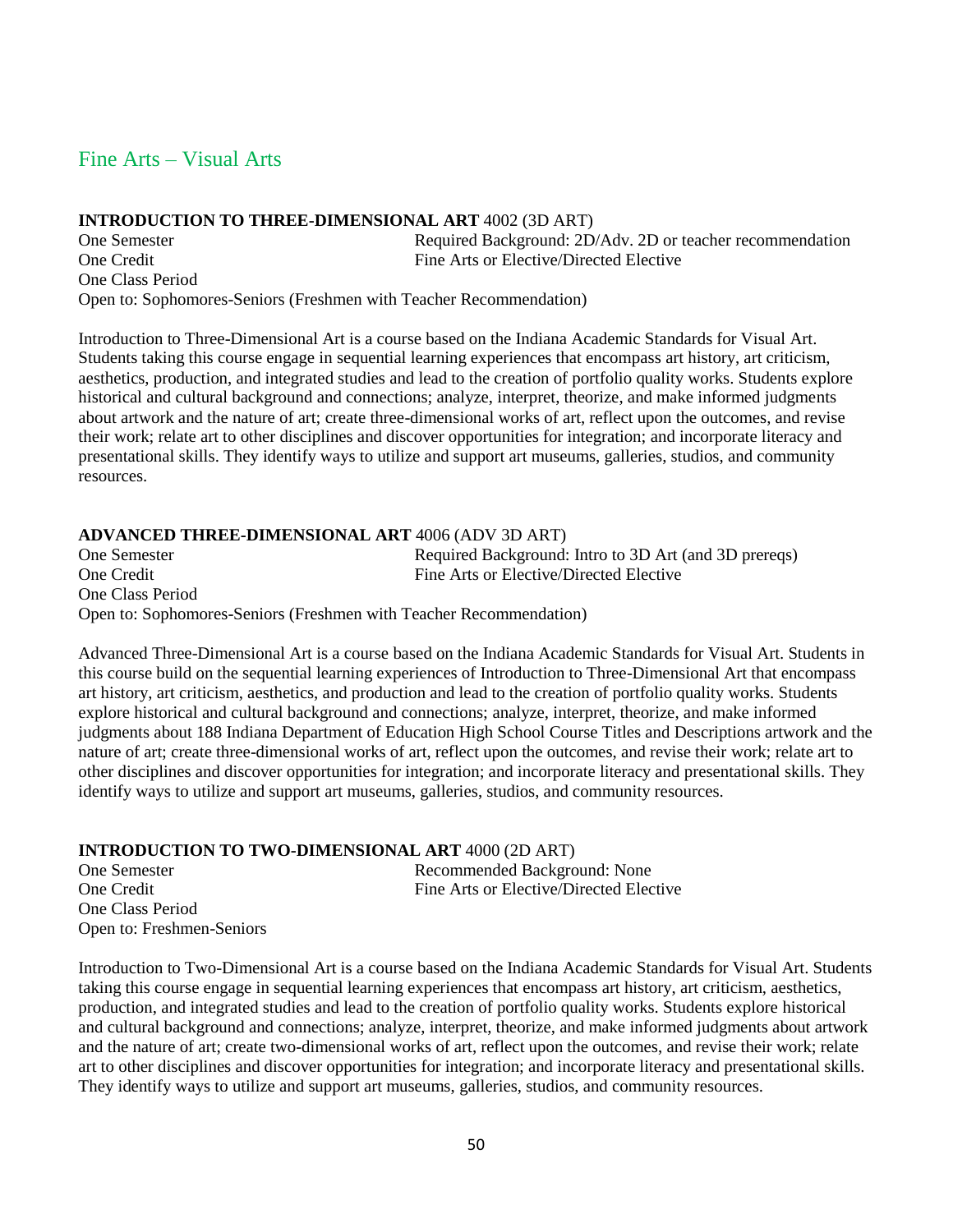### **ADVANCED TWO-DIMENSIONAL ART** 4004 (ADV 2D ART)

One Class Period Open to: Freshmen-Seniors

One Semester Required Background: Intro to 2D Art One Credit Fine Arts or Elective/Directed Elective

Advanced Two-Dimensional Art is a course based on the Indiana Academic Standards for Visual Art. Students in this course build on the sequential learning experiences of Introduction to Two-Dimensional Art that encompass art history, art criticism, aesthetics, and production and lead to the creation of portfolio quality works. Students explore historical and cultural background and connections; analyze, interpret, theorize, and make informed judgments about artwork and the nature of art; create two-dimensional works of art, reflect upon the outcomes, and revise their work; relate art to other disciplines and discover opportunities for integration; and incorporate literacy and presentational skills. They identify ways to utilize and support art museums, galleries, studios, and community resources.

# **CERAMICS** 4040 (CERAMICS) One Class Period Open to: Juniors-Seniors

One Semester Required Background: 2D/Adv. 2D or teacher recommendation One Credit Fine Arts or Elective/Directed Elective

Ceramics is a course based on the Indiana Academic Standards for Visual Art. Students in ceramics engage in sequential learning experiences that encompass art history, art criticism, aesthetics, and production and lead to the creation of portfolio quality works. Students create works of art in clay utilizing the processes of hand building, molds, slip and glaze techniques, and the firing processes. They reflect upon and refine their work; explore cultural and historical connections; analyze, interpret, theorize, and make informed judgments about artwork and the nature of art; relate art to other disciplines and discover opportunities for integration; and incorporate literacy and presentational skills. Students utilize the resources of art museums, galleries, and studios, and identify art-related careers.

#### **ADVANCED CERAMICS** 4040 (ADV. CERAMICS)

One Class Period Open to: Juniors-Seniors

One Semester Required Background: Ceramics (and Ceramics prereqs) One Credit Fine Arts or Elective/Directed Elective

This course is a continuation of the things learned in Ceramics.

#### **ADVANCED CERAMICS: WHEEL THROWING** 4040WT

One Class Period Open to: Juniors-Seniors

One or Two Semesters Required Background: Adv. Ceramics and teacher approval One or Two Credits Fine Arts or Elective/Directed Elective

This course will operate as an Independent Study.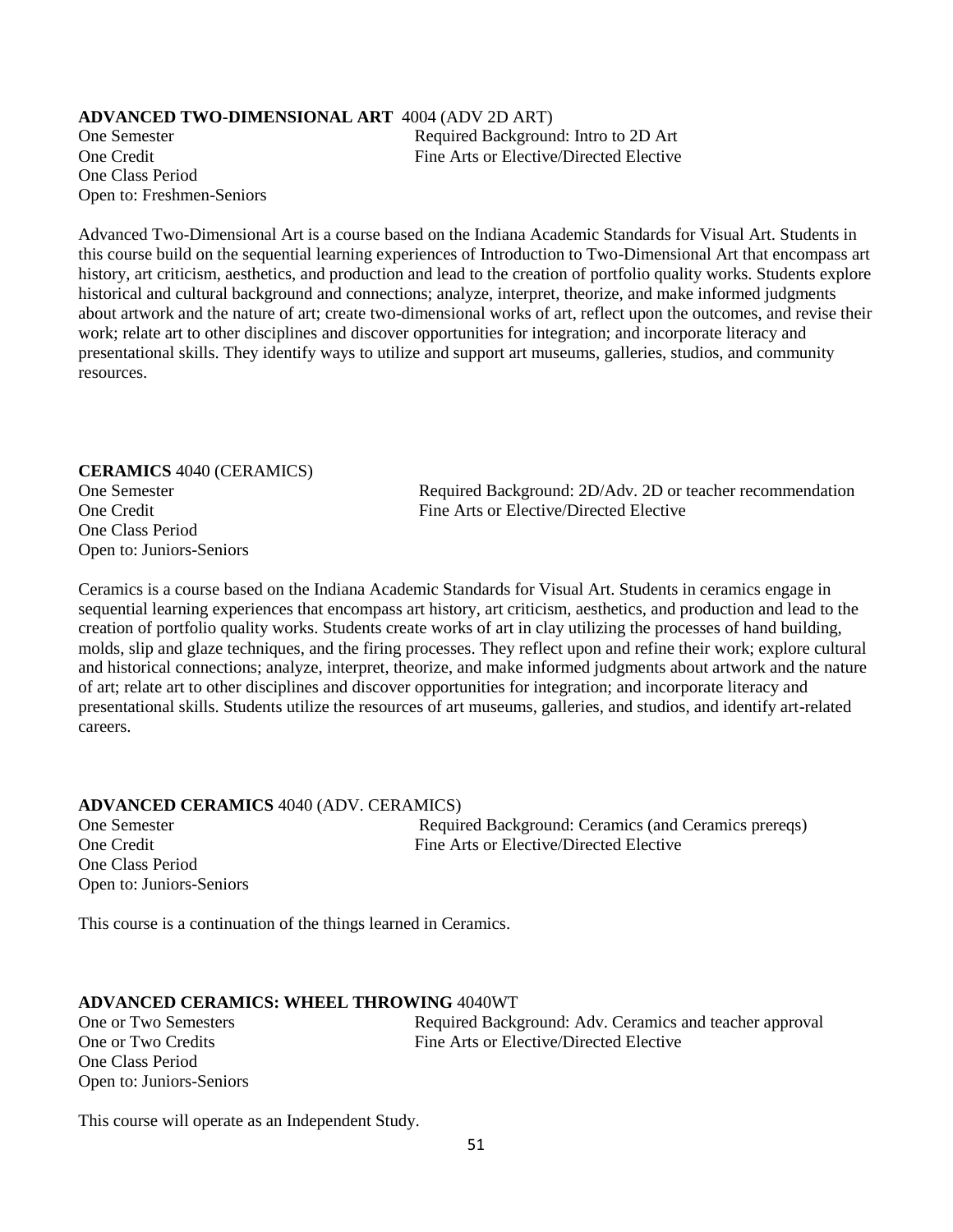### **DIGITAL DESIGN** – Yearbook 4082 (DIG DESIGN) Two Semesters Required: Application, Decent grades in English Two Credits Directed Elective, Fine Arts for AHD One Class Period Open to: Sophomores -Seniors

This class is designed to teach the skills necessary to produce the school yearbook which will offer a last product for the student body. The class will be setting the theme for the book and then creating a magazine-like look for the production. Students will learn and produce their own design techniques, creatively write, create headlines, and produce high quality photos for the book. This class will look at ad sale techniques from major companies through television and internet media before doing sales of their own. Students will create an ad campaign for the book and will use it to sell the book. At times, deadlines require that staff members work after school and on weekends to complete the book. By the end of the year, students will: be better creative writers and have a usable college writing portfolio, be familiar with various types of advanced design software, learn about advanced photography, and combine the two together for a lasting product. The yearbook is a constantly improving product at SC and looks great on resumes!

### Health/Physical Education

### **HEALTH & WELLNESS EDUCATION** 3506 (HLTH&WELL)

One Class Period Required: Sophomores

One Semester Recommended Background: None<br>
One Credit Recommended Background: None<br>
Meets Health & Wellness graduation Meets Health & Wellness graduation requirement

Health & Wellness provides the basis to help students adopt and maintain healthy behaviors. Health education should contribute directly to a student's ability to successfully practice behaviors that protect and promote health and avoid or reduce health risks. Through a variety of instructional strategies, students practice the development of functional health information (essential concepts); determine personal values that support health behaviors; develop group norms that value a healthy lifestyle; develop the essential skills necessary to adopt, practice, and maintain health-enhancing behaviors. This course includes the application of priority areas in a planned, sequential, comprehensive health education curriculum. Priority areas include: promoting personal health and wellness, physical activity, healthy eating, promoting safety and preventing unintentional injury and violence, promoting mental and emotional health, a tobacco-free lifestyle and an alcohol- and other drug-free lifestyle and promoting human development and family health. This course provides students with the knowledge and skills of health and wellness core concepts, analyzing influences, accessing information, interpersonal communication, decisionmaking and goal-setting skills, health-enhancing behaviors, and health and wellness advocacy skills.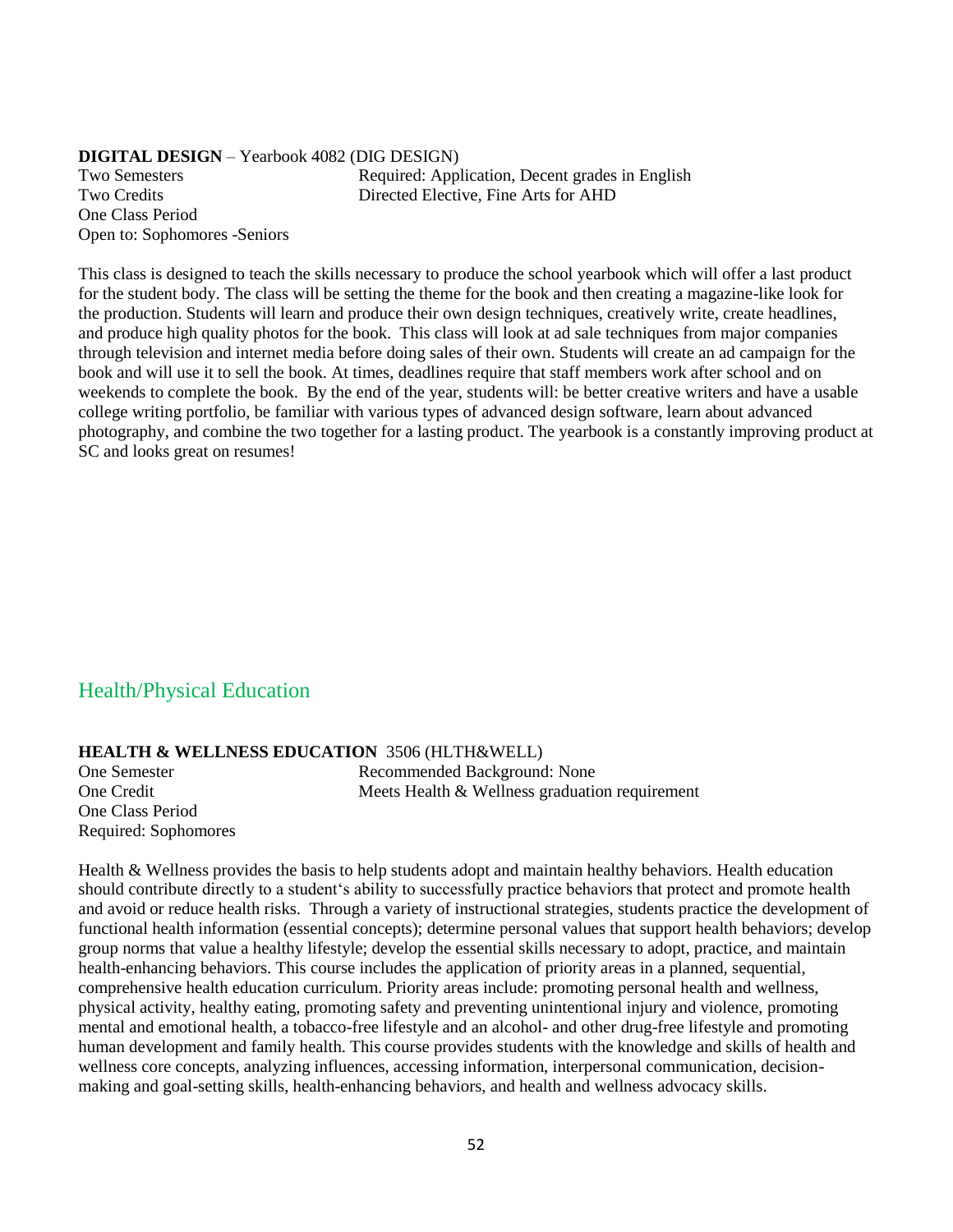### **PHYSICAL EDUCATION** I 3542 (PHYS ED)

One Class Period Required: Freshmen

One Semester Recommended Background: None One Credit Fulfills part of Physical Education graduation requirement

Physical Education I focuses on instructional strategies through a planned, sequential, and comprehensive physical education curriculum which provide students with opportunities to actively participate in at least four of the following: team sports; dual sport activities; individual physical activities; outdoor pursuits; self-defense and martial arts; aquatics; gymnastics; and dance, all which are within the framework of lifetime physical activities and fitness.

### **PHYSICAL EDUCATION II** 3544 (PHYS ED II)

One Class Period Required: Freshmen

One Semester Recommended Background: Physical Education I One Credit Fulfills part of Physical Education graduation requirement

In Physical Education II, students actively participate in four of the following that were not in Physical Education I: team sports; dual sport activities; individual physical activities; outdoor pursuits; self-defense and martial arts; aquatics; gymnastics; and dance, all which are within the framework of lifetime physical activities and fitness. Ongoing assessment includes both written and performance-based skill evaluation.

### **ELECTIVE PHYSICAL EDUCATION: STRENGTH AND CONDITIONING** 3560SC (ELECT PE STRGTH)

One or Two Semesters Required Background: PE I & PE II, Varsity Letter or at least 2.8 One or Two Credits GPA One Class Period Elective Open to: Sophomores-Seniors Note: Enrollment will be capped at 28 students with upperclassmen having dibs

This class will focus on being in the weight room and tracking lifting exercises to be able to improve on weight lifting throughout the year.

This course identifies what a student should know and be able to do as a result of a quality physical education program. The goal of a physically educated student is to maintain appropriate levels of cardio-respiratory endurance, muscular strength and endurance, flexibility, and body composition necessary for a healthy and productive life. Elective Physical Education promotes lifetime fitness, strength, and speed development and provides an opportunity for an in-depth study in one or more specific areas. It includes the study of physical development concepts and principles of sport and exercise as well as opportunities to develop or refine skills and attitudes that promote lifelong fitness. Students have the opportunity to design and develop an appropriate personal fitness program that enables them to achieve a desired level of fitness.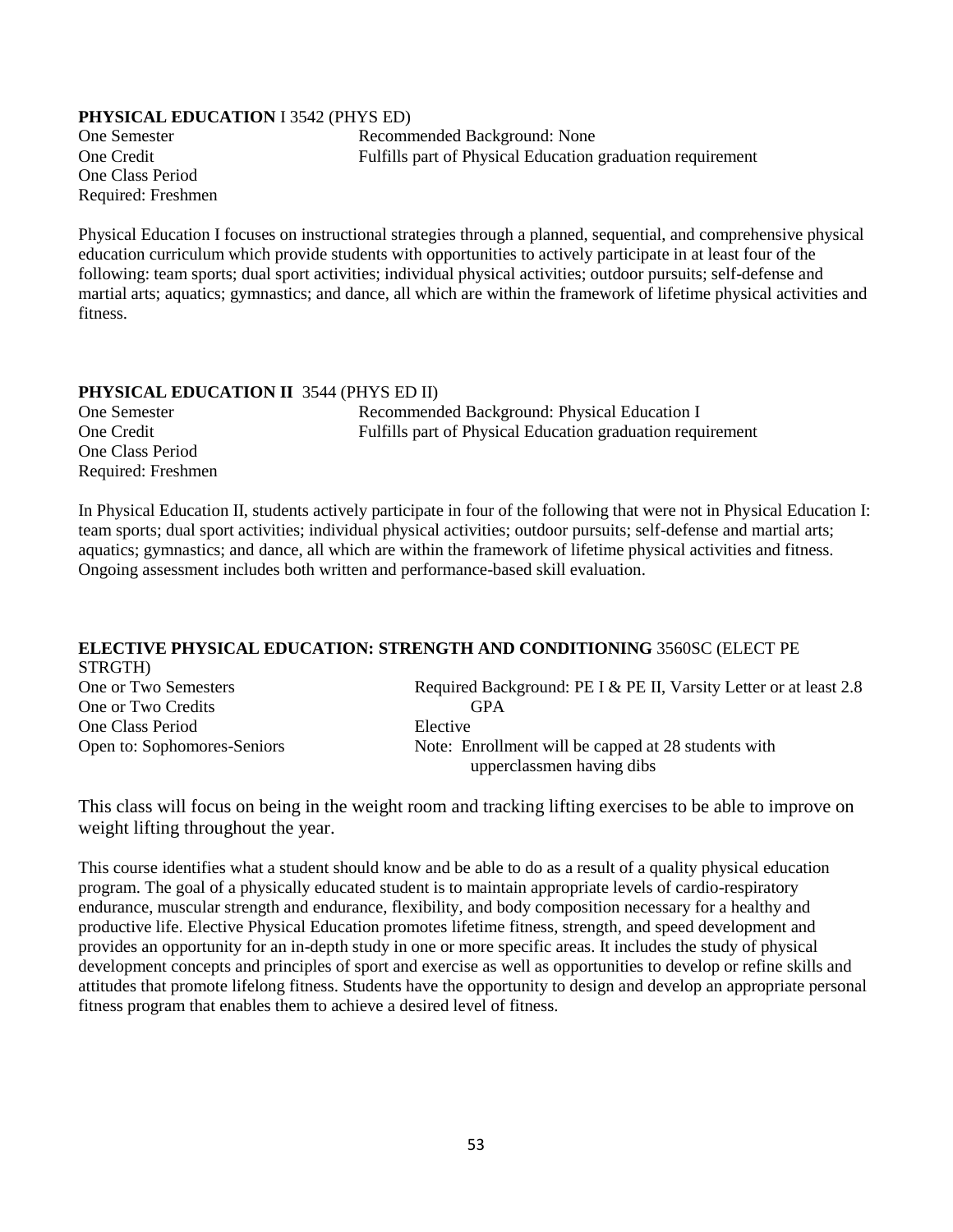### **ELECTIVE PHYSICAL EDUCATION: SPORTS** 3560SP (ELECT PE SPORTS)

One or Two Credits GPA One Class Period Elective

One or Two Semesters Required Background: PE I & PE II, Varsity Letter or at least 2.8 Open to: Sophomores-Seniors Note: Enrollment will be capped at 30 students with upperclassmen having dibs

This class will focus on game play and will mainly consist of basketball with a few other favorites thrown in as well.

This course identifies what a student should know and be able to do as a result of a quality physical education program. The goal of a physically educated student is to maintain appropriate levels of cardio-respiratory endurance, muscular strength and endurance, flexibility, and body composition necessary for a healthy and productive life. Elective Physical Education promotes lifetime fitness, strength, and speed development and provides an opportunity for an in-depth study in one or more specific areas. It includes the study of physical development concepts and principles of sport and exercise as well as opportunities to develop or refine skills and attitudes that promote lifelong fitness. Students have the opportunity to design and develop an appropriate personal fitness program that enables them to achieve a desired level of fitness.

### **Mathematics**

\*\* Students will be placed in Math classes based on the recommendation of the Math Department.

| <b>ALGEBRA I 2520 (ALG I)</b> |                                                                   |
|-------------------------------|-------------------------------------------------------------------|
| Two Semesters                 | Recommended Background: Successful completion of JH Math          |
| Two High School Credits       | Fulfills 2 credits of Mathematics graduation requirement          |
| One Class Period Required     |                                                                   |
|                               | Open To: Freshmen (JH students by recommendation of GT committee) |

Algebra I formalizes and extends the mathematics that students learned in the middle grades. Five critical areas comprise Algebra I: Relations and Functions; Linear Equations and Inequalities; Quadratic and Nonlinear Equations; Systems of Equations and Inequalities; and Polynomial Expressions. The critical areas deepen and extend understanding of linear and exponential relationships by contrasting them with each other and by applying linear models to data that exhibit a linear trend, and students engage in methods for analyzing, solving, and using quadratic functions. The Mathematical Practice Standards apply throughout each course and, together with the content standards, prescribe that students experience mathematics as a coherent, useful, and logical subject that makes use of their ability to make sense of problem situations.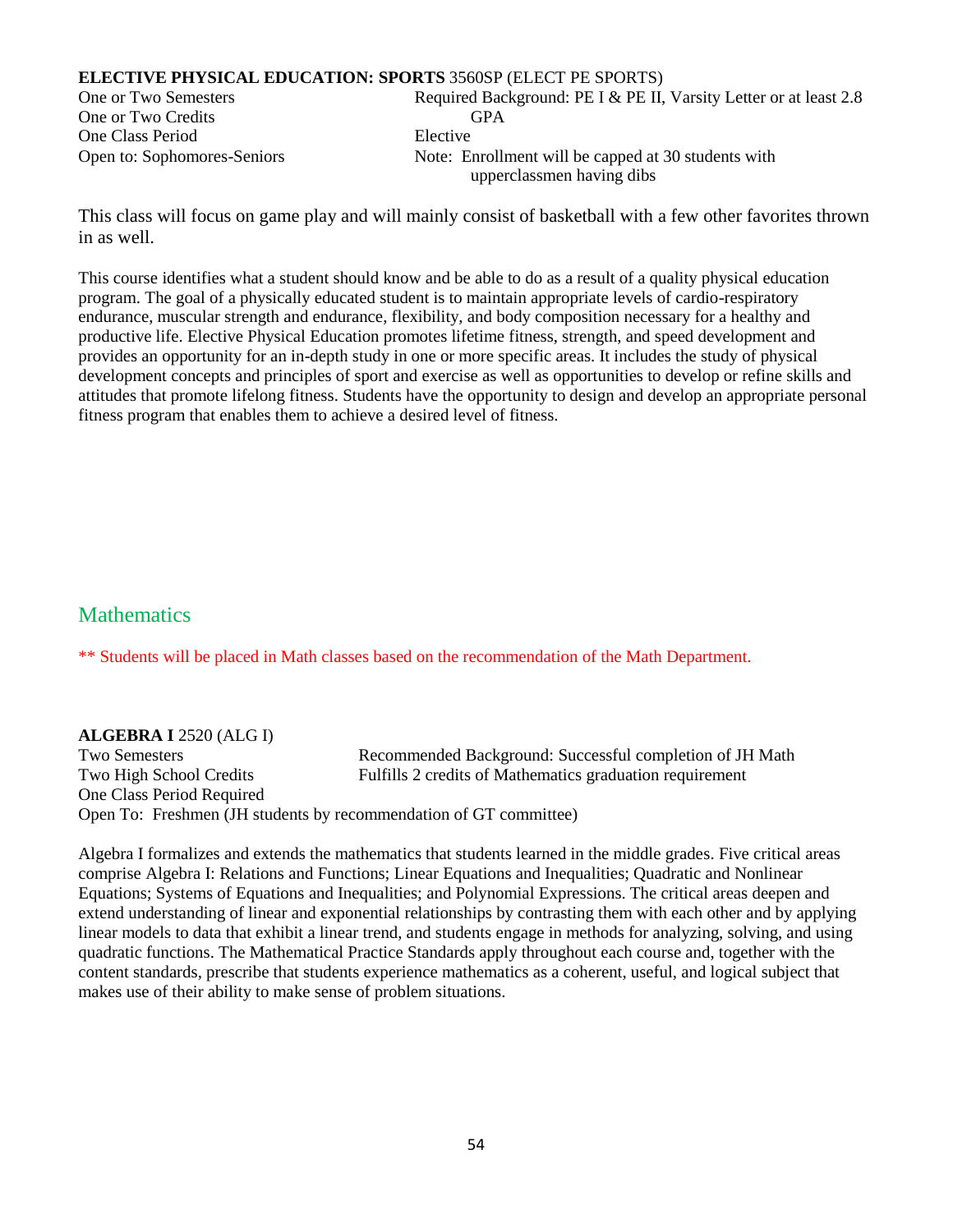| Recommended Background: Students who have attempted/completed Alg    |
|----------------------------------------------------------------------|
|                                                                      |
| Fulfills 2 credits of Mathematics graduation requirement for General |
|                                                                      |
|                                                                      |
|                                                                      |

Math 10 is a two-semester course designed to reinforce and elevate the Algebra 1 and 7th and 8th grade geometry knowledge and skills necessary for students to successfully complete high school mathematics courses beyond Algebra 1 and essentials for passing the state's graduation qualifying exam in mathematics. Enrollment will be contingent upon recommendation of the Algebra I teacher based on diagnostic results of performance in Algebra I and/or mathematics competency assessments. The standards for this course are aligned to the state standards that students need to master for success with the state's graduation qualifying exam in mathematics and the next level math courses. Emphasis is on a variety of instructional methods designed to meet each student's needs and delivered through competency-based units with frequent pre and post assessment data analyzed to drive instructional design and delivery.

### **GEOMETRY** 2532 (GEOM)

One Class Period Open To: Freshmen.-Seniors

Two Semesters Required Background: Algebra I Two High School Credits Fulfills 2 credits of Mathematics graduation requirement

Geometry formalizes and extends students' geometric experiences from the middle grades. Students explore more complex geometric situations and deepen their explanations of geometric relationships, moving towards formal mathematical arguments. These critical areas comprise the Geometry course: Congruency and Similarity; Measurement; Analytic Geometry; Circles; and Polyhedra. Close attention should be paid to the introductory content for the Geometry conceptual category found in the high school CCSS. The Mathematical Practice Standards apply throughout each course and, together with the content standards, prescribe that students experience mathematics as a coherent, useful, and logical subject that develops their ability to make sense of problem situations.

### **ALGEBRA II** 2522 (ALG II)

Two Semesters Required Background: Algebra I & Geometry and teacher approval Two High School Credits One Class Period Fulfills 2 credits of Mathematics graduation requirement Open To: Sophomores-Seniors typically

Algebra II builds on work with linear, quadratic, and exponential functions and allows for students to extend their repertoire of functions to include polynomial, rational, and radical functions. Students work closely with the expressions that define the functions, and continue to expand and hone their abilities to model situations and to solve equations, including mastery of quadratic equations and solving exponential equations using the properties of logarithms. The Mathematical Practice Standards apply throughout each course and, together with the content standards, prescribe that students experience mathematics as a coherent, useful, and logical subject that develops use of their ability to make sense of problem situations.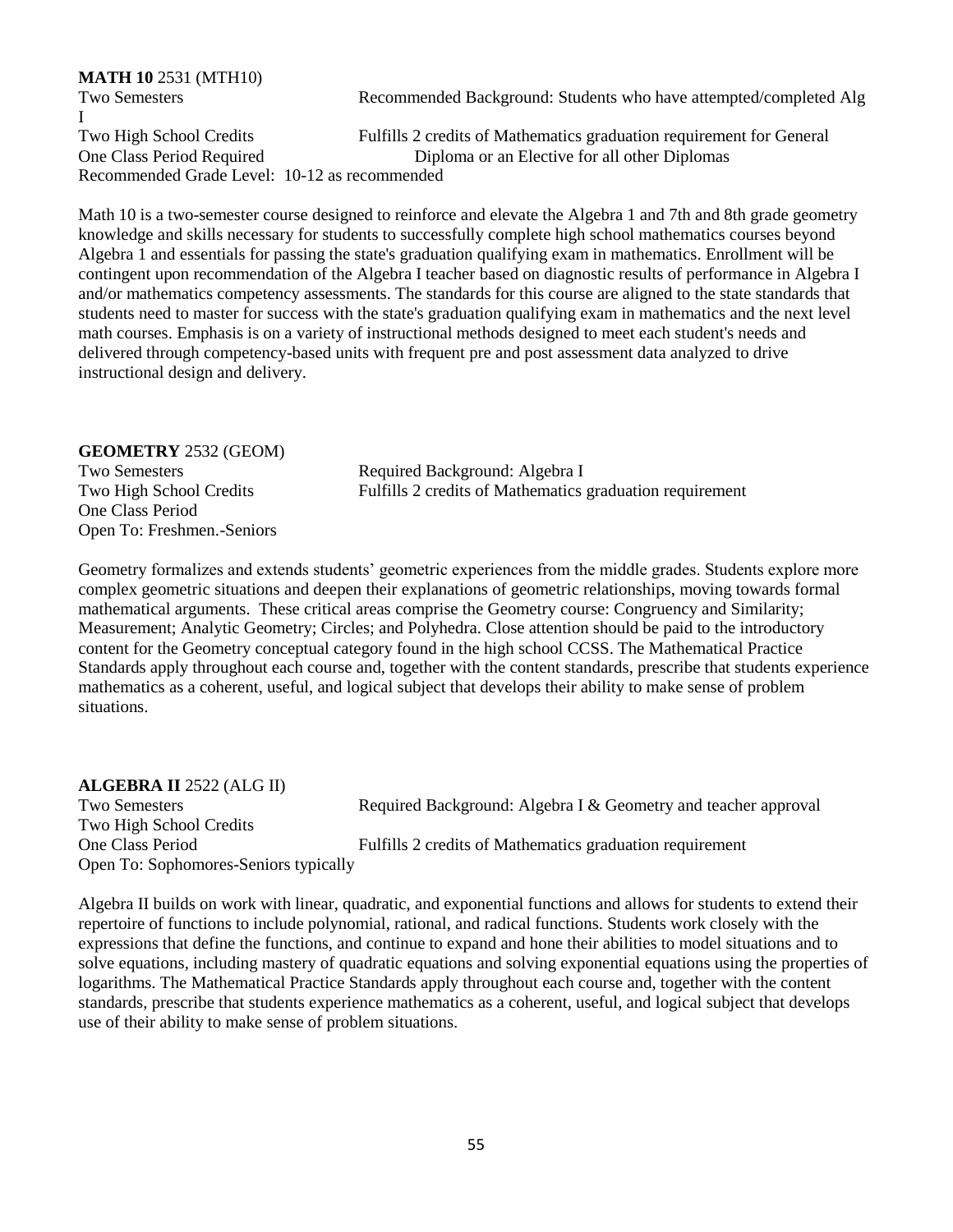### **ANALYTICAL ALGEBRA II** 2524 (ANA ALG)

Two High School Credits approval Open To: Juniors-Seniors typically

Two Semesters Required Background: Algebra I, Geometry, and teacher and parent One Class Period Fulfills 2 credits of Mathematics graduation requirement

Analytical Algebra II builds on previous work with linear, quadratic and exponential functions and extends to include polynomial, rational, radical, logarithmic, and other functions. Data analysis, statistics, and probability content should be included throughout the course, as students collect and use univariate and bivariate data to create and interpret mathematical models. Additionally, Analytical Algebra II should focus on the application of mathematics in various disciplines including business, finance, science, career and technical education, and social sciences, using technology to model real-world problems with various functions, using and translating between multiple representations. The eight Process Standards for Mathematics apply throughout the course. Together with the content standards, the Process Standards prescribe that students experience mathematics as a coherent, useful, and logical subject that develops their ability to make sense of problem situations.

This course is not recommended for students interested in pursuing a STEM degree at a four-year institution; this course does not prepare students for Pre Calculus/Trigonometry. If students use this course to fulfill the Algebra 2 credit requirement, the parent and student must sign a consent form notifying the parent and the student that enrollment in Analytical Algebra II may affect the student's ability to attend a particular post-secondary educational institution or enroll in a particular course at a particular post-secondary educational institution because Analytical Algebra II may not align with academic requirements established by the postsecondary educational institution.

### **PRE-CALCULUS**: **ALGEBRA** 2564 (PRECAL AL)

| One Semester                       | Required Background: Algebra I & II and Geometry                                                                                     |
|------------------------------------|--------------------------------------------------------------------------------------------------------------------------------------|
| One High School Credit             | Fulfills 2 credits of Mathematics graduation requirement                                                                             |
| One Class Period                   | Note: This course if for dual credit through IUN, additional                                                                         |
| Open To: Juniors-Seniors typically | fees apply, billed directly from IU's bursar. Students<br>must watch their email for instructions to register for<br>course as well. |

Pre-Calculus extends the foundations of algebra and functions developed in previous courses to new functions, including exponential and logarithmic functions, and to higher-level sequences and series. Pre-Calculus is made up of four strands: Functions in general; Quadratic, Polynomial, and Rational Equations and Functions; Exponential and Logarithmic Equations and Functions; and Parametric Equations. Students will also advance their understanding of imaginary numbers through an investigation of complex numbers and polar coordinates. The course is designed for students who expect math to be a major component of their future college and career experiences, and as such it is designed to provide students with strong foundations for calculus and other higherlevel math courses. The Process Standards for Mathematics apply throughout each course and, together with the content standards, prescribe that students experience mathematics as a coherent, useful, and logical subject that develops their ability to make sense of problem situations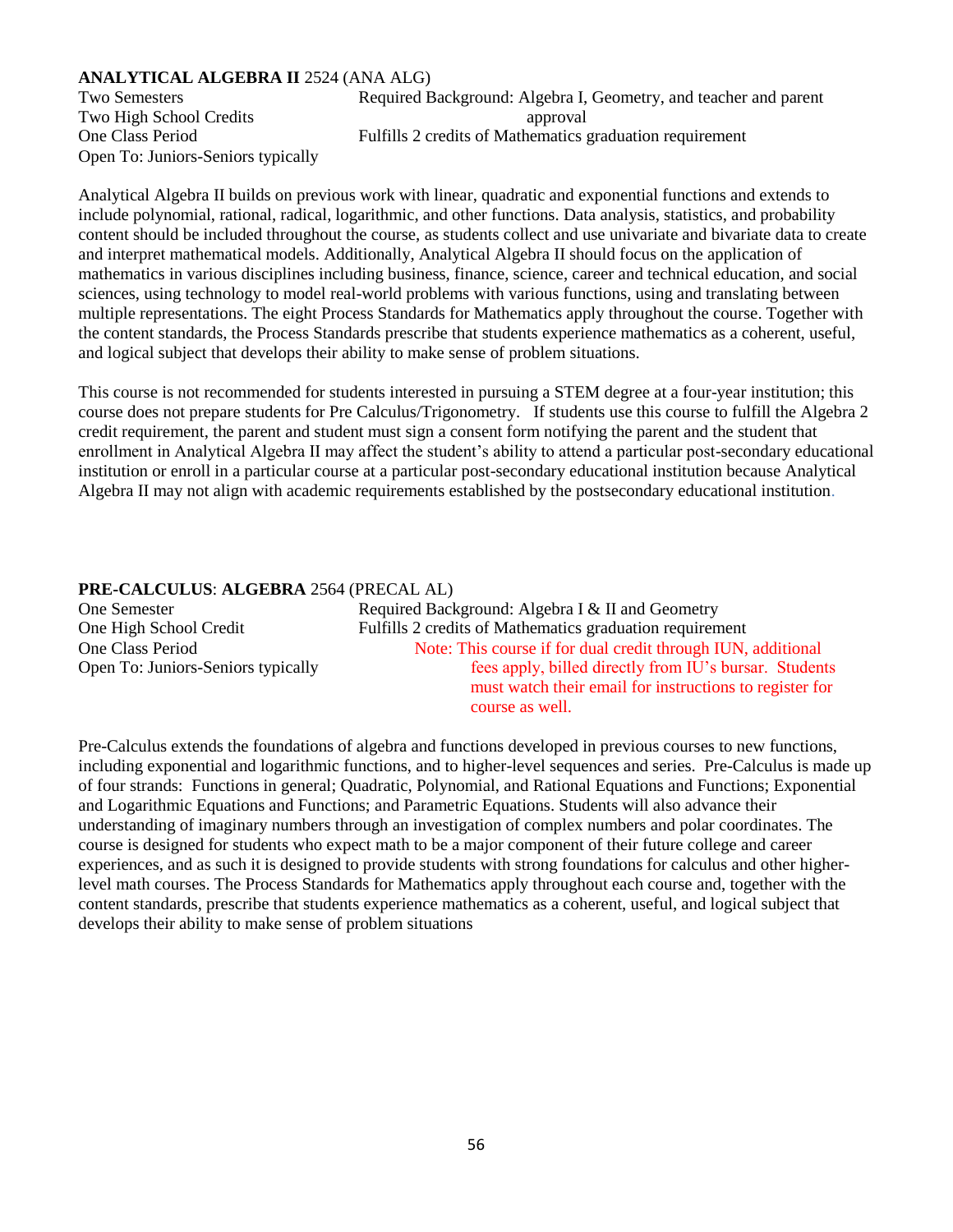### **PRE-CALCULUS: TRIGONOMETRY** 2566 ( PRECAL TRIG)

One Semester Required Background: Algebra I & II and Geometry One High School Credit Fulfills 2 credits of Mathematics graduation requirement One Class Period Note: This course if for dual credit through IUN, additional Open To: Juniors-Seniors typically fees apply, billed directly from IU's bursar. Students must watch their email for instructions to register for course as well.

Trigonometry provides students with the skills and understandings that are necessary for advanced manipulation of angles and measurement. Trigonometry provides the foundation for common periodic functions that are encountered many disciplines, including music, engineering, medicine, and finance (and nearly all other STEM disciplines). Trigonometry consists of seven strands: Conics, Unit Circle, Geometry, Periodic Functions, Identities, Polar Coordinates, and Vectors. Students will also advance their understanding of imaginary numbers through an investigation of complex numbers and polar coordinates. The Process Standards for Mathematics apply throughout each course and, together with the content standards, prescribe that students experience mathematics as a coherent, useful, and logical subject that improves their ability to make sense of problem situations

### **QUANTITATIVE REASONING** 2550 (QUANT REAS)

Two Semesters **Required Background: Algebra I and II and Geometry** Two High School Credits One Class Period Fulfills 2 credits of Mathematics graduation requirement Open To: Juniors-Seniors typically

• This course will be available to be taken as dual credit. Will add in details once we confirm which college

Quantitative Reasoning is a mathematics course focused on the study of numeracy, ratio and proportional reasoning, modeling, probabilistic reasoning to assess risk, and statistics. Students build knowledge of and confidence with basic mathematical/analytical concepts and operations required for problem solving, decision making, and economic productivity in real world applications and prepare for an increasingly information-based society in which the ability to use and critically evaluate information, especially numerical information, is essential. Technology, such as computers and graphing calculators, should be used frequently. This higher-level mathematics course is designed to align with college-level quantitative reasoning courses for dual secondary/college credit. The eight Process Standards for Mathematics apply throughout the course. Together with the content standards, the Process Standards prescribe that students experience mathematics as a coherent, useful, and logical subject that strengthens their ability to make sense of problem situations

| <b>AP STATISTICS</b> 2570 (AP STAT) |                                                                                     |
|-------------------------------------|-------------------------------------------------------------------------------------|
| Two Semesters                       | Required Background: Algebra I & II and Geometry                                    |
| Two High School Credits             | Fulfills 2 credits of Mathematics graduation requirement                            |
| One Class Period                    |                                                                                     |
|                                     | Open To: Juniors and Seniors typically Note: Teacher approval is highly recommended |

AP Statistics is a course based on the content established and copyrighted by the College Board. The course is not intended to be used as a dual credit course. The AP Statistics course is equivalent to a one-semester, introductory, noncalculus-based college course in statistics. The course introduces students to the major concepts and tools for collecting, analyzing, and drawing conclusions from data. There are four themes in the AP Statistics course: exploring data, sampling and experimentation, anticipating patterns, and statistical inference. Students use technology, investigations, problem solving, and writing as they build conceptual understanding.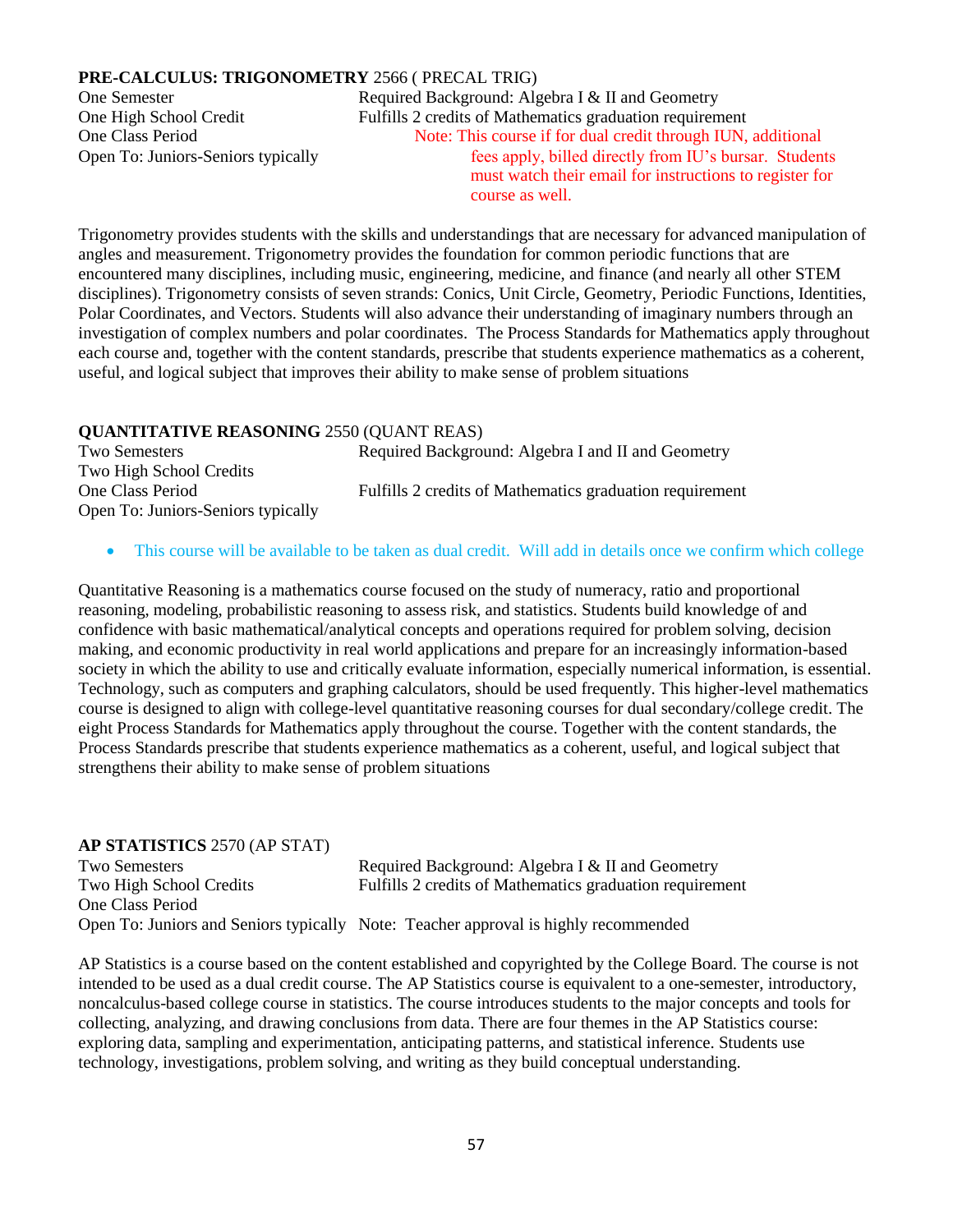### **AP CALCULUS AB** 2562 (CALC AB AP)

Two Semesters Required Background: Algebra I & II, Geometry, and Pre-Calculus Two High School Credits Fulfills 2 credits of Mathematics graduation requirement One Class Period Open To: Juniors and Seniors typically Note: Teacher approval is highly recommended

Calculus AB, Advanced Placement is a course based on content established by the College Board. Calculus AB is primarily concerned with developing the students' understanding of the concepts of calculus and providing experience with its methods and applications. The course emphasizes a multi-representational approach to calculus, with concepts, results, and problems being expressed graphically, numerically, analytically, and verbally. The connections among these representations also are important. Topics include: (1) functions, graphs, and limits; (2) derivatives; and (3) integrals. Technology should be used regularly by students and teachers to reinforce the relationships among the multiple representations of functions, to confirm written work, to implement experimentation, and to assist in interpreting results. A comprehensive description of this course can be found on the College Board AP Central Course Description web page at: <http://apcentral.collegeboard.com/apc/public/repository/ap-calculus-course-description.pdf>

### Science Courses

### **BIOLOGY I** 3024 (BIO I)

One Class Period An entry level Science class Open To: Freshmen – Seniors

Two Semesters Recommended Background: Successful completion of JH Science Two High School Credits Fulfills Biology graduation requirement

Biology I is a course based on the following core topics: cellular chemistry, structure and reproduction; matter cycles and energy transfer; interdependence of organisms; molecular basis of heredity; genetics and evolution. Instruction should focus on developing student understanding that scientific knowledge is gained from observation of natural phenomena and experimentation by designing and conducting investigations guided by theory and by evaluating and communicating the results of those investigations according to accepted procedures.

### **CHEMISTRY I** 3064 (CHEM I)

One Class Period Open To: Sophomores – Seniors

Two Semesters Required Background: Biology I Two High School Credits Fulfills 2 credit requirement of Chemistry, ICP, or Physics

Chemistry I is a course based on the following core topics: properties and states of matter; atomic structure; bonding; chemical reactions; solution chemistry; behavior of gases, and organic chemistry. Students enrolled in Chemistry I compare, contrast, and synthesize useful models of the structure and properties of matter and the mechanisms of its interactions. Instruction should focus on developing student understanding that scientific knowledge is gained from observation of natural phenomena and experimentation by designing and conducting investigations guided by theory and by evaluating and communicating the results of those investigations according to accepted procedures.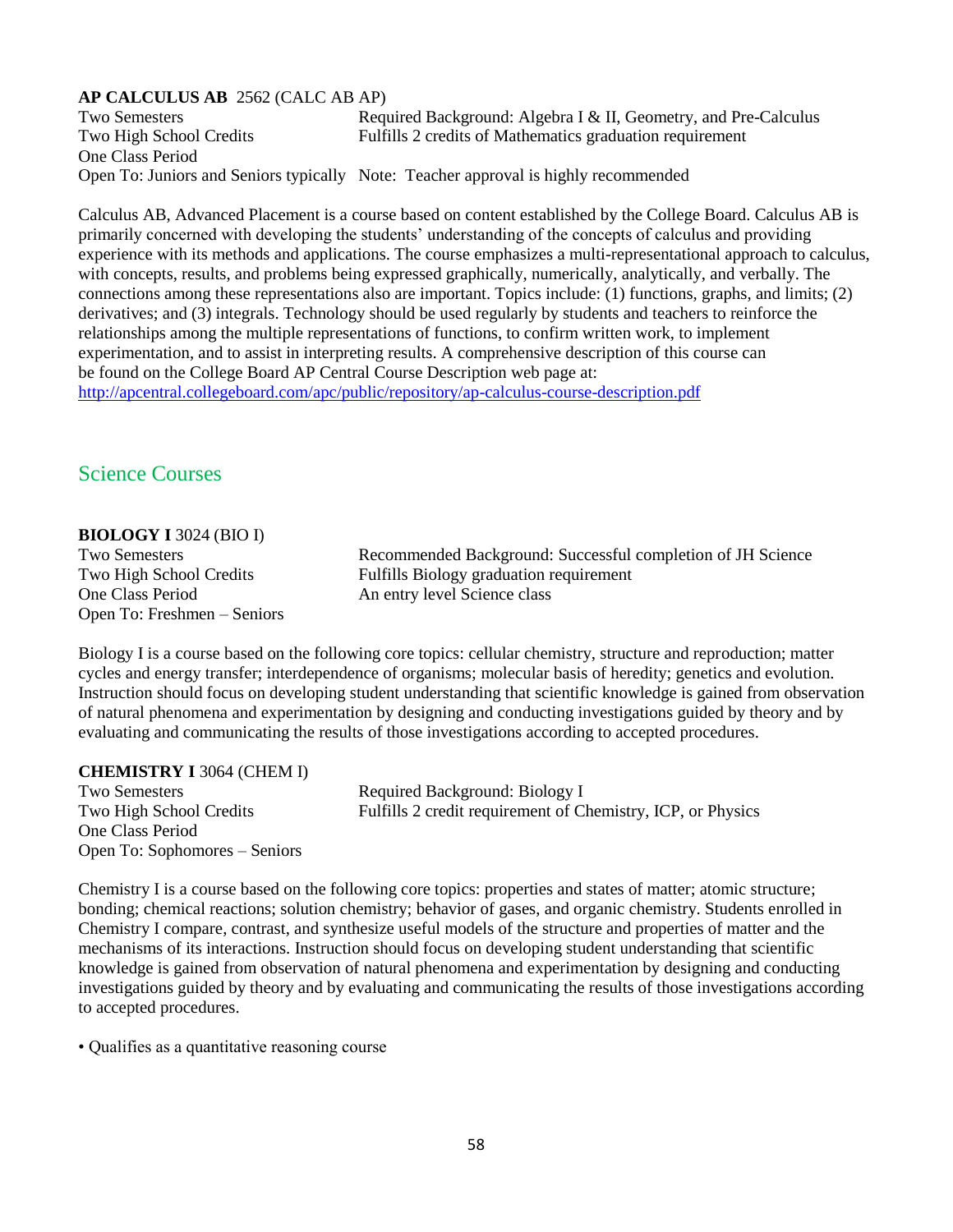### **ADVANCED SCIENCE, SPECIAL TOPICS (MARINE BIOLOGY)** 3092 (ADV SCI ST – MARINE

BIOLOGY) One Class Period Open To: Juniors and Seniors

One Semester Required Background: Biology I & Chemistry 1 One Credit Fulfills 1 credit of Science graduation requirement

Advanced Science, Special Topics is any science course that is grounded in extended laboratory, field, and literature investigations in one or more specialized science disciplines, in this case – Marine Biology. Students enrolled in this course engage in an in-depth study of Marine Biology. Students will learn about the physical structure and chemistry of the ocean, the diversity of ocean life, marine ecology, and the scope and impact of human interactions with the oceans. Laboratory activities reinforce concepts and principles presented. Under the direction of a science advisor, students enrolled in this course will complete an end-of-course project and presentation, such as a scientific research paper, integrating knowledge, skills, and concepts from the student's course of study. Individual projects are preferred, but group projects may be appropriate if each student in the group has specific and unique responsibilities.

### **ADVANCED SCIENCE, SPECIAL TOPICS (ZOOLOGY)** 3092 (ADV SCI ST - ZOOLOGY)

| One Semester                 | Required Background: Biology I & Chemistry 1        |
|------------------------------|-----------------------------------------------------|
| One Credit                   | Fulfills 1 credit of Science graduation requirement |
| One Class Period             |                                                     |
| Open To: Juniors and Seniors |                                                     |

Advanced Science, Special Topics is any science course that is grounded in extended laboratory, field, and literature investigations in one or more specialized science disciplines, in this case – Zoology. Students enrolled in this course engage in an in-depth study of Zoology. Students will learn about the structure and physiology of animals in all the major animal phyla, how life forms have changed through time and how organisms interact in various ecological systems. Laboratory activities will center around critical thinking activities and dissections. Under the direction of a science advisor, students enrolled in this course will complete an end-of-course project and presentation, such as a scientific research paper, integrating knowledge, skills, and concepts from the student's course of study. Individual projects are preferred, but group projects may be appropriate if each student in the group has specific and unique responsibilities.

### **AP BIOLOGY** 3020 (BIO AP)

Two Semesters **Required Background:** Must have earned at least C's in Biology I & Two High School Credits Chemistry 1 and/or achieved a passing Biology ISTEP+ score and One Class Period show AP Potential (shown on College Board account) Open To: Juniors and Seniors Fulfills 2 credits of Science graduation requirement

AP Biology is a course based on the content established by the College Board. The major themes of the course include: The process of evolution drives the diversity and unity of life, Biological systems utilize free energy and molecular building blocks to grow, to reproduce and to maintain dynamic homeostasis, Living systems store, retrieve, transmit and respond to information essential to life processes, Biological systems interact, and these systems and their interactions possess complex properties. A comprehensive description of this course can be found on the College Board AP Central Course Description webpage at:

<http://apcentral.collegeboard.com/apc/public/courses/descriptions/index.html>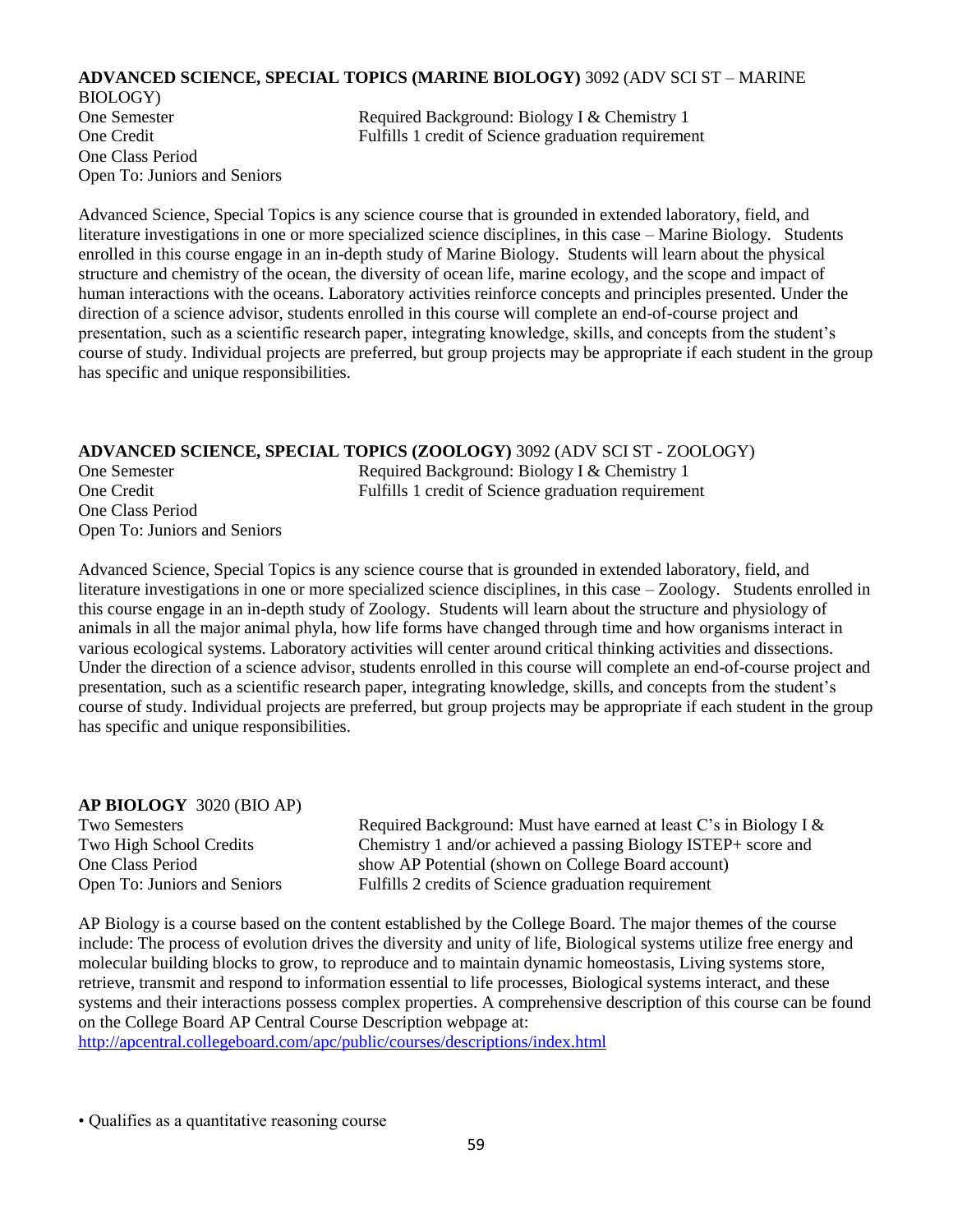#### **CHEMISTRY II (L)** 3066 (CHEM II)

Open To: Juniors -Seniors

Two Semesters Required Background: Biology, Chemistry Two Credits Recommended Background: Algebra 2 One Class Period Fulfills Science Credits for all Diplomas

Qualifies as a quantitative reasoning course Chemistry II is an extended laboratory, field, and literature investigations-based course. Students enrolled in Chemistry II examine the chemical reactions of matter in living and nonliving materials. Based on the unifying themes of chemistry and the application of physical and mathematical models of the interactions of matter, students use the methods of scientific inquiry to answer chemical questions and solve problems concerning personal needs and community issues related to chemistry.

### **EARTH AND SPACE SCIENCE** 3044 (ESS)

| <b>Two Semesters</b>        | Recommended Background: Successful completion of JH Science          |
|-----------------------------|----------------------------------------------------------------------|
| Two High School Credits     | Fulfills ESS requirement for General Diploma and Core 40 Science for |
| One Class Period            | other diplomas                                                       |
| Open To: Freshmen – Seniors | An entry level Science class                                         |

Earth and Space Science I is a course focused on the following core topics: study of the earth's layers; atmosphere and hydrosphere; structure and scale of the universe; the solar system and earth processes. Students analyze and describe earth's interconnected systems and examine how earth's materials, landforms, and continents are modified across geological time. Instruction should focus on developing student understanding that scientific knowledge is gained from observation of natural phenomena and experimentation by designing and conducting investigations guided by theory and by evaluating and communicating the results of those investigations according to accepted procedures.

| <b>PHYSICS</b> I 3084 (PHYS) |                                                             |
|------------------------------|-------------------------------------------------------------|
| <b>Two Semesters</b>         | Required Background: Excellent grade in Algebra II, and     |
| Two High School Credits      | Pre Calculus/Trigonometry (can be concurrent)               |
| One Class Period             | Fulfills 2 credit requirement of Chemistry, ICP, or Physics |
| Open To: Typically Seniors   | Note: This course is taken online in our Virtual Lab        |

Physics I is a course focused on the following core topics: motion and forces; energy and momentum; temperature and thermal energy transfer; electricity and magnetism; vibrations and waves; light and optics. Instruction should focus on developing student understanding that scientific knowledge is gained from observation of natural phenomena and experimentation by designing and conducting investigations guided by theory and by evaluating and communicating the results of those investigations according to accepted procedures.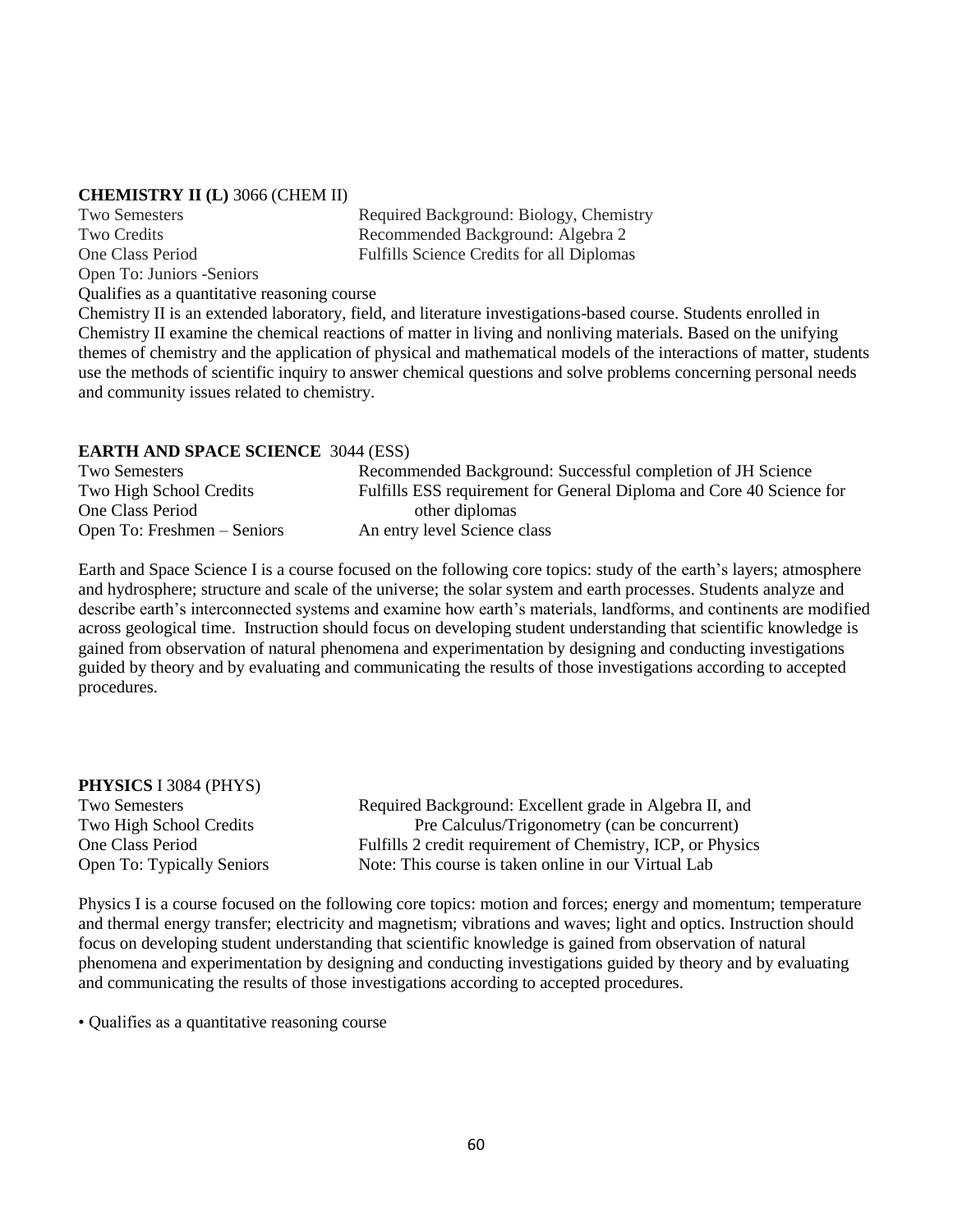### Social Studies

### **WORLD HISTORY AND CIVILIZATION** 1548 (WLD HST/CVL)

One Class Period Required: Sophomores

Two Semesters Recommended Background: None Two Credits Fulfills Geography or World History & Civ. graduation requirement

World History emphasizes events and developments in the past that have greatly affected large numbers of people across broad areas and that have significantly influenced peoples and places in subsequent eras. Key events related to people and places as well as transcultural interaction and exchanges are examined in this course. Students are expected to compare and contrast events and developments involving diverse peoples and civilizations in different regions of the world. They will examine examples of continuity and change, universality and particularity, and unity and diversity among various peoples and cultures from the past to the present. Students are also expected to practice skills and process of historical thinking and research and apply content knowledge to the practice of thinking and inquiry skills and processes. There will be continuous and pervasive interactions of processes and content, skills and substance, in the teaching and learning of history.

### **UNITED STATES HISTORY (1877 to Present)** 1542 (US HIST)

| <b>Two Semesters</b> | Recommended Background: None               |
|----------------------|--------------------------------------------|
| Two Credits          | Fulfills US History graduation requirement |
| One Class Period     |                                            |
| Required: Juniors    |                                            |

United States History builds upon concepts developed in previous studies of U.S. History and emphasizes national development from the late nineteenth century into the twenty-first century. After reviewing fundamental themes in the early development of the nation, students are expected to identify and review significant events, persons, and movements in the early development of the nation. The course then gives major emphasis to the interaction of key events, people, and political, economic, social, and cultural influences in national developments from the late nineteenth century through the present as they relate to life in Indiana and the United States. Students are expected to trace and analyze chronological periods and examine the significant themes and concepts in U.S. History. Students develop historical thinking and research skills and use primary and secondary sources to explore topical issues and to understand the cause for changes in the nation over time.

### **AP HISTORY** 1562 (AP US HIST)

Two Semesters Recommended Background: PSAT Scores that predict AP Potential Two Credits Fulfills US History graduation requirement One Class Period Open To: Juniors This course is based on the content established and copyrighted by the College Board. AP United States History focuses on developing students' abilities to think conceptually about U.S. history from approximately 1491 to the present and apply historical thinking skills as they learn about the past. Seven themes of equal importance identity; peopling; politics and power; work, exchange, and technology; America in the world; environment and geography; and ideas, beliefs, and culture — provide areas of historical inquiry for investigation throughout the course. These require students to reason historically about continuity and change over time and make comparisons among various historical developments in different times and places.

Students should be able to read a college level textbook and write grammatically correct, complete sentences, as writing is a large component of this course.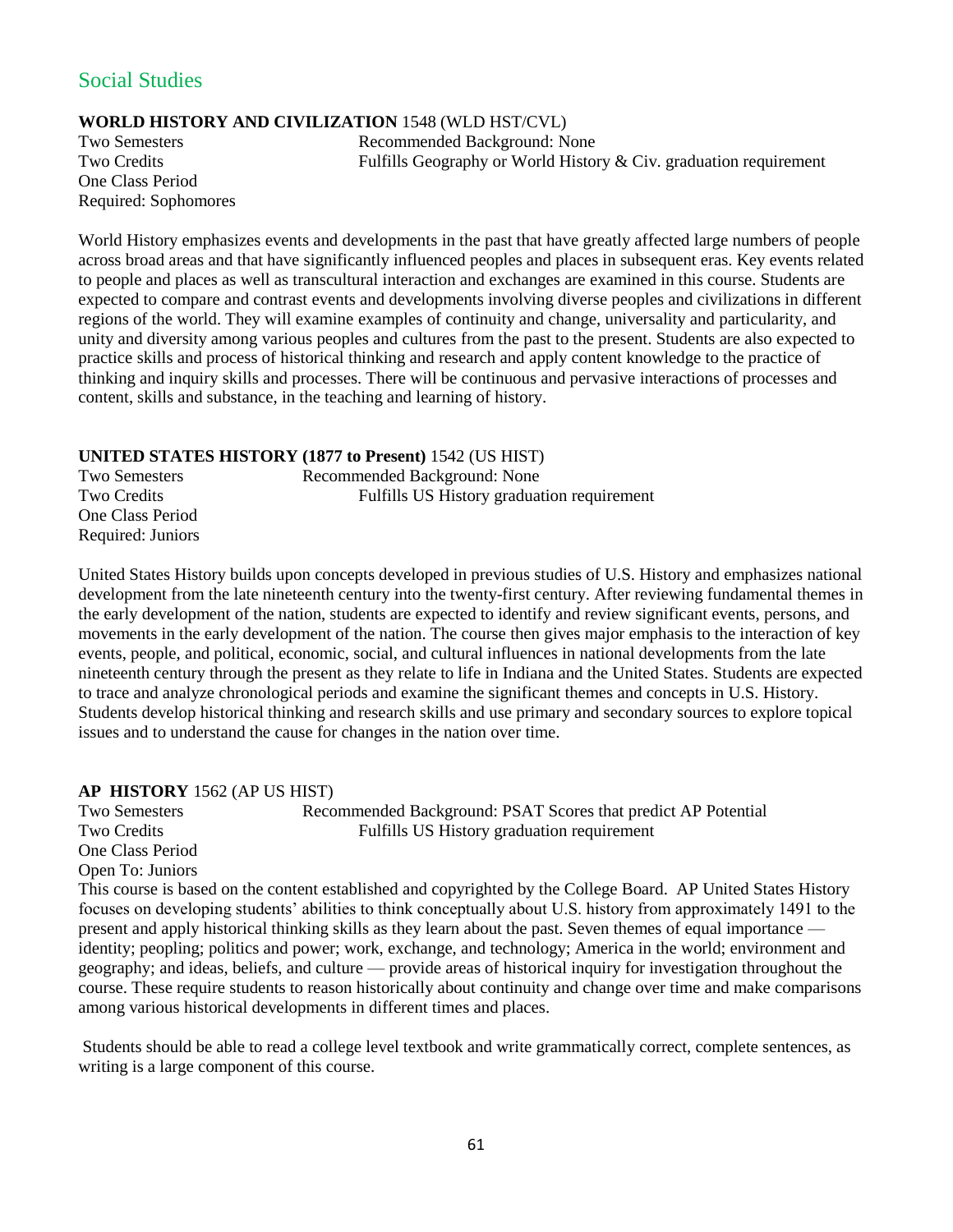#### **ECONOMICS** 1514 (ECON)

One Semester Recommended Background: None One Credit Fulfills Economics graduation requirement for Core 40, AHD, THD

One Class Period Required: Seniors – Core 40, AHD, THD

Economics examines the allocation of resources and their uses for satisfying human needs and wants. The course analyzes economic reasoning used by consumers, producers, savers, investors, workers, voters, and government in making decisions. Key elements of the course include study of scarcity and economic reasoning, supply and demand, market structures, role of government, national income determination, the role of financial institutions, economic stabilization, and trade. Students will explain that because resources are limited, people must make choices and understand the role that supply, demand, prices, and profits play in a market economy. The functions of government in a market economy and market structures will be examined. Students will understand economic performance, money, stabilization policies, and trade of the United States. The behavior of people, societies and institutions and economic thinking is integral to this course. Note: This class is taught using blended learning, which means the student will learn, in part, through delivery of content and instruction via digital and online media with some element of student control over time, place, path, or pace. This style of learning will benefit students that plan to continue their education through college or trade school as many of those courses are now moving to online components.

• Qualifies as a quantitative reasoning course

### **UNITED STATES GOVERNMENT** 1540 (US GOVT)

One Semester Recommended Background: None One Credit Fulfills Government graduation requirement One Class Period Required: Seniors

United States Government provides a framework for understanding the purposes, principles, and practices of constitutional representative democracy in the United States. Responsible and effective participation of citizens is stressed. Students understand the nature of citizenship, politics, and governments and understand the rights and responsibilities of citizens and how these are part of local, state, and national government. Students examine how the United States Constitution protects rights and provides the structure and functions of various levels of government. How the United States interacts with other nations and the government's role in world affairs will be examined. A focus on American interactions with other nations, and the government's role in world affairs, will also be included. Using primary and secondary resources, students articulate, evaluate, and defend positions on political issues. As a result, they will be able to explain the role of individuals and groups in government, politics, and civic activities and the need for civic and political engagement of citizens in the United States.

### **ETHNIC STUDIES** 1516 (ETH STUDIES)

| One Semester              | Recommended Background: None                    |
|---------------------------|-------------------------------------------------|
| One Credit                | <b>Fulfills Elective</b>                        |
| One Class Period          | Note: This course is offered in our Virtual Lab |
| Open to: Freshmen-Seniors |                                                 |

This class provides opportunities to broaden students' perspectives concerning lifestyles and cultural patterns of ethnic groups in the United States. This course will either focus on a particular ethnic group or groups, or use a comparative approach to the study of patterns of cultural development, immigration, and assimilation, as well as the contributions of specific ethnic or cultural groups. This course may also include analysis of the political impact of ethnic diversity in the United States.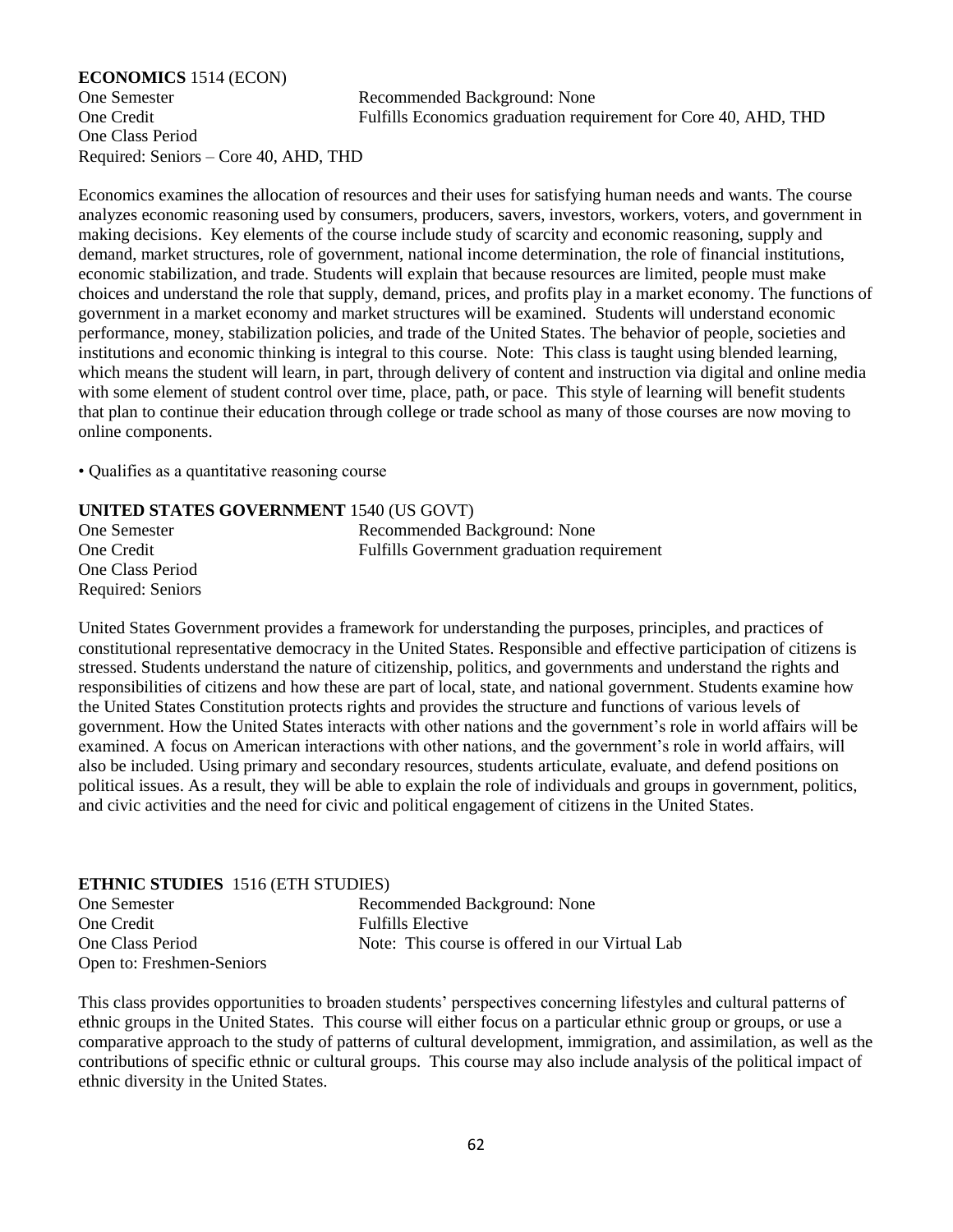#### **INDIANA STUDIES** 1518 (IN STUDIES)

One Credit Fulfills Elective One Class Period Open to: Freshmen-Seniors

One Semester Recommended Background: None

Indiana Studies is an integrated course that compares and contrasts state and national developments in the areas of politics, economics, history, and culture. The course uses Indiana history as a basis for understanding current policies, practices, and state legislative procedures. It also includes the study of state and national constitutions from a historical perspective and as a current foundation of government. Examination of individual leaders and their roles in a democratic society will be included and student will examine the participation of citizens in the political process. Selections from Indiana arts and literature may also be analyzed for insights into historical events and cultural expressions.

### World Languages

### **GERMAN I** 2040 (GER I)

Two Semesters Recommended Background: None Two High School Credits Fulfills 2 credits of World Language requirement for AHD One Class Period or Elective/Directed Elective Open To: 8<sup>th</sup> Grade-Seniors (8<sup>th</sup> Graders must have a B average or higher in English to sign up – semester grades must be a C- or higher for  $8<sup>th</sup>$  graders to continue taking it and receive the high school credit)

German I introduces students to effective strategies for beginning German language learning, and to various aspects of German-speaking culture. This course encourages interpersonal communication through speaking and writing, providing opportunities to make and respond to basic requests and questions, understand and use appropriate greetings and forms of address, participate in brief guided conversations on familiar topics, and write short passages with guidance. This course also emphasizes the development of reading and listening comprehension skills, such as reading isolated words and phrases in a situational context and comprehending brief written or oral directions. Additionally, students will examine the practices, products and perspectives of German-speaking culture; recognize basic routine practices of the target culture; and recognize and use situation-appropriate non-verbal communication. This course further emphasizes making connections across content areas and the application of understanding German language and culture outside of the classroom.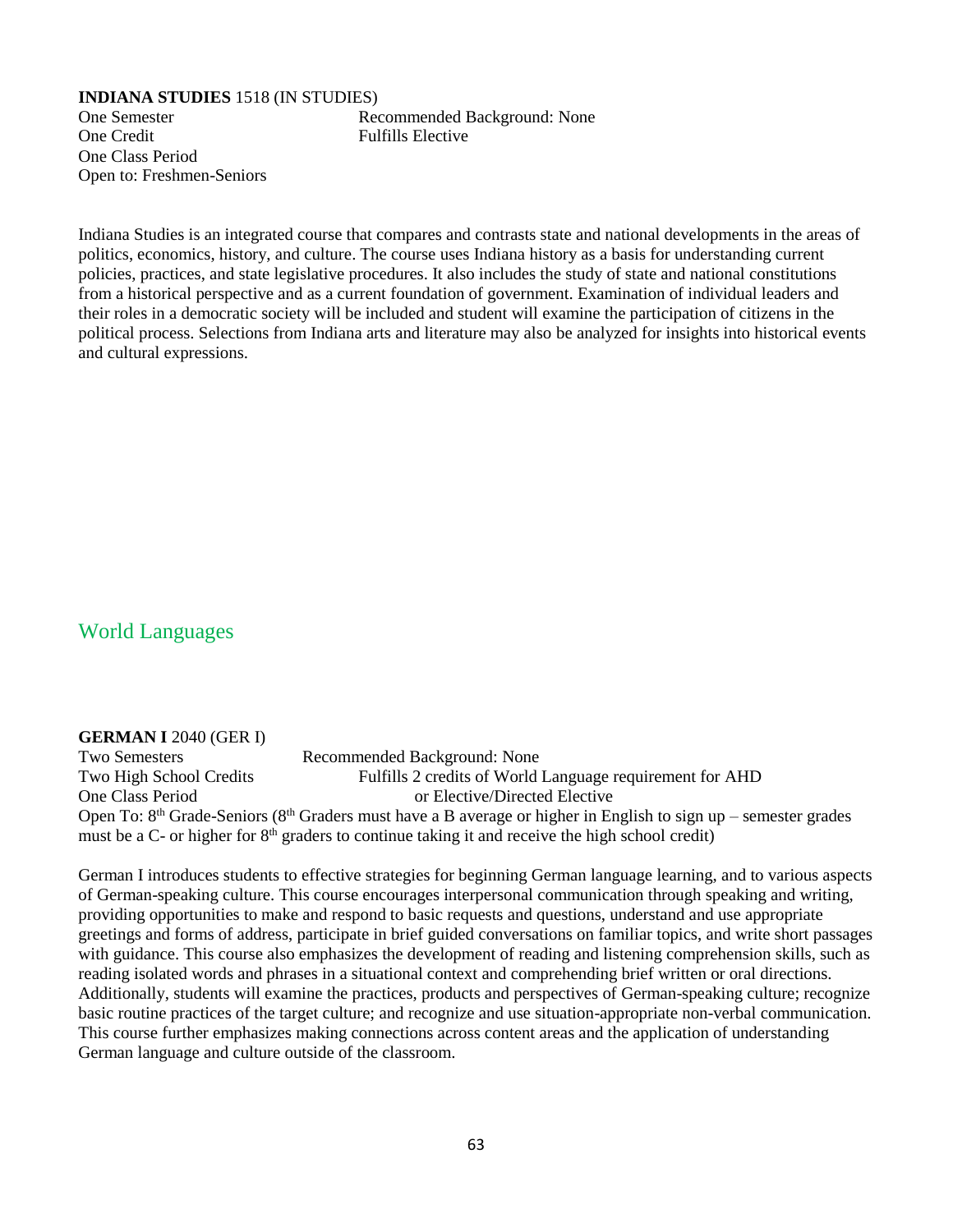**GERMAN II** 2042 (GER II) Open To: Freshmen-Seniors

Two Semesters Recommended Background: C- or better in German I Two High School Credits Fulfills 2 credits of World Language requirement for AHD One Class Period or Elective/Directed Elective

German II builds upon effective strategies for German language learning by encouraging the use of the language and cultural understanding for self-directed purposes. This course encourages interpersonal communication through speaking and writing, providing opportunities to make and respond to requests and questions in expanded contexts, participate independently in brief conversations on familiar topics, and write cohesive passages with greater independence and using appropriate formats. This course also emphasizes the development of reading and listening comprehension skills, such as using contextual clues to guess meaning and comprehending longer written or oral directions. Students will address the presentational mode by presenting prepared material on a variety of topics, as well as reading aloud to practice appropriate pronunciation and intonation. Additionally, students will describe the practices, products and perspectives of German-speaking culture; report on basic family and social practices of the target culture; and describe contributions from the target culture. This course further emphasizes making connections across content areas and the application of understanding German language and culture outside of the classroom.

#### **GERMAN III** 2044 (GER III)

Open To: Sophomores-Seniors

Two Semesters Recommended Background: C- or better in German II Two High School Credits Fulfills 2 credits of World Language requirement for AHD One Class Period or Elective/Directed Elective

German III builds upon effective strategies for German language learning by facilitating the use of the language and cultural understanding for self-directed purposes. This course encourages interpersonal communication through speaking and writing, providing opportunities to initiate, sustain and close conversations; exchange detailed information in oral and written form; and write cohesive information with greater detail. This course also emphasizes the continued development of reading and listening comprehension skills, such as using cognates, synonyms and antonyms to derive meaning from written and oral information, as well as comprehending detailed written or oral directions. Students will address the presentational mode by presenting student-created material on a variety of topics, as well as reading aloud to practice appropriate pronunciation and intonation. Additionally, students will continue to develop understanding of German-speaking culture through recognition of the interrelations among the practices, products and perspectives of the target culture; discussion of significant events in the target culture; and investigation of elements that shape cultural identity in the target culture. This course further emphasizes making connections across content areas as well the application of understanding German language and culture outside of the classroom.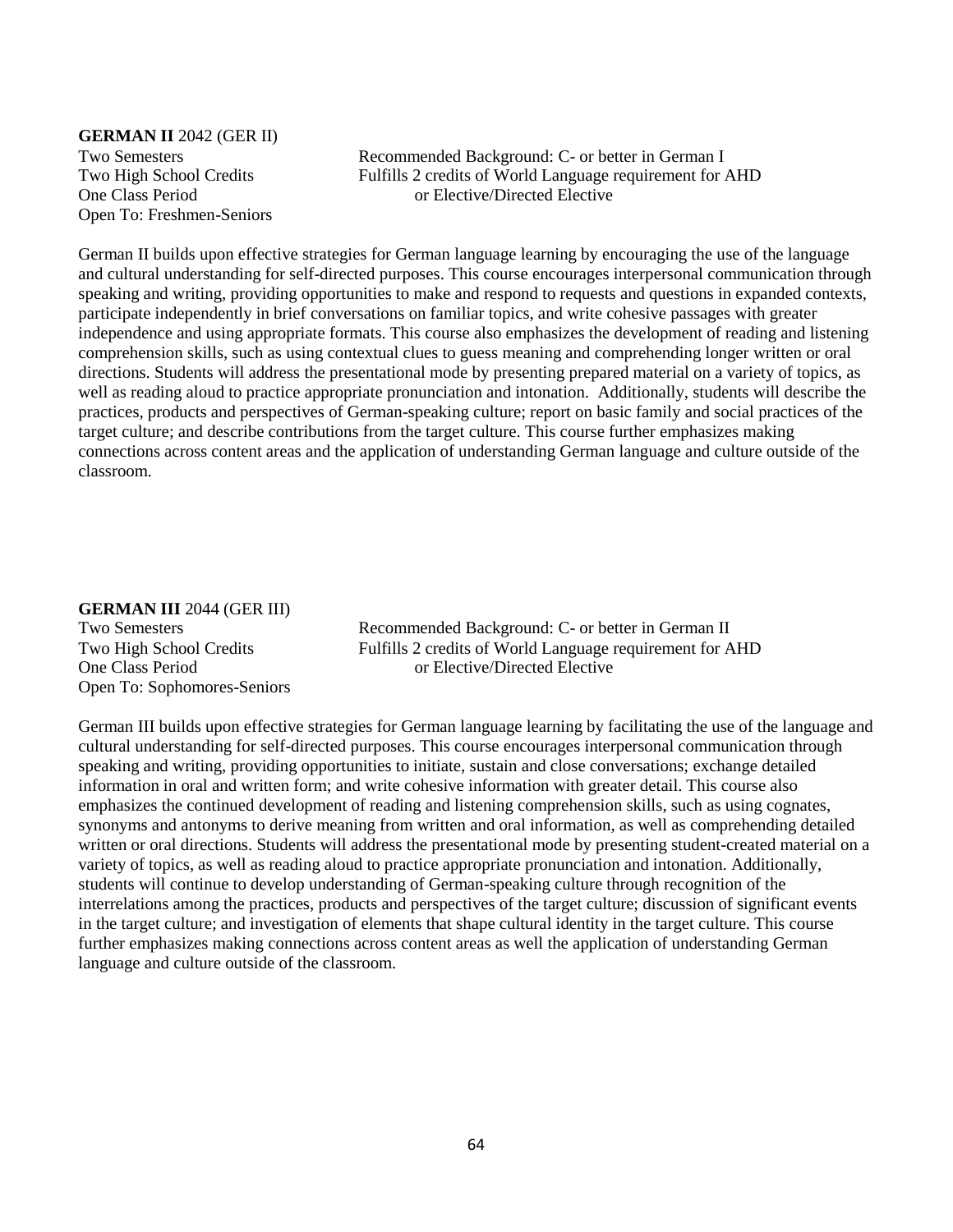### **GERMAN IV** 2046 (GER IV)

One Class Period Open To: Juniors-Seniors

Two Semesters Recommended Background: C- or better in German III Two High School Credits Elective/Directed Elective

German IV provides a context for integration of the continued development of language skills and cultural understanding with other content areas and the community beyond the classroom. The skill sets that apply to the exchange of written and oral information are expanded through emphasis on practicing speaking and listening strategies that facilitate communication, such as the use of circumlocution, guessing meaning in familiar and unfamiliar contexts, and using elements of word formation to expand vocabulary and derive meaning. Additionally, students will continue to develop understanding of German-speaking culture through explaining factors that influence the practices, products, and perspectives of the target culture; reflecting on cultural practices of the target culture; and comparing systems of the target culture and the student's own culture. This course further emphasizes making connections across content areas through the design of activities and materials that integrate the target language and culture with concepts and skills from other content areas. The use and influence of the German language and culture in the community beyond the classroom is explored through the identification and evaluation of resources intended for native German speakers.

### **SPANISH I** 2120 (SPAN I) Two Semesters Recommended Background: None Two High School Credits Fulfills 2 credits of World Language requirement for AHD One Class Period or Elective/Directed Elective Open To:  $8<sup>th</sup>$  grade - Seniors ( $8<sup>th</sup>$  Graders must have a B average or higher in English to sign up – semester grades must be a  $C$ - or higher for  $8<sup>th</sup>$  graders to continue taking it and receive the high school credit)

Spanish I introduces students to effective strategies for beginning Spanish language learning, and to various aspects of Spanish speaking culture. This course encourages interpersonal communication through speaking and writing, providing opportunities to make and respond to basic requests and questions, understand and use appropriate greetings and forms of address, participate in brief guided conversations on familiar topics, and write short passages with guidance. This course also emphasizes the development of reading and listening comprehension skills, such as reading isolated words and phrases in a situational context and comprehending brief written or oral directions. Additionally, students will examine the practices, products and perspectives of Spanish-speaking culture; recognize basic routine practices of the target culture; and recognize and use situation-

appropriate non-verbal communication. This course further emphasizes making connections across content areas and the application of understanding Spanish language and culture outside of the classroom.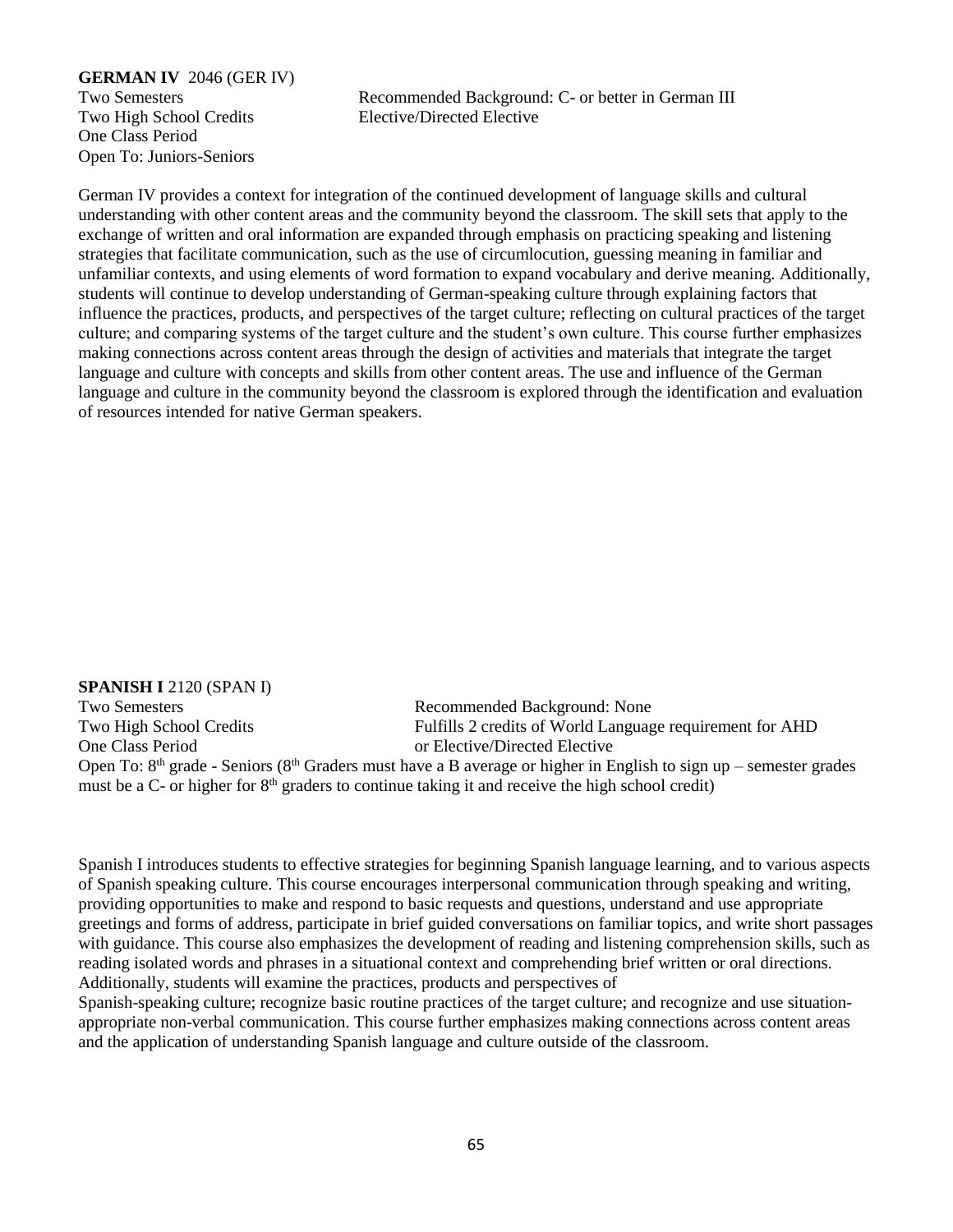## **SPANISH II** 2122 (SPAN II) One Class Period or Elective/Directed Elective Open To: Freshmen –Seniors

Two Semesters Recommended Background: C- or better in Spanish I Two High School Credits Fulfills 2 credits of World Language requirement for AHD

Spanish II builds upon effective strategies for Spanish language learning by encouraging the use of the language and cultural understanding for self-directed purposes. This course encourages interpersonal communication through speaking and writing, providing opportunities to make and respond to requests and questions in expanded contexts, participate independently in brief conversations on familiar topics, and write cohesive passages with greater independence and using appropriate formats. This course also emphasizes the development of reading and listening comprehension skills, such as using contextual clues to guess meaning and comprehending longer written or oral directions. Students will address the presentational mode by presenting prepared material on a variety of topics, as well as reading aloud to practice appropriate pronunciation and intonation. Additionally, students will describe the practices, products and perspectives of Spanish-speaking culture; report on basic family and social practices of the target culture; and describe contributions from the target culture. This course further emphasizes making connections across content areas and the application of understanding Spanish language and culture outside of the classroom.

### **SPANISH III** 2124 (SPAN III)

One Class Period or Elective/Directed Elective Open To: Sophomores-Seniors

Two Semesters **Recommended Background: C-** or better in Spanish II Two High School Credits Fulfills 2 credits of World Language requirement for AHD

Spanish III builds upon effective strategies for Spanish language learning by facilitating the use of the language and cultural understanding for self-directed purposes. This course encourages interpersonal communication through speaking and writing, providing opportunities to initiate, sustain and close conversations; exchange detailed information in oral and written form; and write cohesive information with greater detail. This course also emphasizes the continued development of reading and listening comprehension skills, such as using cognates, synonyms and antonyms to derive meaning from written and oral information, as well as comprehending detailed written or oral directions. Students will address the presentational mode by presenting student created material on a variety of topics, as well as reading aloud to practice appropriate pronunciation and intonation. Additionally, students will continue to develop understanding of Spanish-speaking culture through recognition of the interrelations among the practices, products and perspectives of the target culture; discussion of significant events in the target culture; and investigation of elements that shape cultural identity in the target culture. This course further emphasizes making connections across content areas as well the application of understanding Spanish language and culture outside of the classroom.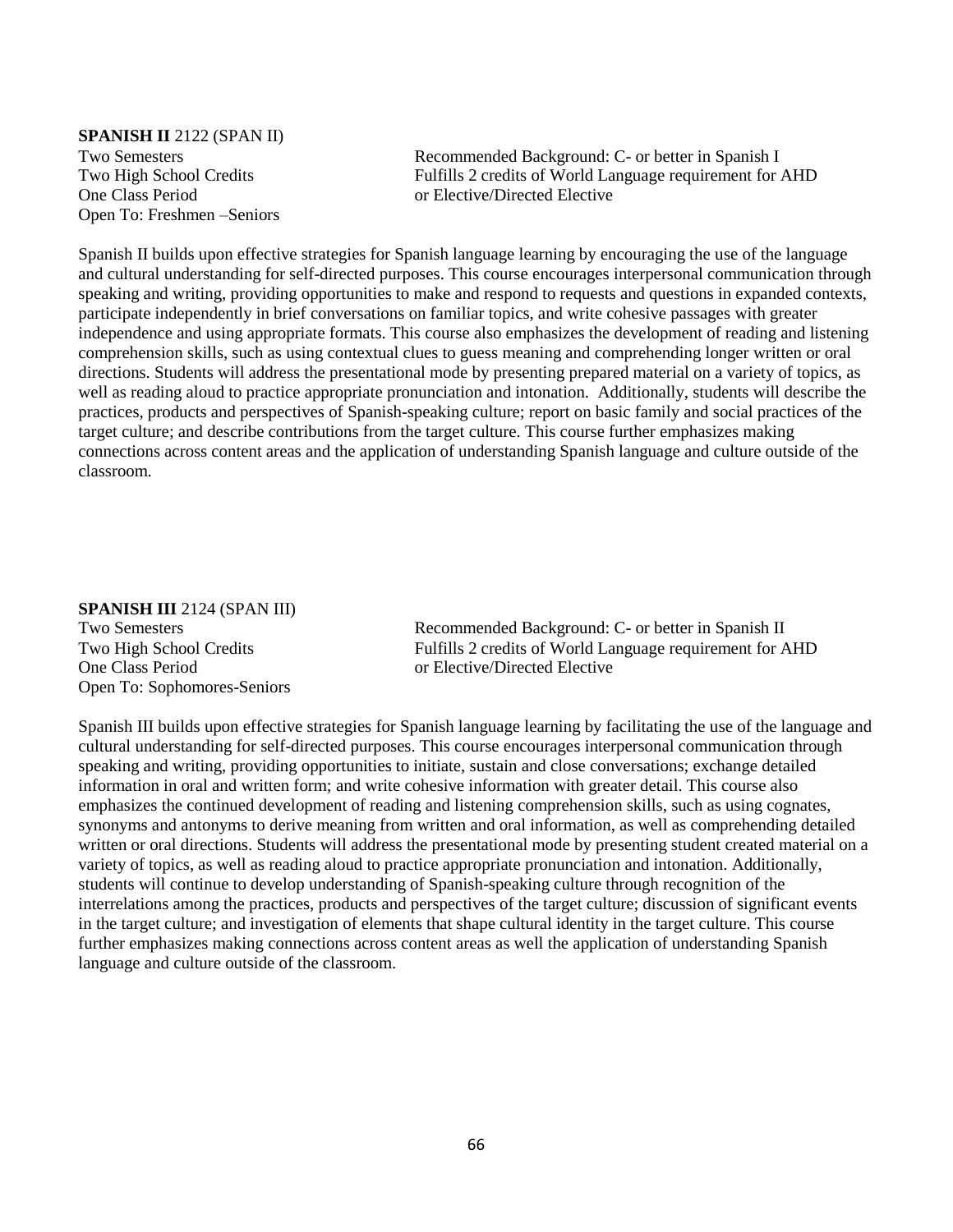### **SPANISH IV** 2126 (SPAN IV)

One Class Period or Elective/Directed Elective Open To: Sophomores-Seniors

Two Semesters Required Background: Approval from Spanish teacher Two High School Credits Fulfills 2 credits of World Language requirement for AHD

Spanish IV, a course based on Indiana's Academic Standards for World Languages, provides a context for integration of the continued development of language skills and cultural understanding with other content areas and the community beyond the classroom. The skill sets that apply to the exchange of written and oral information are expanded through emphasis on practicing speaking and listening strategies that facilitate communication, such as the use of circumlocution, guessing meaning in familiar and unfamiliar contexts, and using elements of word formation to expand vocabulary and derive meaning. Additionally, students will continue to develop understanding of Spanish-speaking culture through explaining factors that influence the practices, products, and perspectives of the target culture; reflecting on cultural practices of the target culture; and comparing systems of the target culture and the student's own culture. This course further emphasizes making connections across content areas through the design of activities and materials that integrate the target language and culture with concepts and skills from other content areas. The use and influence of the Spanish language and culture in the community beyond the classroom is explored through the identification and evaluation of resources intended for native Spanish speakers.

### **Other**

**STUDY HALL** 9998 One or Two Semesters No Credits One Class Period Open To: 7th Grade-Seniors

Students will be expected to have something to work on quietly each day during study hall.

### **HS INTERVENTIONS** 9999

One or Two Semesters No Credits One Class Period Open To: Freshmen-Seniors, placement is determined by IEP and/or Case Conference

Time in the resource room with a special education teacher to get help with various academic subjects.

**BASIC SKILLS** 0500 (BAS SKLS) Two Semesters Two High School Credits Elective for all diploma types One Class Period Open To: Freshman-Seniors, placement is determined by IEP and/or Case Conference

Time in the resource room with a special education teacher to get help with various academic subjects, preparation for standardized testing, and working on individual education plan goals.